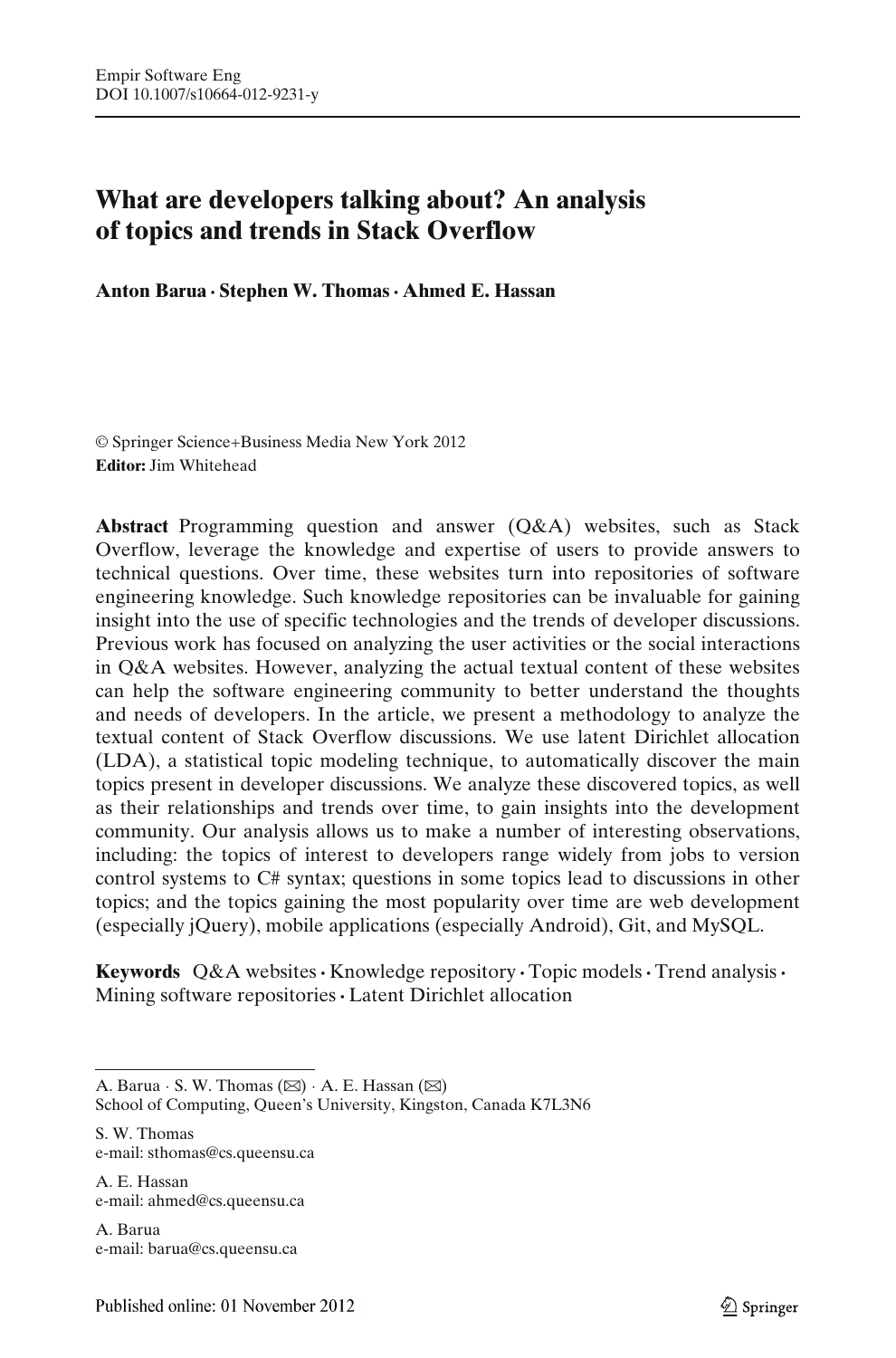#### **1 Introduction**

Today's software engineering field is composed of a diverse array of technologies, tools, languages, and platforms. Developers are expected to be proficient in a wide range of skill sets and paradigms. Even for experienced developers, it can be difficult to keep pace with the rapid speed in which these paradigms evolve.

For these reasons, developers often turn to programming question and answer  $(Q&A)$  websites, such as Stack Overflow  $(2012a)$ , to seek help and advice from their peers about the technical challenges they face. Stack Overflow moderates hundreds of thousands of posts each month from developers with a variety of backgrounds, asking questions about a wide range of topics. Taken in aggregate, these posts act as a record of the history of the needs and thoughts of developers—a knowledge repository of programmers' needs. Analyzing and understanding this knowledge repository could provide key insights about the topics of interest to the developers, such as which development frameworks they prefer and why, what kind of working environments best suits their needs, and what are their favourite target platforms.

Researchers have started to analyze Q&A websites, such as Stack Overflow and Yahoo! Answers [\(2012\)](#page-34-0), to discover patterns of user behavior (Gyöngyi et al[.](#page-33-0) [2008\)](#page-33-0), determine the quality of answers (Shah and Pomerant[z](#page-34-0) [2010\)](#page-34-0), and analyze design features of successful Q&A websites (Mamykina et al[.](#page-33-0) [2011](#page-33-0)). In this work, we propose to analyze the actual text content of the posts—a rich, and so far untapped, source of information—to determine the overarching topics of developer discussion, the trends of the topics, and the interaction patterns between the topics. Understanding these topics could allow programming language and tool developers to understand usage trends, commercial vendors to assess the adoption rate of their products, and Q&A sites to perceive the usage patterns of their information content.

However, analyzing the textual content of such a large knowledge repository poses a number of challenges. The sheer volume of the data prohibits manual analysis, as Stack Overflow contains millions of posts created by tens of thousands of developers. In addition, the unstructured nature of the posts, which are written in natural language, prohibits most conventional data mining techniques from being effective (Hassa[n](#page-33-0) [2008\)](#page-33-0).

In this article, we propose a semi-automatic methodology for analyzing such a knowledge repository, with the specific goal of uncovering the main discussion topics, their underlying dependencies, and trends over time. Our methodology is based on latent Dirichlet allocation (Blei et al[.](#page-33-0) [2003](#page-33-0); Blei and Laffert[y](#page-33-0) [2009](#page-33-0)), a *statistical topic model* used to automatically recover *topics* (i.e., groups of related words that approximate a real-world concept) from a corpus of text documents. Latent Dirichlet allocation (LDA) has been used successfully in many domains and is routinely applied to millions of documents (Hall et al[.](#page-33-0) [2008;](#page-33-0) Griffiths and Steyver[s](#page-33-0) [2004\)](#page-33-0). We define and apply metrics to the topics discovered by LDA, allowing us to perform quantitative and qualitative evaluations of the knowledge repository. For example, we find that: mobile and web platforms are becoming ever more popular; the .NET framework is dropping in popularity; and the Git version control system is (at the time of writing) just as popular as SVN. We also find that developers discuss a broad range of topics, from C# syntax to mobile development platforms to job-related experience. We provide our dataset and results online to facilitate the replication of our findings (Barua et al[.](#page-33-0) [2012](#page-33-0)).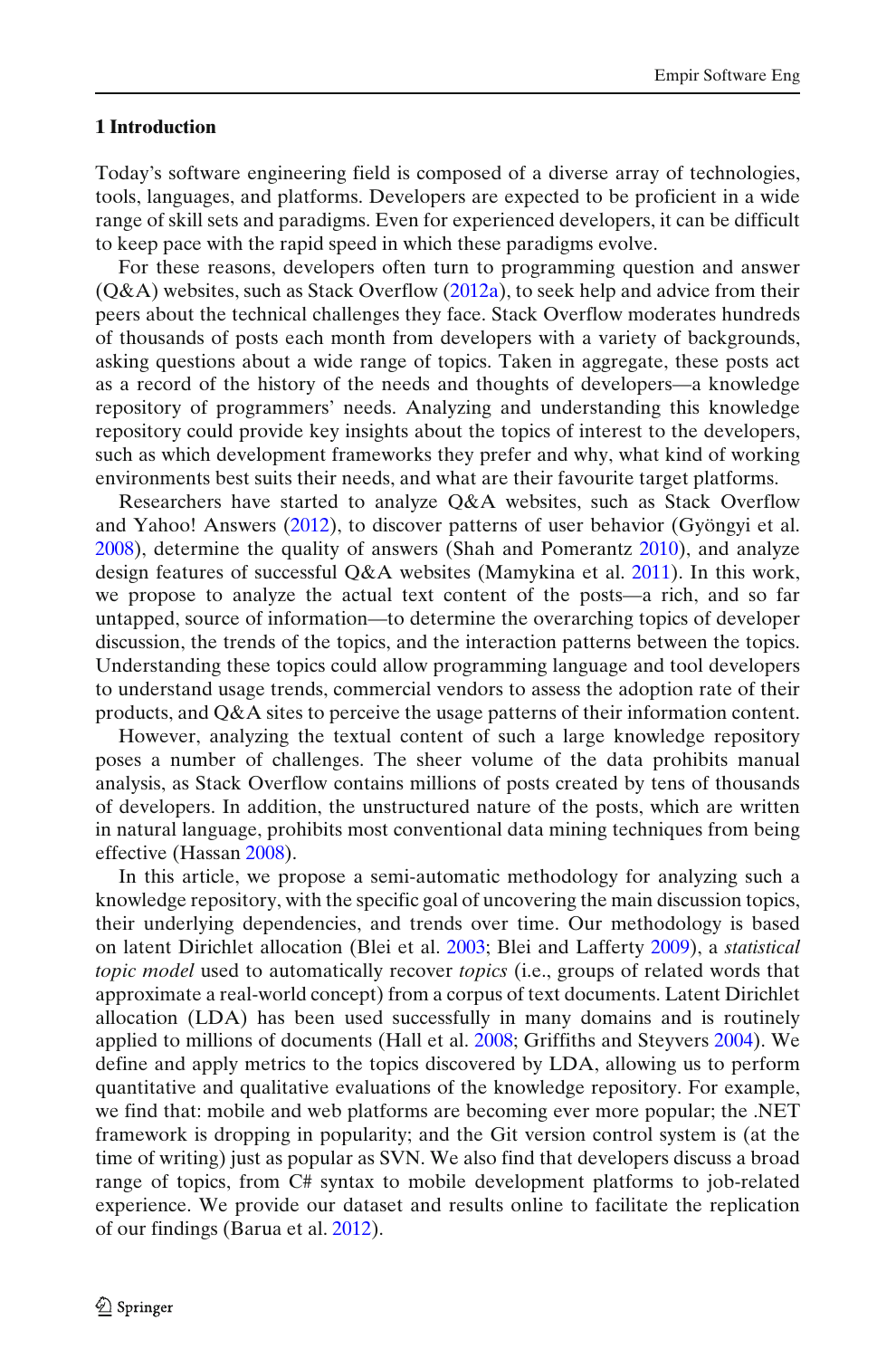Our research methodology can be useful to many parties, as we describe in more detail throughout the article. Tool developers can use our technique to fine-tune their tools and decide which technologies and languages to better support. Product managers can use our technique to perform basic and inexpensive market analyses. The Stack Overflow team itself can use our results to better moderate their website. Our approach can also be extended to help automatically generate contextual tags for posts, making searching and archiving of the text content more intuitive for users. Also, our technique can be used to locate posts of similar content, so that users can read all questions and answers that are relevant to their issue.

The rest of the article is organized as follows. We present our research questions, research data, and research methodology in Section 2. The results of our research questions are presented in Section [3.](#page-10-0) We discuss our findings in a broader context in Section [4.](#page-22-0) The potential threats to validity are discussed in Section [5.](#page-26-0) Section [6](#page-27-0) outlines related work. Finally, Section [7](#page-29-0) offers concluding remarks and avenues for future work.

### **2 Research Setting**

In this section, we detail our research setting. First, we motivate and present four research questions. We then describe our research data, which we use to answer our research questions. Finally, we present our research methodology, including the metrics that we use to analyze our research data.

### 2.1 Research Questions

#### *RQ1. What are the main discussion topics in Stack Overf low?*

Modern developers work on multiple platforms, have a wide array of programming language choices, and use different tools and technologies to fulfill their needs. Programming Q&A websites are designed to cater to the needs of developers facing challenges. Identifying the major discussion topics in such knowledge sharing platforms can help us pinpoint the major areas of interest for developers. This information can be of help to companies so that they can fine tune various aspects of their products. Such improvements can be made in the design of APIs, product documentation, and supporting tools. This information also assists publishers of technical books, as it points out areas in which practitioners have the most interest and questions. Moreover, this information provides software engineering researchers with firsthand knowledge of some of the troublesome areas that are possible future research areas with a high chance of having an impact on practice. The major discussion topics can also highlight the most popular programming languages, tools and technologies.

### *RQ2. Does a question in one topic trigger answers in another?*

We also investigate whether some topics are related to other topics in terms of questions and answers. This can help us identify *closely-coupled* topics, where questions in one topic tend to generate answers in seemingly unrelated topics. Moreover, this can help point out the cross-cutting areas of concerns for developers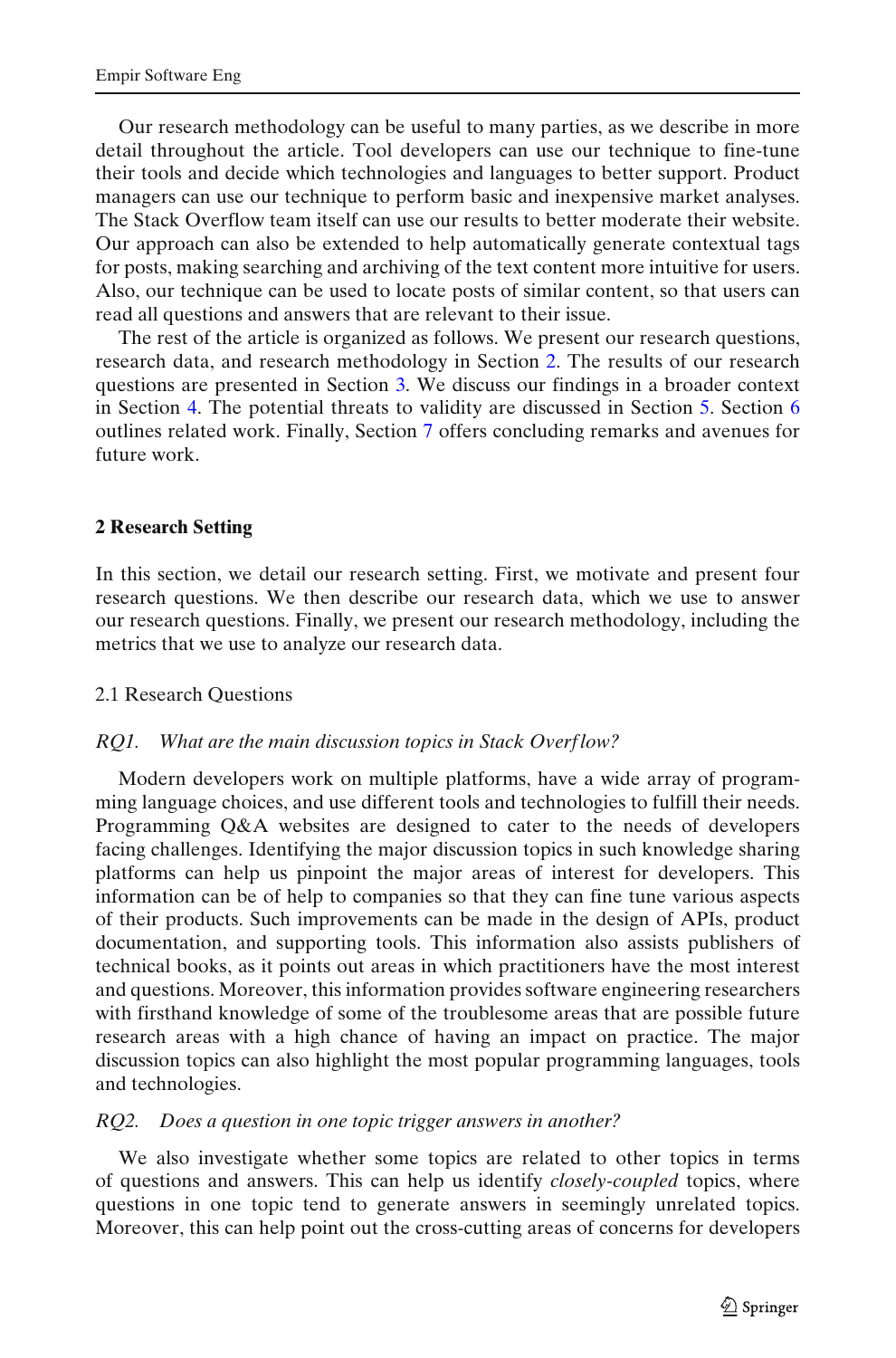across different topics: problems so common that they span across multiple domains. For instance, if many questions regarding both mobile application development and web development generate answers related to user interfaces, it hints that user interface development is a cross-cutting concern faced by developers across two different platforms.

### *RQ3. How does developer interest change over time?*

By analyzing the rise and fall of interests in different topics, product developers will be able to assess the relative popularity of their products. This will also help in identifying marketing and research opportunities and trends. For example, if interest in .NET Framework topic is rising while interest in Java topic is dropping, then companies, book publishers, and researchers might want to direct their attention to .NET problems and challenges. The trend analysis also helps in reasoning about the rise or fall of certain topics in developer discussions.

### *RQ4. How do the interests in specif ic technologies change over time?*

While investigating topic impact over time provides insight into the broad trends of developers' thoughts, we are also interested in the trends of specific technologies, and how interests in related/competing technologies differ over time. For instance, we wish to directly compare the popularity of two scripting languages, Perl and Python. This would give us a more focused view about certain products, and also allow us to compare the impact of a particular technology across multiple topics.

### 2.2 Research Data

Stack Overflow [\(2012a\)](#page-34-0) is an online platform where users can exchange knowledge related to programming and software engineering tasks. The website features the ability for users to ask new questions and answer existing questions, as well as to "vote" questions and answers up or down, based on the perceived value of the post. Users of Stack Overflow can earn reputation points and "badges" through various activities. For example, a person is awarded 10 reputation points for receiving an "up" vote on any of their answers, and receives a badge for getting voted 300 times.

Stack Overflow makes its data publicly available in XML format under the Creative Commons license (Stack Overflo[w](#page-34-0) [2012b\)](#page-34-0). The dataset is divided into five XML documents: badges.xml, comments.xml, posts.xml, users.xml and votes.xml. For our purposes, we use posts.xml, which contains the actual text content of the posts, as well as the view count, favorite count, post type, creation date, and ID of the user who created each post.

Our Stack Overflow dataset spans 27 months, from July 2008 to September 2010. After pre-processing (described in Section [2.3.2\)](#page-6-0), the lengths of the posts vary between 1 and 3,844 words. The majority of the posts (99.7 %) are less than 500 words. In the month of July 2008, Stack Overflow had only 7 posts. This is due to the fact that there was only one day (July 31) of discussion included in the dataset. In contrast, there were 206,371 posts in September 2010. The number of posts per month is shown in Fig. [1.](#page-4-0) In total, our dataset contains 3,474,987 posts, of which 973,267 (28 %) are questions and 2,501,720 (72 %) are answers.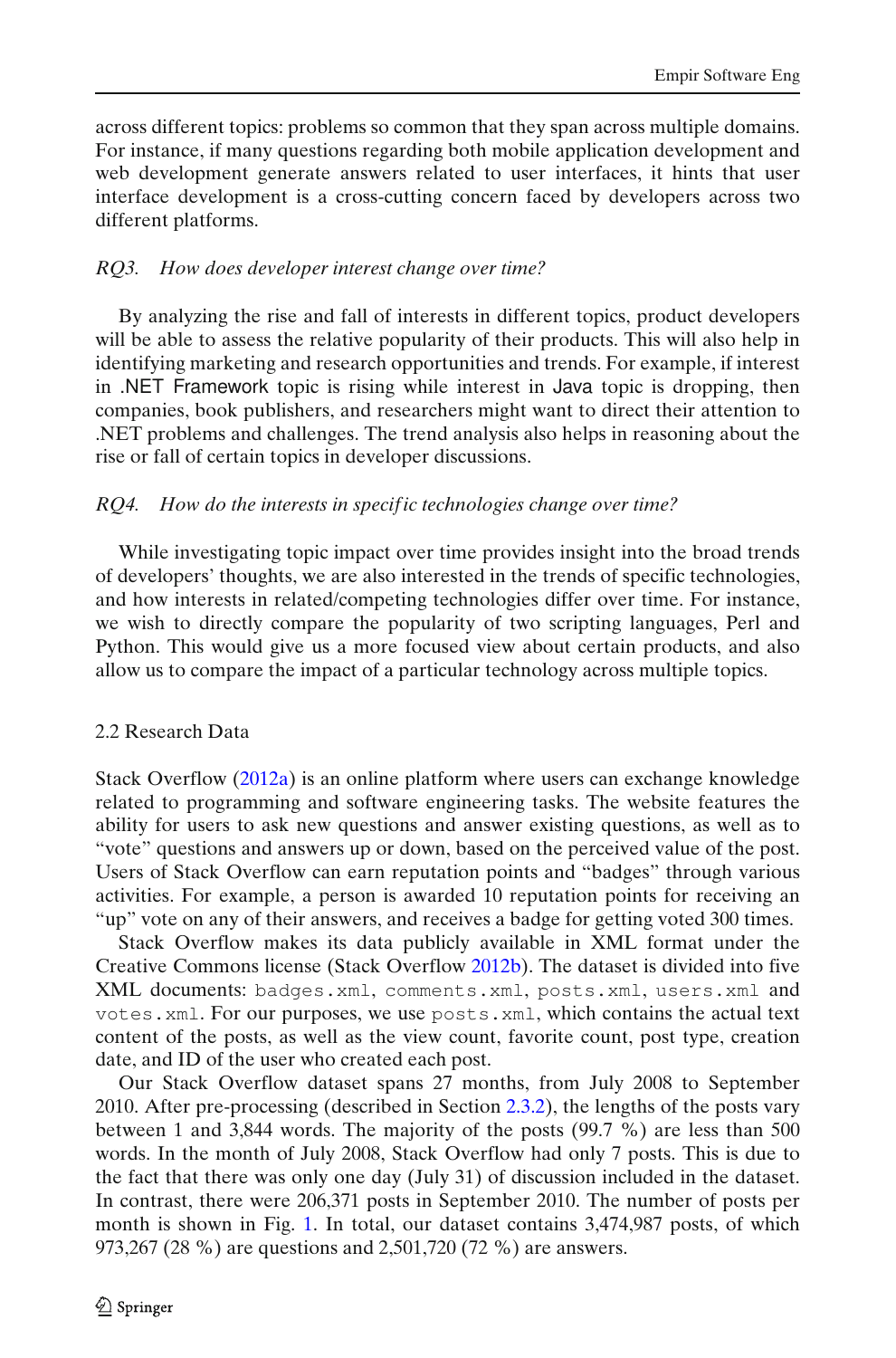<span id="page-4-0"></span>

**Fig. 1** The number of new posts per month in our Stack Overflow dataset

#### 2.3 Research Methodology

As outlined in our research questions, our research goals involve finding the main discussion topics in Stack Overflow. Stack Overflow currently categorizes each question with user-defined *tags*, which we considered using as a starting point to measure the main discussion topics. However, these tags have several drawbacks which prohibit them from serving our research goals.

First, tags are not predefined and are supplied by the user when posting a question, which can lead to erroneous and inconsistent tags. For example, one user can use the tag "iphone api" and another can use "iphone sdk", and although the intention is the same (i.e., the posts are related), the posts have distinct tags and will not be grouped together. In fact, this problem has lead to a "tag explosion" (Fig. 2), as the number of tags grow rapidly every month (on average 1,097 tags added per month), but only a fraction (4 %) are used to categorize most (90 %) of the questions. In addition, since tags can only be applied to the question posts, and not the answer posts, much of the text content is left untagged. Moreover, tags can fail at providing anything but a general sense of the question post. For example, a question tagged "C#" can



**Fig. 2** Characteristics of the user-generated tags in Stack Overflow. **a** Many new tags are created each month. **b** The number of unique tags continues to grow over time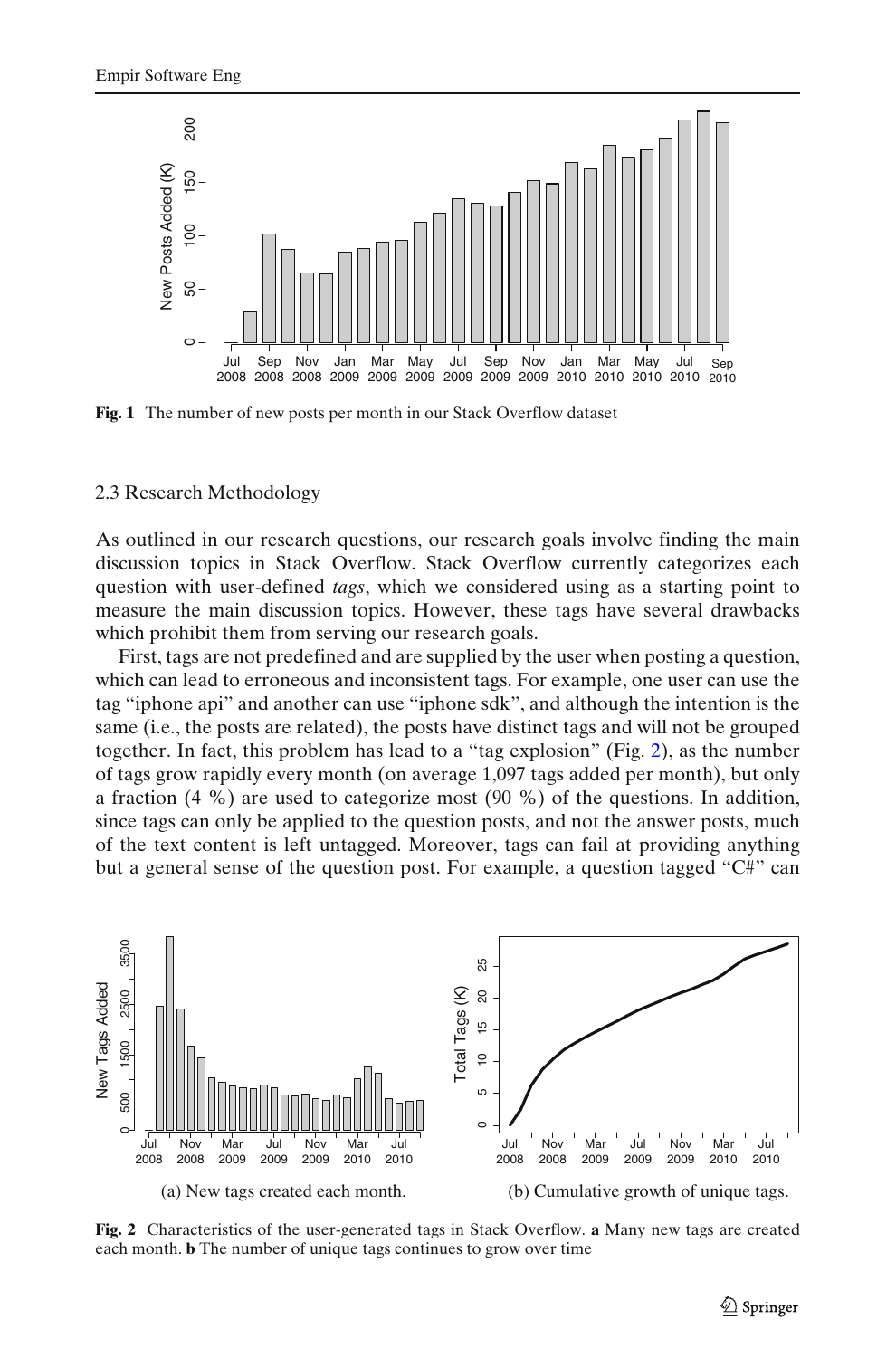

**Fig. 3** An overview of our research methodology

only tell us that the question is somehow related to the C# language; it cannot tell us whether it is a GUI development problem or a networking related issue. These drawbacks motivate us to evaluate a different approach to discover the discussion topics in Stack Overflow.

In this paper, we use *topic modeling* to discover the discussion topics from the Stack Overflow posts. Topic modeling is an advanced information retrieval technique that automatically finds the overarching *topics* from a given text corpus, without the need for tags, training data, or predefined taxonomies (Griffiths et al[.](#page-33-0) [2007](#page-33-0); Blei and Laffert[y](#page-33-0) [2009\)](#page-33-0). Topic modeling only uses the word frequencies and co-occurrence frequencies in the documents themselves to build a model of related words. Using this simple approach, topic modeling has been successfully used in other domains to automatically organize and analyze millions of unstructured documents, for example analyzing scientific literature trends (Griffiths and Steyver[s](#page-33-0) [2004\)](#page-33-0), studying the evolution of a software system (Linstead et al. [2008;](#page-33-0) Thomas et al. [2011](#page-34-0), [2012](#page-34-0)), and even computer vision (Barnard et al[.](#page-32-0) [2003](#page-32-0)).

We base our research methodology on topic modeling, using the discovered topics as approximations of the discussion topics in which we are interested. Our methodology consists of the following steps (see Fig. 3). First, we extract and preprocess the posts from the Stack Overflow dataset. Second, we apply the topic modeling technique to the extracted and preprocessed posts. Finally, we analyze the discovered topics by defining metrics on their usage and inspecting the metrics over time. We now discuss each step in more detail.

#### *2.3.1 Data Extraction*

To extract the posts from the Stack Overflow dataset, we start with the posts.xml file from the Stack Overflow data dump, which contains all the user posts (i.e., questions and answers) on Stack Overflow. We separate each individual post into its own document, creating a total of 3,474,987 documents.

In addition to question posts, we consider answer posts in our analysis for a couple of reasons. First, answer posts comprise ∼72 % of the posts in the dataset, meaning that the majority of text content (which we wish to analyze) is located in the answer posts. Second, one of our research questions aims to discover the relationship between question topics and answer topics; we must include answer posts to discover these relationships.

For each extracted post, we maintain a record of its metadata, which includes a timestamp, a post type (i.e., either question or answer), the user-specified tags, and, for answer posts, a pointer to the question it is answering and for question posts, a pointer to all its answers.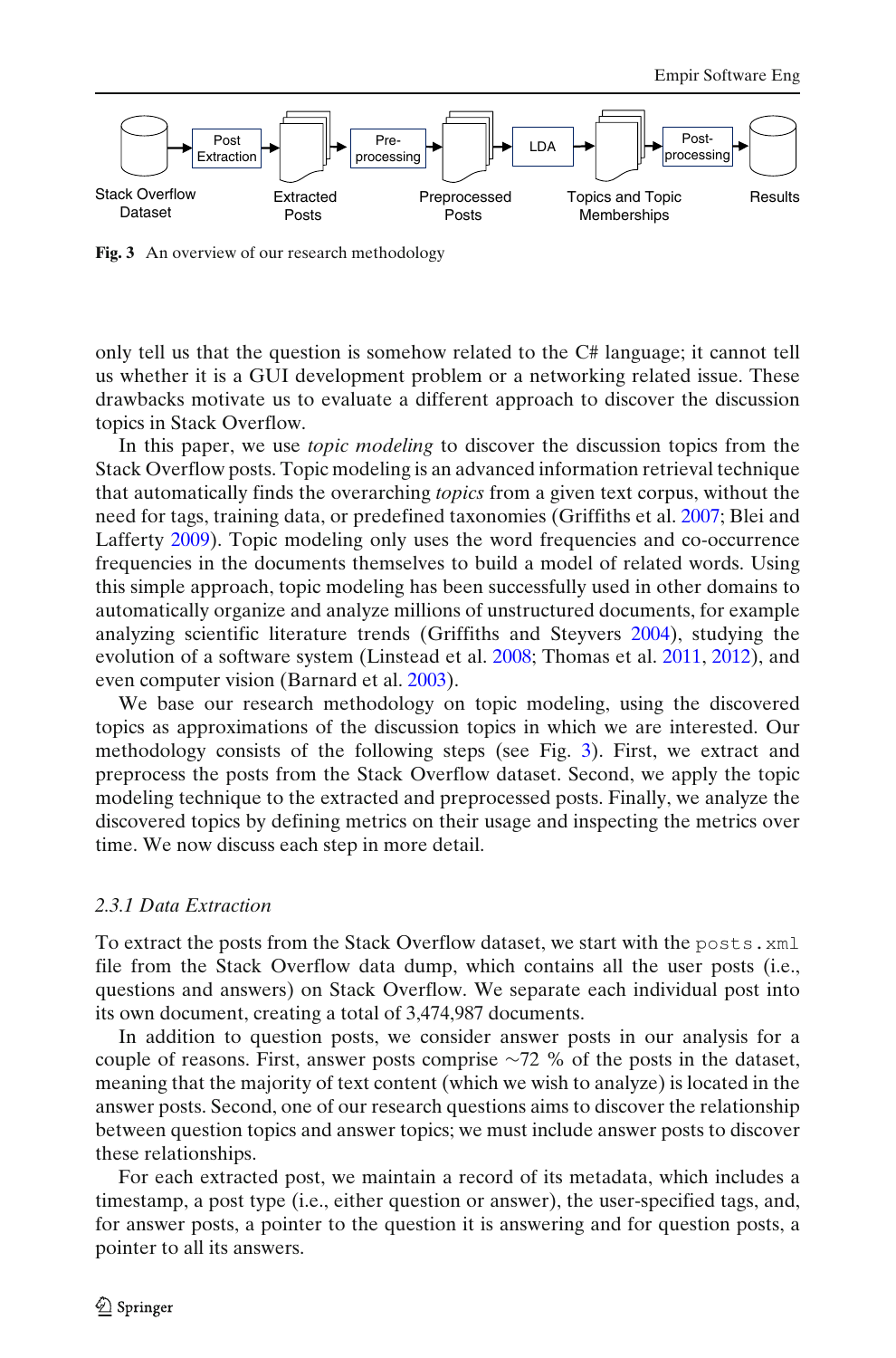# <span id="page-6-0"></span>*2.3.2 Data Preprocessing*

We cleanse the textual content of the extracted posts in four steps. First, we discard any code snippets that are present in the posts (i.e., enclosed in  $\lt$ code $\gt$  HTML tags), because source code syntax (e.g.,  $\pm$  f statements and  $\pm$  or loops) introduces noise into the analysis phase. Since all code snippets contain similar programming language syntax and keywords, these do not help topic models to find useful topics (Thoma[s](#page-34-0) [2012](#page-34-0)). Also, as most source code on Stack Overflow is only shown in small snippets, there is not enough context to allow the extraction of meaningful content from the snippets (Kuhn et al[.](#page-33-0) [2007](#page-33-0)). Next, we remove all HTML tags (e.g.,  $\langle b \rangle$ ) and  $\leq a$  href=" $\dots$ ">), since these are not the focus of our analysis. Third, we remove common English-language stop words such as "a", "the" and "is", which do not help to create meaningful topics (Manning et al[.](#page-33-0) [2008\)](#page-33-0). Finally, we apply the Porter stemming algorithm (Porte[r](#page-34-0) [1997\)](#page-34-0), which maps words to their base form (e.g.,"programming", and "programmer" both get mapped to "program"). Figure 4 shows an example post before and after preprocessing. We provide our extracted and preprocessed dataset online (Barua et al[.](#page-33-0) [2012\)](#page-33-0).

# *2.3.3 Topic Modeling*

Researchers have developed many topic modeling techniques to account for different data types, assumptions, and goals. In this paper, we use the popular topic modeling technique called *latent Dirichlet allocation* (LDA), as it is best suited for our research goal of finding discussion topics in natural language text documents (Blei et al[.](#page-33-0) [2003](#page-33-0)).

LDA is a *statistical* topic modeling technique, which means that LDA represents topics as probability distributions over the words in the corpus, and it represents documents as probability distributions over the discovered topics. LDA creates topics when it finds sets of words that tend to co-occur frequently in the documents of the corpus. Often, the words in a discovered topic are semantically related, which gives meaning to the topic as a whole. For example, the words with highest probability in a topic might be "planet", "space", "star", and "orbit" (because these words tend to occur together in documents), indicating that this topic is related to astronomy. Further, LDA might tell us that a particular document contains both this astronomy-related topic as well as a mathematics-related topic. Thus, it is now easy

 $\langle p \rangle$  I've been having issues getting the C sockets API to work properly in C++. Specifically, although I am including sys/socket.h, I still get compile time errors telling me that AF\_INET is not defined. Am I missing something obvious, or could this be related to the fact that I'm doing this coding on z/OS and my problems are much more complicated? </p>

(a) Before pre-processing.

issu c socket api work properli c++ specif includ sy socket.h compil time error af\_inet defin miss obviou relat fact code z os problem complic

(b) After pre-processing.

**Fig. 4** a An example post from the Stack Overflow dataset (posts.xml). **b** The preprocessing step removes HTML tags, removes stop words, and applies a stemming algorithm to each word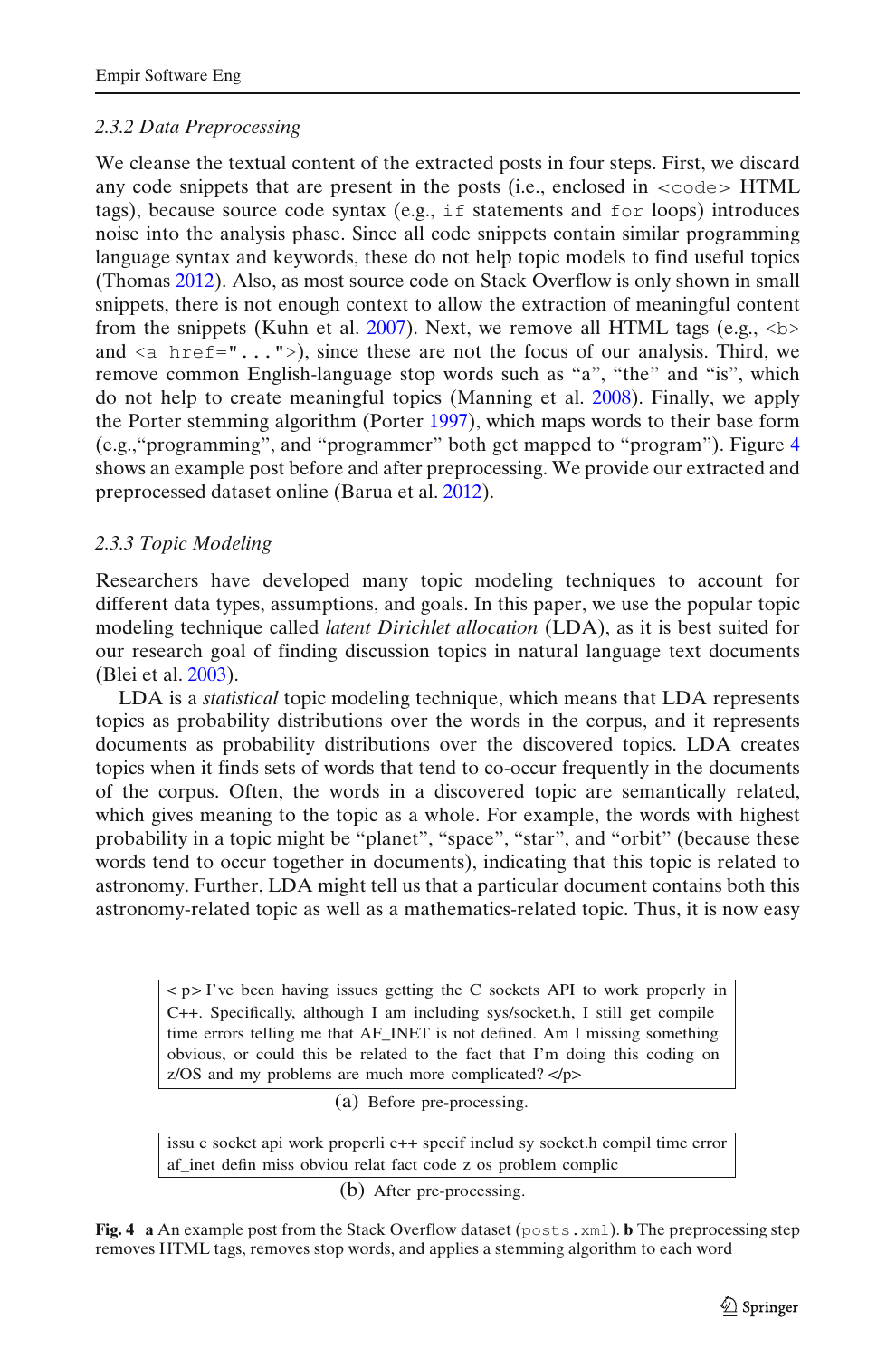to collect all documents related to astronomy, or about mathematics, or about both, without using any training data or manually-created tags or labels.

*LDA Implementation* LDA is probabilistic in nature. Given a set of documents, LDA uses machine learning algorithms to infer the topics and topic memberships for each document. In this paper, we use the implementation of the LDA model provided by MALLET version 2.0.6 (McCallu[m](#page-33-0) [2002\)](#page-33-0), which is an implementation of the Gibbs sampling algorithm (Geman and Gema[n](#page-33-0) [1984\)](#page-33-0). We ran MALLET for 500 Gibbs sampling iterations, after which the Gibbs sampling algorithm has stabilized (Griffiths and Steyver[s](#page-33-0) [2004](#page-33-0)).

*Number of Topics* The number of topics, denoted *K*, is a user-specified parameter that provides control over the granularity of the discovered topics. Larger values of *K* will produce finer-grained, more detailed topics while smaller values of *K* will produce coarser-grained, more general topics. There is no single value of *K* that is appropriate in all situations and all datasets (Wallach et al[.](#page-34-0) [2009](#page-34-0); Grant and Cord[y](#page-33-0) [2010](#page-33-0)). In this paper, we aim for topics of medium granularity, so that the topics capture the broad trends in our dataset while remaining distinct from each other. After experimentation with various values, we set *K* to 40, which provided the characterization that we desired.

*Bi-Grams* LDA can operate on either the uni-grams (i.e., single words) or *n*grams (i.e., sequences of *n* adjacent words) in the dataset. For example, given the text "compile time error", there are three uni-grams ({"compile", "time", "error"}) and two 2-grams ({"compile\_time", "time\_error"}). Since 2-grams (equivalently, *bi-grams*) have been shown to increase the quality of text analysis (Tan et al[.](#page-34-0) [2002\)](#page-34-0), we use both uni-grams and bi-grams in the creation of the topics. (We accomplish this by passing the  $-$ gram $-$ sizes 1, 2 option to MALLET.)

*Output of LDA* The result of applying LDA to our preprocessed data is (a) a set of *topics*, defined as distributions over the unique words in the dataset and (b) a set of *topic membership vectors*, one for each post, indicating the percentage of words in the post that came from each of the *K* topics. As mentioned before, the highest-probable words in a topic are semantically related, which together reveal the nature, or concept, of the topic. For ease of readability, we also manually provide a short label for each topic, for example "SQL" for the topic that has top words "query", "table", "sql", and "row". We choose labels based on the top words in the topics, as well as examining a sample of posts that contain the topics. We also note that automated methods have recently been proposed to assign labels to topics (Mei et al[.](#page-33-0) [2007\)](#page-33-0).

# *2.3.4 Metrics and Analysis*

LDA discovers *K* topics,  $z_1, \ldots, z_k$ . We denote the membership of a particular topic  $z_k$  in document  $d_i$  as  $\theta(d_i, z_k)$ . We note that  $\forall i, k : 0 \leq \theta(d_i, z_k) \leq 1$  and  $\forall i$ :  $\sum_{i=1}^{k} \theta(d_i, z_k) = 1$ . Using this notation, we compute the following metrics of interest to help us answer our research questions.

We first define a threshold,  $\delta$ , to indicate whether a particular topics is "in" a document. Usually, a document will have between 1 and 5 dominant topics, each with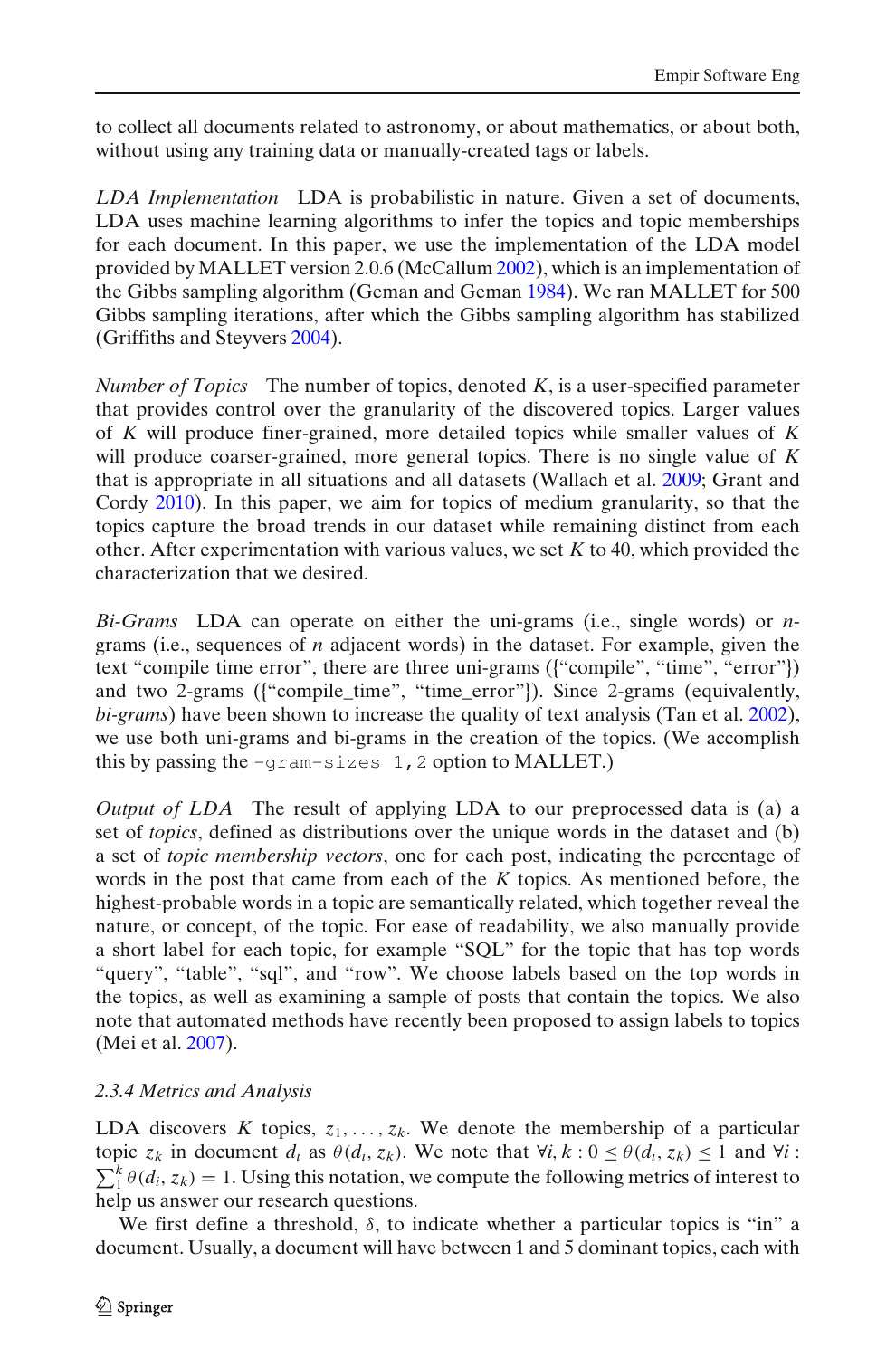<span id="page-8-0"></span>memberships of 0.10 or higher (Blei et al[.](#page-33-0) [2003\)](#page-33-0). These constitute the main topics in the document. However, due to the probabilistic nature of LDA, sometimes topics are assigned small but non-zero (e.g., 0.01) memberships to a document, and are not relevant to our analysis. Thus, by using the  $\delta$  threshold as a membership cutoff, we keep only the main topics in each document and discard the probabilistic errors. In this paper, we set  $\delta$  to 0.10, which we found to remove noisy topic memberships while still allowing only the dominant topics to be present in each document.

*Topic Share (RQ1)* We define the overall *share* of a topic  $z_k$  across all posts as

$$
share(z_k) = \frac{1}{|D|} \sum_{\substack{d_i \in D \\ \theta(d_i, z_k) \ge \delta}} \theta(d_i, z_k)
$$
 (1)

where *D* is the set of all posts in our dataset. The share metric measures the proportion of posts that contain the topic  $z_k$ . For example, if a topic has a share metric of 10 %, then 10 % of all posts contain this topic. The share metric allows us to measure the relative popularity of a topic across all the posts.

*Topic Relationships (RQ2)* We wish to determine if there is a relationship between topics found in questions and topics found in the corresponding answers. We define a discussion as a single question post along with its answer posts. We define the relationship *rel* between two topics in one discussion as  $z_q$  and  $z_q$  as

$$
rel(z_q, z_a) = \sum_{\substack{d_i \in Q, d_j \in A(d_i) \\ \theta(d_i, z_q) \ge \delta \\ \theta(d_j, z_a) \ge \delta}} \theta(d_i, z_q) \times \theta(d_j, z_a)
$$
 (2)

where Q is the set of all question posts and  $A(d_i)$  is the set of all answers related to question *di*. We then aggregate across all discussions to generate aggregate *rel* values for each answer topic with respect to a certain question topic. We use a weighted metric to quantify the influence of *divergent* answer topics, i.e., those not present in the question. For example, if  $\theta(d_q, z_k) = 0.8$  for a question  $d_q$  and  $\theta(d_q, z_k) = 0.1$  for an answer  $d_a$  to the question, then the relatively small metric value of 0.08 would indicate that  $d_a$  is divergent from the dominant topic  $z_k$  of  $d_q$ .

*Topic Trends Over Time (RQ3)* We also wish to analyze the temporal trends of topics. To do so, we define the *impact* of a topic  $z_k$  in month *m* as

$$
impact(z_k, m) = \frac{1}{|D(m)|} \sum_{d_i \in D(m)} \theta(d_i, z_k)
$$
\n(3)

where  $D(m)$  is the set of all posts in month m. The *impact* metric measures the relative proportion of posts related to that topic compared to the other topics in that particular month.

*Technology Trends Over Time (RQ4)* We wish to compare and contrast the trends of related technologies, such as Android vs. iPhone or C# vs. Java. Our topic modeling methodology created *K*=40 topics, which were appropriate for our previous research questions but are too broad to allow this detailed level of analysis.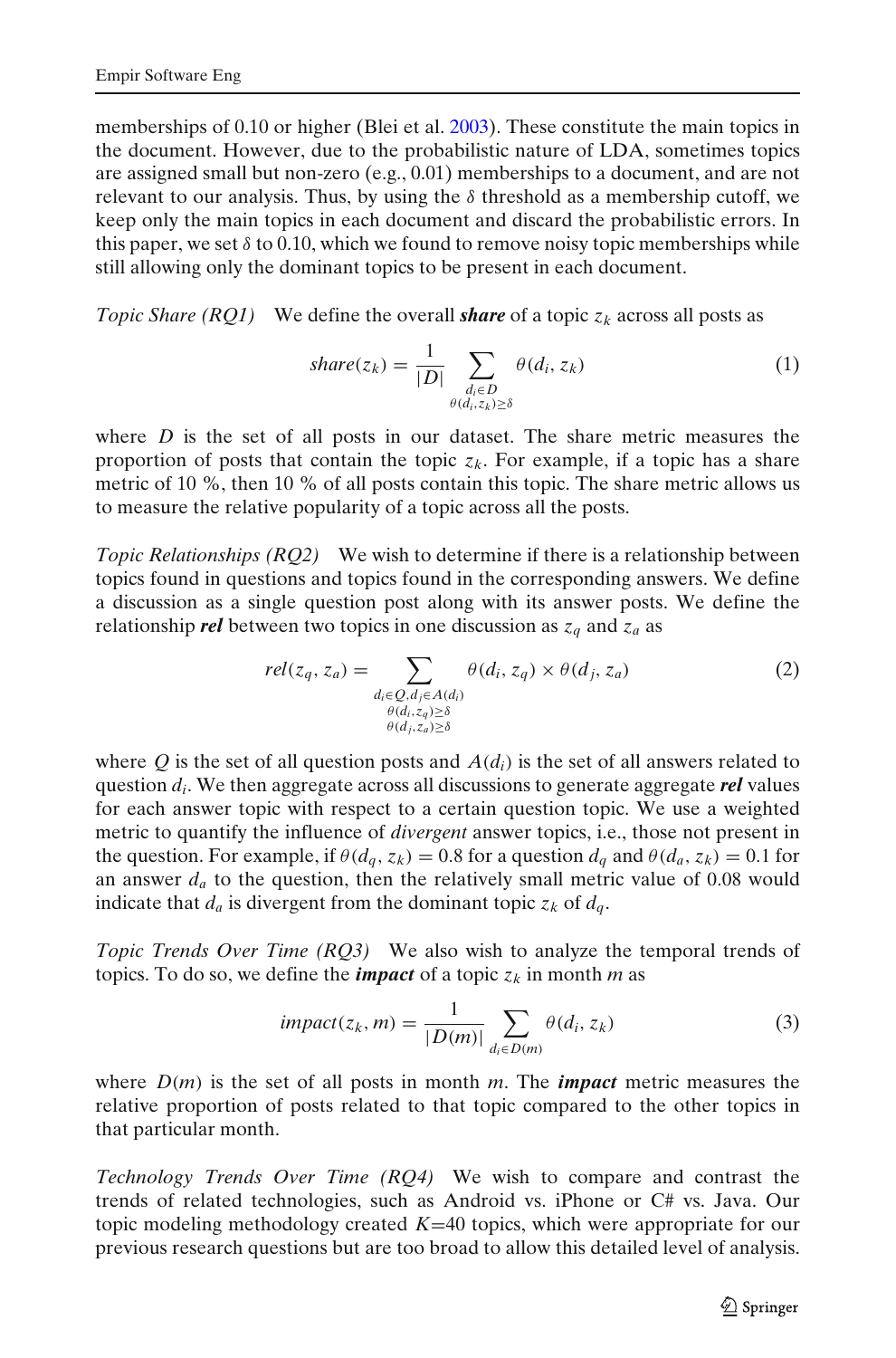<span id="page-9-0"></span>Further, the user-created tags are too detailed for this analysis (for example, the iPhone technology has many tags, such as "iphone-sdk-3.2" and "iphone-3gs"), in addition to having the limitations listed in Section [2.3.](#page-4-0) We propose an analysis technique that uses both topic modeling and the user-created tags, which overcomes the aforementioned limitations while enabling us to study the technology trends.

We define a *technology* as a cluster of tags related to a certain technical concept (e.g., iPhone) which are all related to a given topic (e.g., a mobile-app-related topic). To identify a technology,  $c$ , related to topic  $z<sub>k</sub>$ , we manually select the group of most popular tags which are related to technology *c* and are related to topic  $z_k$ . For example, for the iPhone technology, we select tags such as "iphone-sdk-3.2", "iphone-3gs", "iphoneapp", "iphone-sdk-documentation", "iphone", "iphoneos-4.0", and "cocos2d-iphone" from the mobile-app-related topic. Our approach has two key advantages over simply counting the posts related to a tag. First, our approach helps remove noise caused by inappropriately tagged posts, since we only consider a post if it is tagged appropriately *and* actually contains the topic of interest. Second, it provides a more accurate account of trends, since we consider only the proportion of a post related to a topic, instead of the whole post (which can be skewed by posts that are only partially about a given tag).

Specifically, we first identify all tags related to a given topic. We say that a tag *g* is related to topic  $z_k$  if  $tag\_score(g, zk) > 0$ , where

$$
tag\_score(g, z_k) = \sum_{d_i \in D(g)} \theta(d_i, z_k)
$$
\n(4)

where  $D(g)$  is the set of posts that have been tagged with g.

Next, we intuitively choose a selection of tags that are related to a certain technology. For example, for the iPhone technology, we perform a text search over all tags containing keywords such as: "iphone", "cocoa" (iPhone's UI framework), etc.

Finally, for each month *m*, with questions *Q*(*m*), we define the *tech\_impact* of a technology *c* as:

$$
tech\_impact(c, z_k, m) = \sum_{d_i \in G(c, z_k, m)} \theta(d_i, z_k) \div \sum_{d_i \in Q(m)} \theta(d_i, z_k)
$$
 (5)

where  $G(c, z_k, m)$  denotes all tags related to technology *c* under topic  $z_k$  in month *m*. This metric measures the amount of discussion about a technology during a month, relative to all discussions in that month. Note that this analysis is restricted to question posts, because Stack Overflow only allows question posts to be tagged. Our approach highlights the disadvantages of the user-created tags that are available with the Stack Overflow dataset. Here, we quantify the *contextual value* of a tag by using its membership value assigned by LDA, something that is unavailable with tags alone. In other words, if a user wrongly tags a "Java" question as "C#", then our topic modeling approach would automatically assign a lower value for that tag *in context* of that post. In this way, we minimize the noise created by wrong tags. Moreover, it allows us to see the impact of a technology across different topics.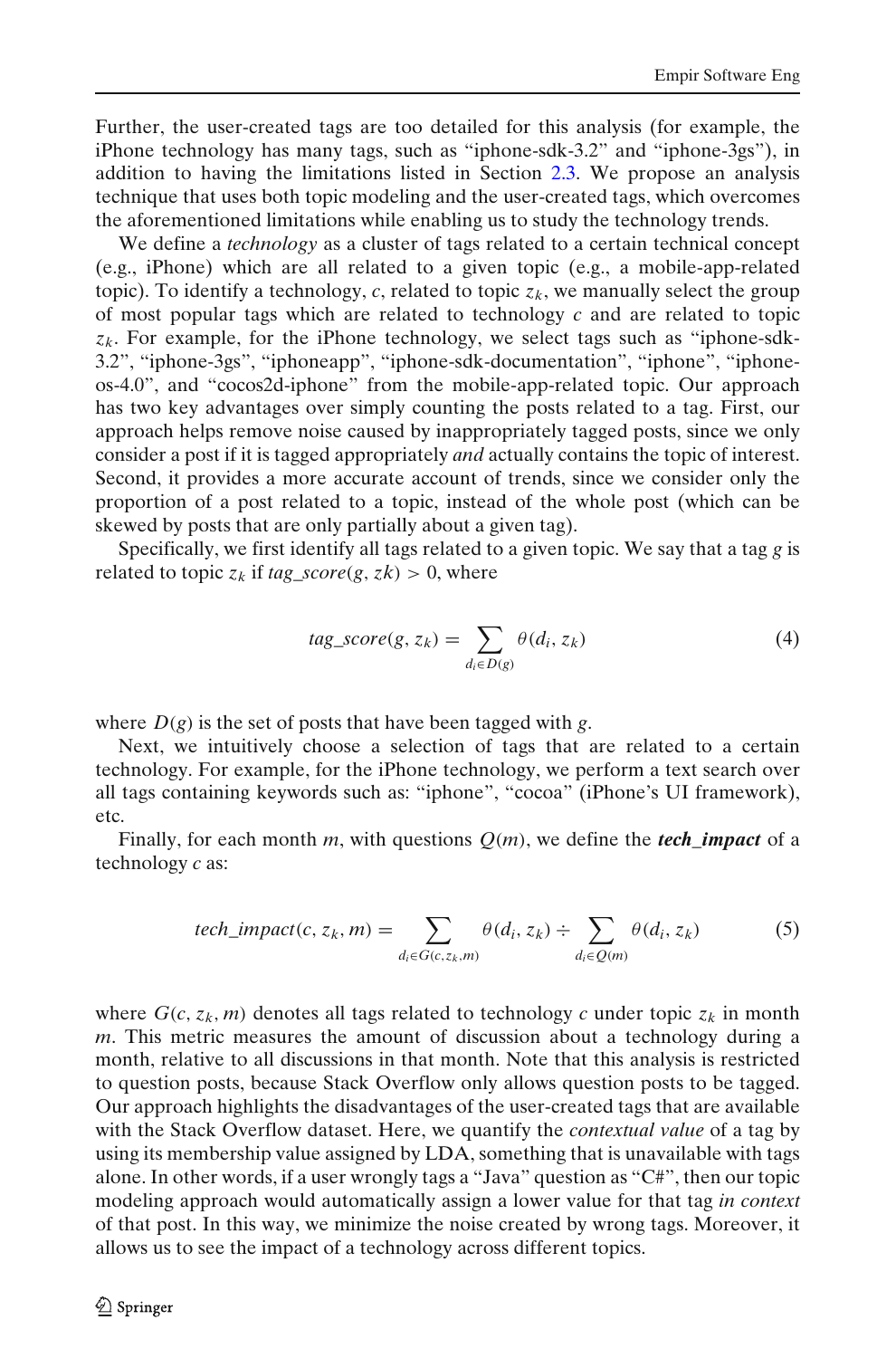# <span id="page-10-0"></span>**3 Results**

We now present the results of applying our research methodology on our research dataset. Our focus in this section is to succinctly answer each of our research questions. In Section [4,](#page-22-0) we summarize and discuss these results in a broader context.

3.1 RQ1. What are the Main Discussion Topics in Stack Overflow?

We present the 40 topics discovered by our methodology from Stack Overflow in Tables [1](#page-30-0) and [2](#page-31-0) (in [Appendix\)](#page-30-0). The topics are arranged in descending order according to their *share* metric [\(1\)](#page-8-0). For each topic, we also show the proportion of posts that were questions and proportion of posts that were answers. To get a better feel for the topics, we present a subset of the topics along with representative example posts for each.

*Web-Related Discussions* Out of the 40 topics, three topics are specifically about the web, namely: Website Design/CSS, Web Development, and Web Service/ Application. Some example posts from these topics are:

*I want to style the last td in a table without using a css class on the particular td. I want the td containing the text f ive to not have a border but again I do not want to use a class.*

Topics: Website Design/CSS: 0.92

*As we know we have JavaScript frameworks like Dojo and some more others. Which is best to use with ASP.NET?*

Topics: Web Development: 1.0

*Just use add service reference and point it to the wsdl. See how to consume web service.*

Topics: Web Service/Application: 1.0

(In these examples, we show the raw post content, followed by the name and membership of the topics the post contains.)

*Data Management* We find multiple data management topics in Stack Overflow, including Database Platform, SQL, XML, and Object-Relational Mapping. Database Platform-specific posts contain more specific issues related to the underlying platforms such as MySQL [\(2012\)](#page-34-0) and SQL Server [\(2012\)](#page-33-0), than the SQL topic, which focuses on general concepts such as queries and stored procedures. The widespread usage of the XML data format can be seen by the existence of an entire XML topic.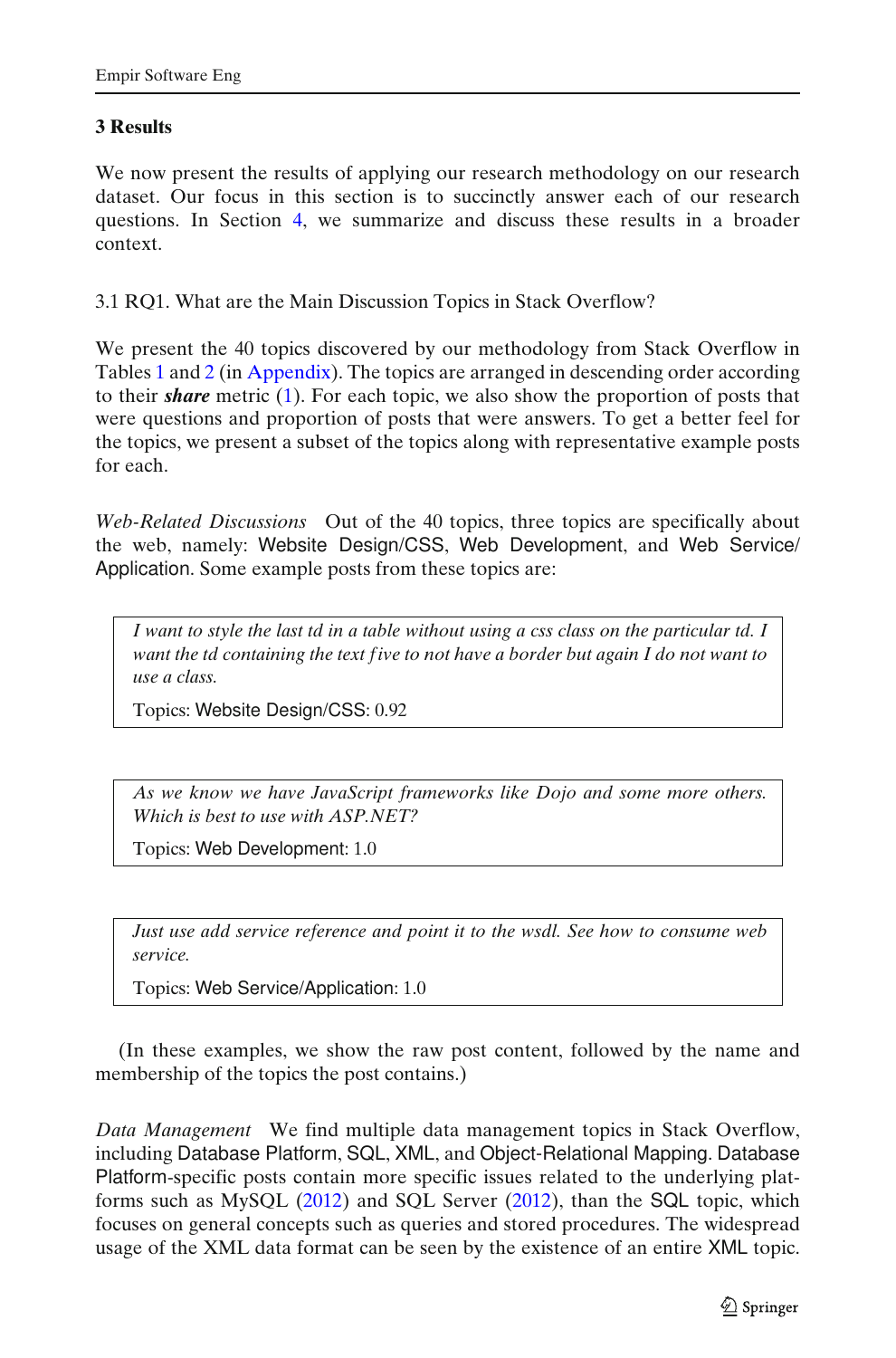The following example posts are from the Database Platform, SQL, and XML topics, respectively:

*I want to make a table in SQL Server that will add on insert a auto incremented primary key. This should be an autoincremented id similar to MySQL.*

Topics: Database Platform: 0.91

*Below is my stored procedure. I want to use stored procedure to select all row of date from tbl\_member and insert table but it's not working. Someone can help me?*

Topics: SQL: 1.0

*Hi, I need to validate a xml f ile against DTD schema. I found out that I need to pass the source of schema f ile for validation. Is that possible to make libxml2 f ind the declaration of schema in XML f ile and do the validation on its own, or do I have to retrieve the declaration manually? Thanks in advance*

Topics: XML: 0.98

*Platform-Specif ic Discussions* We find discussions pertaining to both development and deployment platforms. Development platforms are the tools, IDEs and lan-guages developers use to build their products, such as Visual Studio [\(2012](#page-34-0)) and Java [\(2012](#page-34-0)). To this end, we find topics such as .NET Framework, Java, and Windows/Visual Studio. Deployment platforms are the target environments or hardware where the developed software would be deployed (e.g., Windows, mobile devices etc.). To this end, we find the Mobile App Development topic and Web-related topics (Website Design/CSS, Web Development, and Web Service/Application). Note that the Windows/Visual Studio topic is also representative of the Windows deployment platform. Below we present some example posts from these topics.

*I have visual studio professional installed. If I install visual studio express for phone will visual studio still work?*

Topics: Windows/Visual Studio: 0.95

*What would be some compelling reasons to upgrade a web app from .Net 1.1 to .Net 3.5?*

Topics: .NET Framework: 0.87, Web Service/Application: 0.13

*There's no dif ference between jdk and java sdk. Both of them mean the same thing. I think it was a PR decision at SUN to change over from jdk to java sdk.*

Topics: Java: 0.84, Coding Style/Practice: 0.11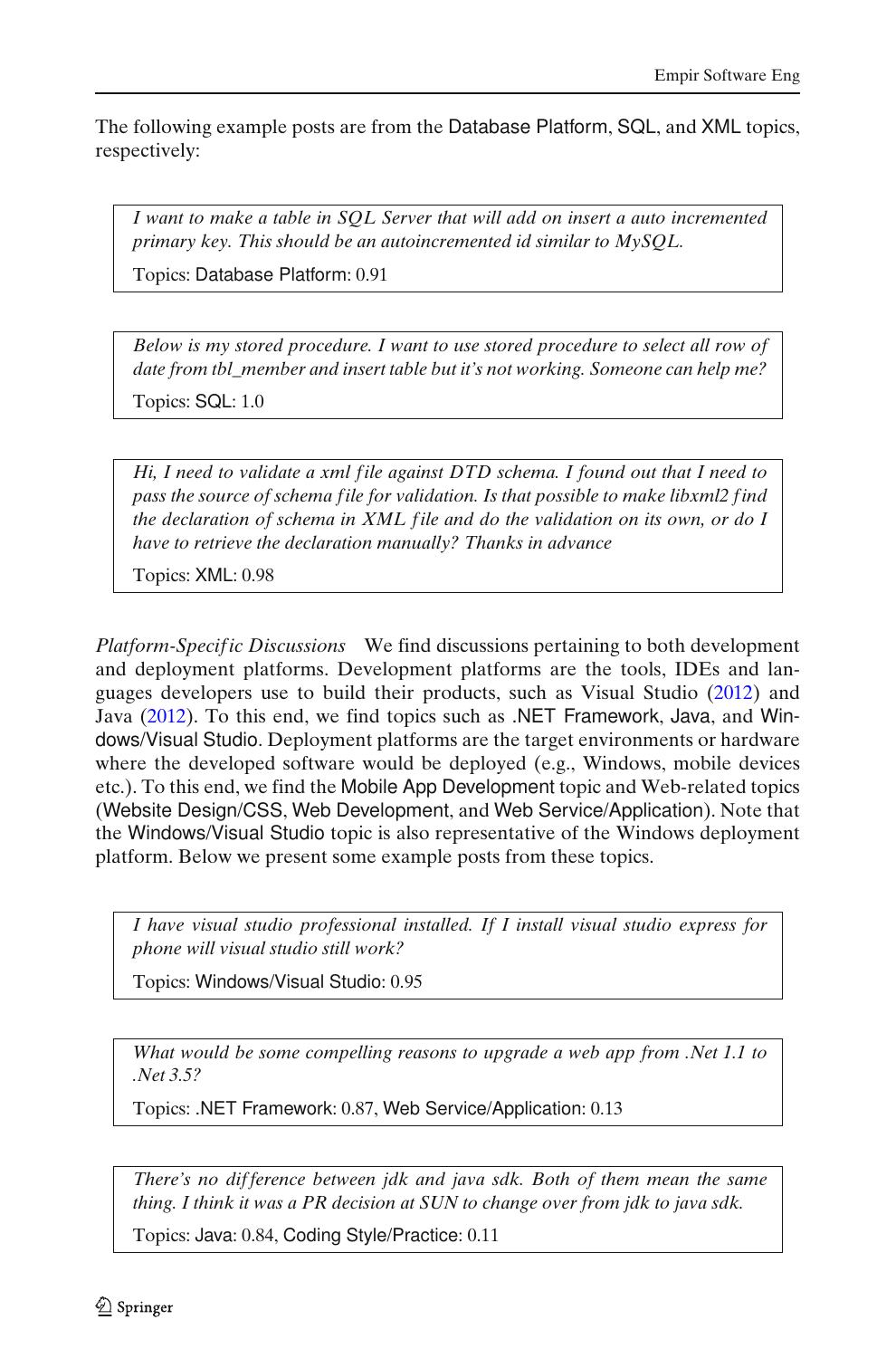*The android sdk contains an emulator. Does your app fail in that?* Topics: Mobile App Development: 0.89, Error/Exception: 0.11

*Security* We find two distinct topics that are related to security features of software products: Authentication/Security and Cryptography. Two example posts from these topics are:

*Is it possible to get login credentials such as name id if user does login by openid?* Topics: Authentication/Security: 1.0

*Use a strong cryptographic hash function like md5 or sha1 but make sure you use a good salt. Otherwise you'll be susceptible to rainbow table attacks.*

Topics: Cryptography: 0.94

*Quality Assurance and Collaboration* During the development of a product, revision control (such as Apache SVN  $(2012)$  or Git  $(2012)$  $(2012)$ ) is often used to facilitate collaboration and to provide historical tracking of the source code. To this extent, we find a Version Control topic. After developing a software product, post-development tasks, such as testing, are very important for quality assurance. Here we find a Testing topic. Example posts are:

*I have a Git repository with multiple branches. How can I know which branches are already merged into the master branch?*

Topics: Version Control: 1.0

*I would like to know how to do performance testing for the old asp pages. Any tools out there that you've used?*

Topics: Testing: 0.83, .NET Framework: 0.17

*Knowledge/Experience* We find two topics in Stack Overflow that represents the discussions of programmers about sharing of knowledge and experience. The first such topic is the Job/Experience topic, where programmers discuss the particular processes and practices followed in their workplace, and other experiences related to programming, such as the following question:

*Do you still see yourself programming in the next years? Who is the oldest developer you know?*

Topics: Job/Experience: 1.0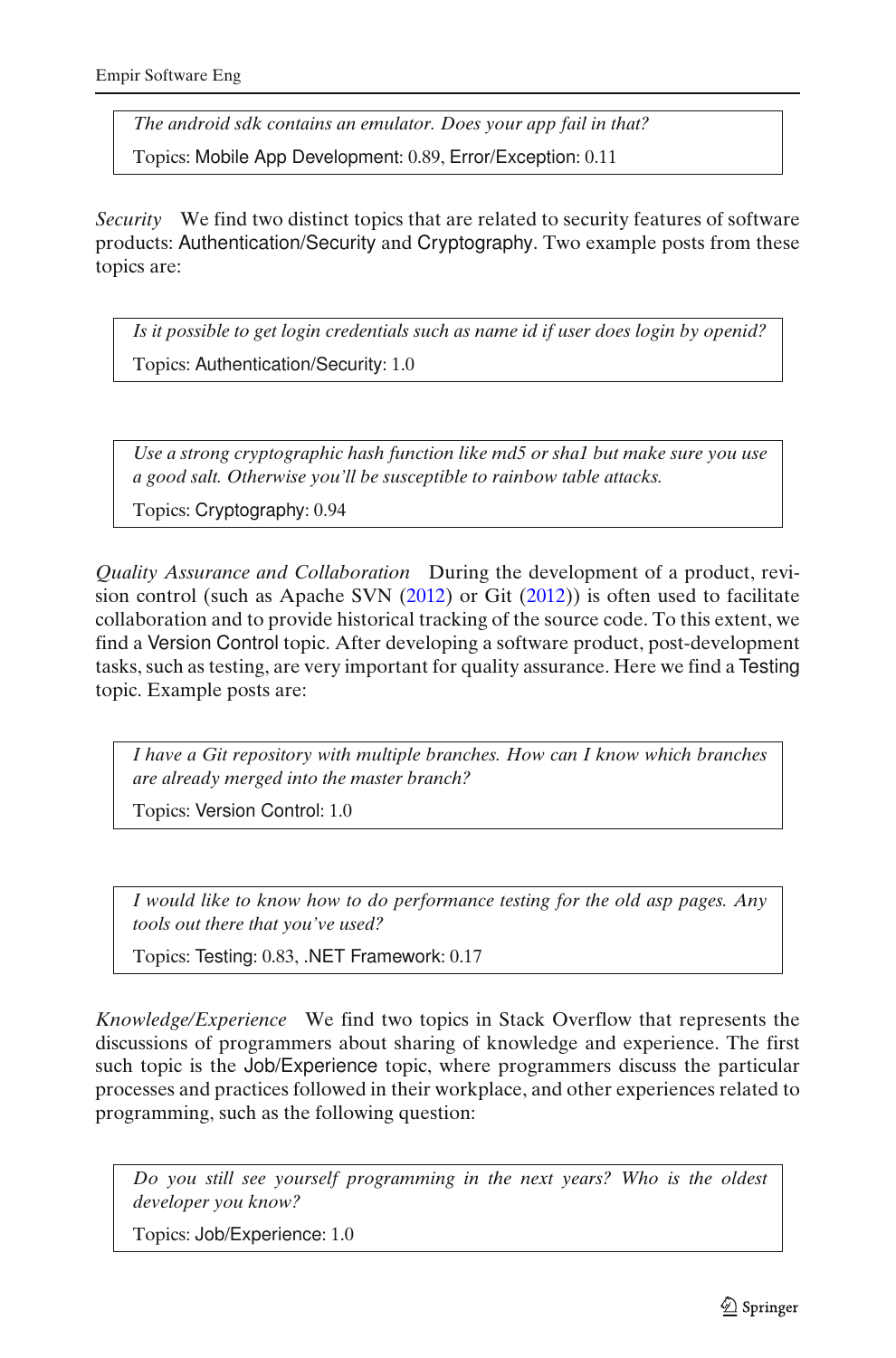The second such topic is the Learning topic. This topic contains mostly questions regarding learning languages, technologies or algorithms, as illustrated by the following example:

*I want to design a website but I don't know from where to start. Is there a beginner's guide to start with?*

Topics: Learning: 1.0

*General Discussions* The top three topics by share are the Coding Style/Practice, Problem/Solution, and QA and Links topics. All three topics are generic Englishlanguage topics and do not fit into any technical category. For example, consider the following posts:

*Is your algorithm readable? Maybe dividing it into several functions would be benef icial for readability and hence maintainability even if it will not reduce duplication.*

Topics: Coding Style/Practice: 0.81, Performance/Optimization: 0.19

*While googling I found this link. It might be what you're looking for.*

Topics: QA and Links: 1.0

*I believe something along this line would solve your problem.*

Topics: Problem/Solution: 1.0

The reason behind the higher share for these topics is the natural language conversation style of the Stack Overflow posts. It is expected that the LDA model would discover such topics, as many of the posts contain generic words used in everyday life. However, these topics are not the focus of our analysis, and thus we do not highlight examples from these topics in the rest of our analysis.

3.2 RQ2. Does a Question in One Topic Trigger Answers in Another?

Our first research question discovered the topics of discussion among the users of Stack Overflow. While the results give us a general overview of the discussion topics, we are also interested in discovering the relationships and inter-dependencies among various topics. This can help us group together closely-coupled topics: topics that are apparently distinct from each other, but a question in one topic has the potential to raise answers belonging to a separate topic. This analysis can help us to identify common issues faced by developers across multiple topic domains. It also points out the diversity of a single topic: a topic that groups together knowledge and resources from multiple topics and has the power to generate answers in other topics.

We use the *rel* metric [\(2\)](#page-8-0) to determine the relationship between pairs of topics. Figure [5](#page-14-0) highlights some of the more interesting relationships. For each question topic, we list the five most related answer topics, sorted in descending order according to their *rel* metric score. For all question topics, the highest proportion of answers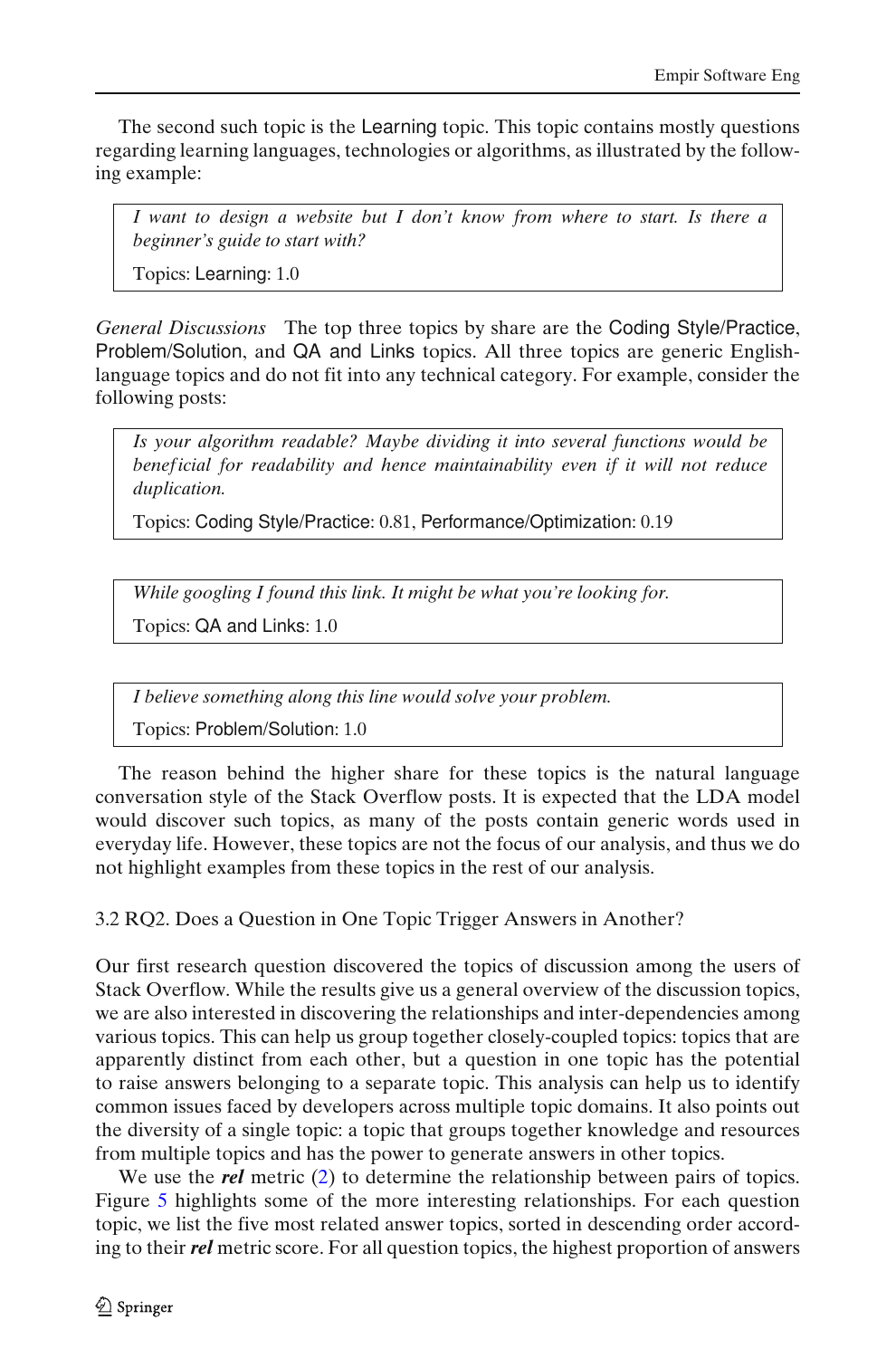<span id="page-14-0"></span>

| Answer Topic                | Score   | Answer Topic                       | Score   |
|-----------------------------|---------|------------------------------------|---------|
| Web Development             | 12019.7 | Website Design/CSS<br>19035.5      |         |
| <b>UI</b> Development       | 3306.6  | Web Development                    |         |
| Website Design/CSS          | 3133.1  | Image/Display                      |         |
| Function                    | 2283.2  | UI Development                     | 2157.6  |
| Code Snippets               | 1901.6  | Text-related                       | 2038.3  |
| (a) Web Development         |         | (b) Website Design/CSS             |         |
| Answer Topic                | Score   | Answer Topic                       | Score   |
| Mobile App Development      | 10008.3 | UI Development                     | 16879.2 |
| Job/Experience              | 1700.5  | Web Development                    | 3475.4  |
| <b>UI</b> Development       | 1610.8  | OO Programming                     | 3051.4  |
| Image/Display               | 1541.4  | Website Design/CSS                 | 2572.8  |
| File Operation              | 1384.0  | Image/Display                      | 2488.9  |
| (c) Mobile App Development  |         | (d) UI Development                 |         |
| Answer Topic                | Score   | Answer Topic                       | Score   |
| Testing                     | 3888.3  | Version Control                    | 8786.9  |
| OO Programming              | 919.6   | File Operations                    | 1465.4  |
| Job/Experience              | 887.7   | Project/Open source                | 1033.3  |
| Project/Open source         | 543.4   | Job/Experience                     | 940.2   |
| Function                    | 505.9   | Networking                         | 484.1   |
| (e) Testing                 |         | (f) Version Control                |         |
| Answer Topic                | Score   | Answer Topic                       | Score   |
| Authentication/Security     | 10811.4 | Database Platform                  | 15110.4 |
| Networking                  | 2516.7  | <b>SOL</b>                         | 5037.6  |
| Job/Experience              | 1638.1  | Object-relational Mapping          | 2099.9  |
| Web Development             | 1578.5  | Performance/Optimization<br>2055.3 |         |
| Database Platform           | 1446.5  | Job/Experience                     | 1554.3  |
| (g) Authentication/security |         | (h) Database Platform              |         |
| Answer Topic                | Score   | Answer Topic                       | Score   |
| Job/Experience              | 28081.7 | Learning<br>19429.8                |         |
| Learning                    | 6620.1  | Job/Experience<br>7168.4           |         |
| Project/Open Source         | 3247.4  | Compiling                          | 2908.9  |
| Performance/Optimization    | 2411.8  | Function                           | 2766.3  |
| .NET Framework              | 1955.5  | Performance/Optimization           | 2193.5  |
| (i) Job/Experience          |         | $(i)$ Learning                     |         |

**Fig. 5** Selected question topics and the top five triggered answer topics, sorted by their *rel* metric score [\(2\)](#page-8-0). For each answer topic, the aggregate *rel* score over all answer posts related to that question topic is reported

belong to the question topic itself. However, the more interesting findings are the remaining four answer topics.

For example, from Fig. 5a–c, it is clear that User Interface-related issues are more pressing than other issues in web and mobile application development, as the top five answer topics of these three question topics (Web Development, Website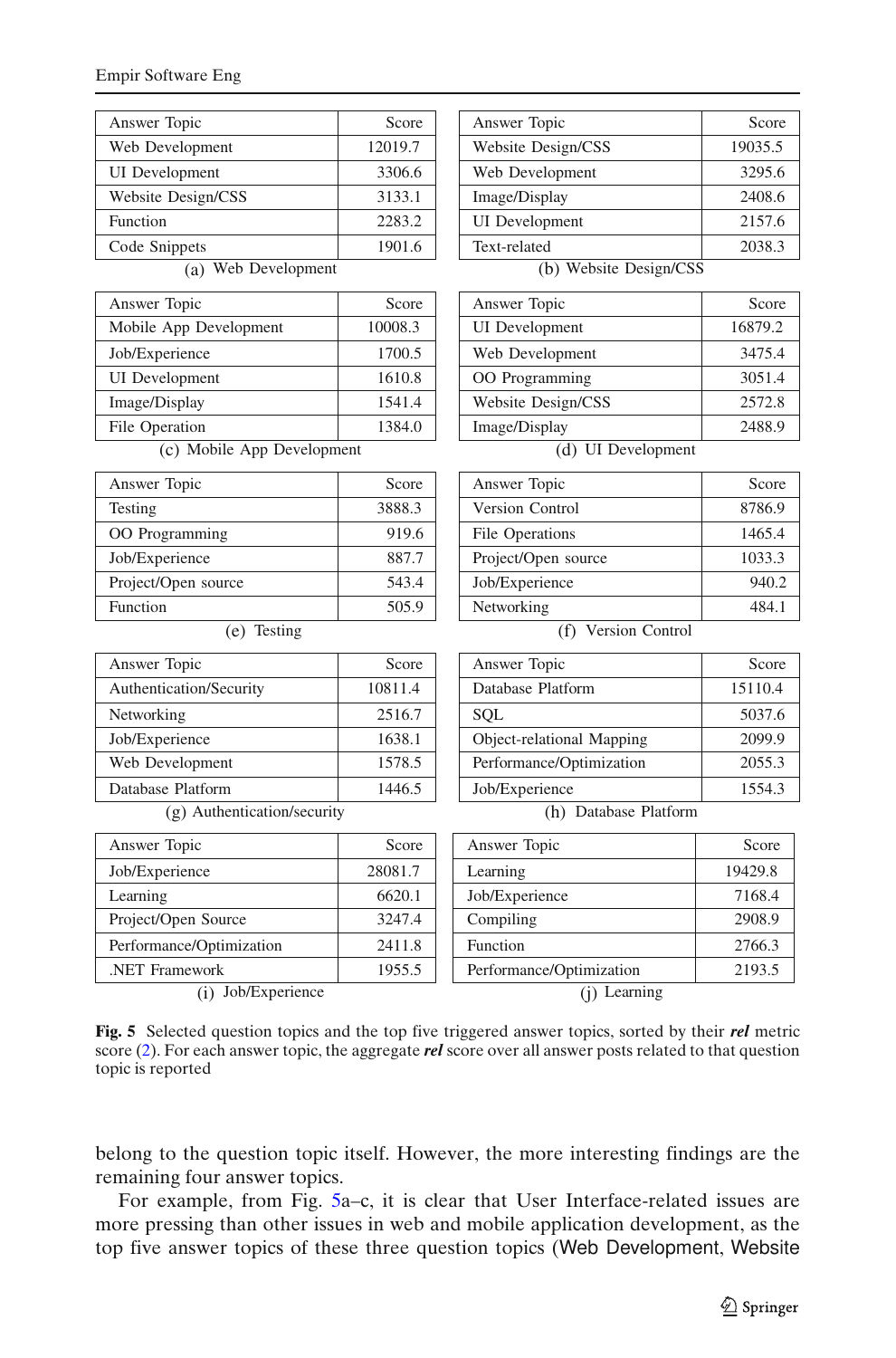Design/CSS, Mobile App Development) contain the UI Development topic. Consider the following examples.

**Question:** *I have an activity in my app, when i call the line EditText username = (EditText)f indViewById(R.id.usernameText); the app crashes, why is this?*

Topics: Mobile App Development: 0.89, OO Programming: 0.11

Answer: The view has not been inflated, or you are missing setCon*tentView(R.layout.layout\_f ile)*

Topics: UI Development: 1.0

**Question:** *I have a submit button and back button in my asp.net webform. I need to use the submit button when pressing enter, but it's going to the back button instead. Please help...*

Topics: Web Development: 0.85, Problem/Solution: 0.15

**Answer:** *Wrap your section in a Panel - then you can use the DefaultButton property to set your submit button to be the default when enter is pressed.*

Topics: UI Development: 0.77, Web Development: 0.23

In the first question-answer pair, the asker wanted to determine why his application crashed. In response, one developer pointed out that the crash was indeed due to a missing call to a UI API. In the second question, the asker was confused about the behavior of his ASP.NET web application regarding an "Enter" key input. In response, the answerer shows a way in which a UI widget (i.e., "Panel") can be used to solve the problem. This shows that developers might be unaware of certain UI APIs while developing their software. Our findings in Fig. [5a](#page-14-0)–c show that such cases are common among Stack Overflow users. Moreover, this problem is spread over two entirely separate development platforms: mobile devices and the web.

The UI Development topic itself generates answers in the Object-Oriented Programming topic, indicating to the usage of object-oriented philosophy and design patterns utilized for building user interface widgets (Gamma et al[.](#page-33-0) [1995\)](#page-33-0). This may be because many UI widgets, such as buttons, menus, and combo boxes, are implemented as class libraries. Usually, a programmer must use objects created from these class libraries to implement the desired widgets, as the following example illustrates.

**Question:** *Hello all, i want to use a UIview and a UIImage ontop of it with a text box and button i want the user to drag it when the UIview or anything in the view is touched, what would be the best way to implement this method? the UIView is on a single View Controller and using Interface Builder to make my UIviews and UIimages.*

Topics: UI Development: 0.84, Image/Display: 0.13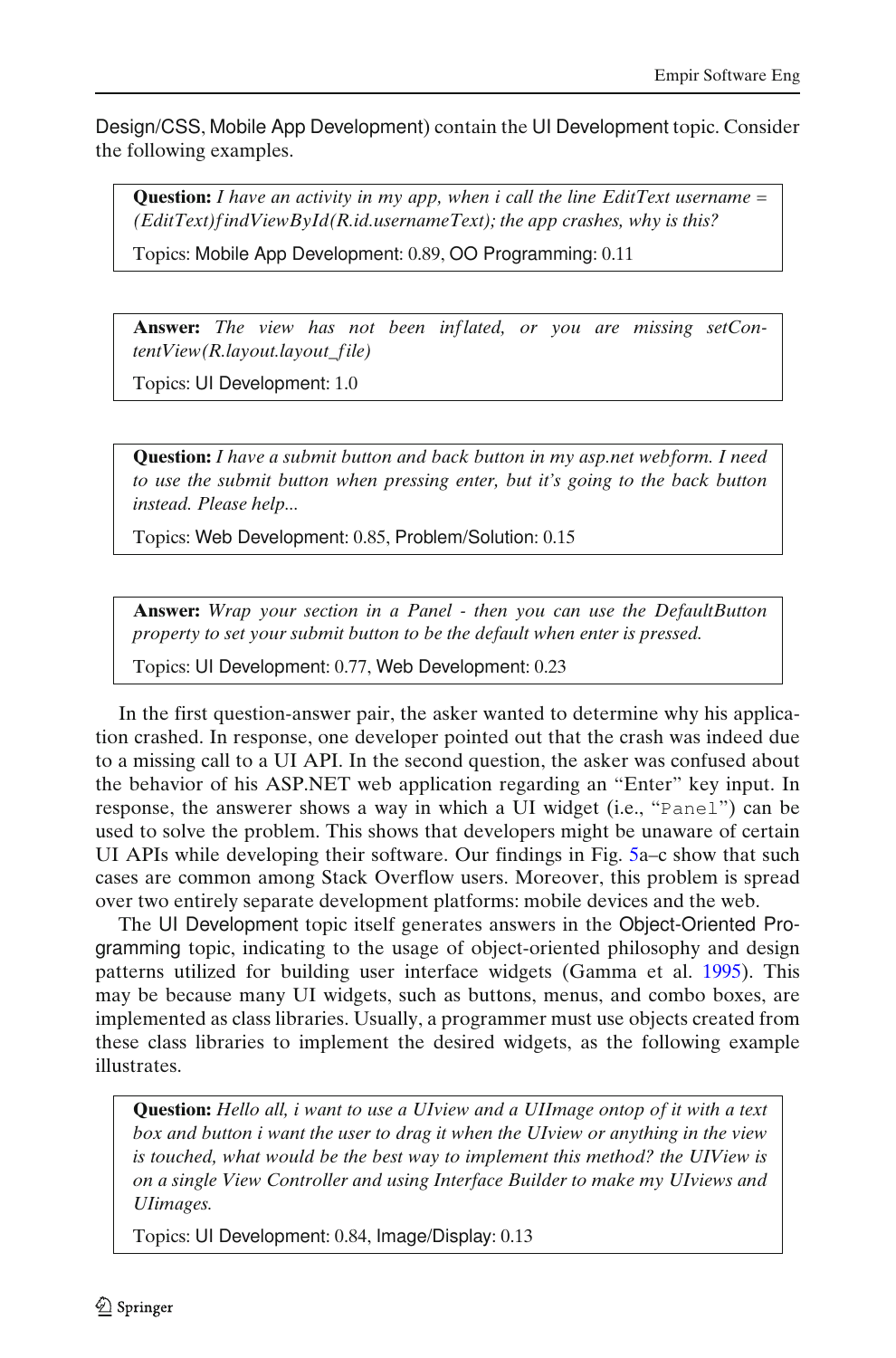**Answer:** *You need to subclass UIView and implement*

*– (void)touchesBegan:(NSSet \*)touches withEvent:(UIEvent \*)event,*

*– (void)touchesMoved:(NSSet \*)touches withEvent:(UIEvent \*)event,*

*– (void)touchesEnded:(NSSet \*)touches withEvent:(UIEvent \*)event, and*

*– (void)touchesCancelled:(NSSet \*)touches withEvent:(UIEvent \*)event.*

Topics: OO Programming: 1.0

Another interesting finding is that the Mobile App Development topic generates answers in the Job/Experience topic (Fig. [5c](#page-14-0)), indicating the rise of mobile devices as a lucrative deployment platform for developers. Consider the following example.

**Question:** *How do I get paid for developing an app that is free to the public.*

Topics: Mobile App Development: 1.0

**Answer:** *You usually don't until your project is big enough to bring in hits. Then you make revenue of f of advertising (on your site or in your product) or big companies buy the project (i.e. Qt/Novell). But typically free software is free. You may land a job if you're good enough and people recognize you but without a truly unique idea for your software, you're likely to have users f ind a non-advertisement enabled alternative if they can. It's not beyond the realm of possibility to profit* off of free software, but it's no walk in the park. Additionally you can open up *donations for your project, but typically those are given under the stipulation that it goes towards making the product better.*

Topics: Job/Experience: 0.74, Project/Open Source: 0.24

Here, a developer wants to know how to generate revenue from free mobile apps. In response, another developer outlines an approach based on his experience. Note that the answerer also hints at a job opportunity.

Two integral components in modern software development process are testing and version control (Pressma[n](#page-34-0) [2005](#page-34-0); OSS Watc[h](#page-34-0) [2012\)](#page-34-0). As we can see from Fig. [5e](#page-14-0) and f, both of these question topics (Testing, Version Control) generate answers in the Project/Open Source topic, which is an indicator of the usage of open source tools in these phases. Also, open source projects themselves thrive on the version control systems. Answers often include the version control practices at the answerer's workplace, explaining the presence of Job/Experience topic in answers to Version Control questions. Most version control systems deal with files and are distributed over a network, explaining the presence of File Operation and Networking topics in the answers. The following two examples illustrate the usage of open source tools and sharing of experience regarding testing and version control.

**Question:** *Is it possible to get code coverage done by tests using google test framework?*

Topics: Testing: 0.85, QA and Links: 0.15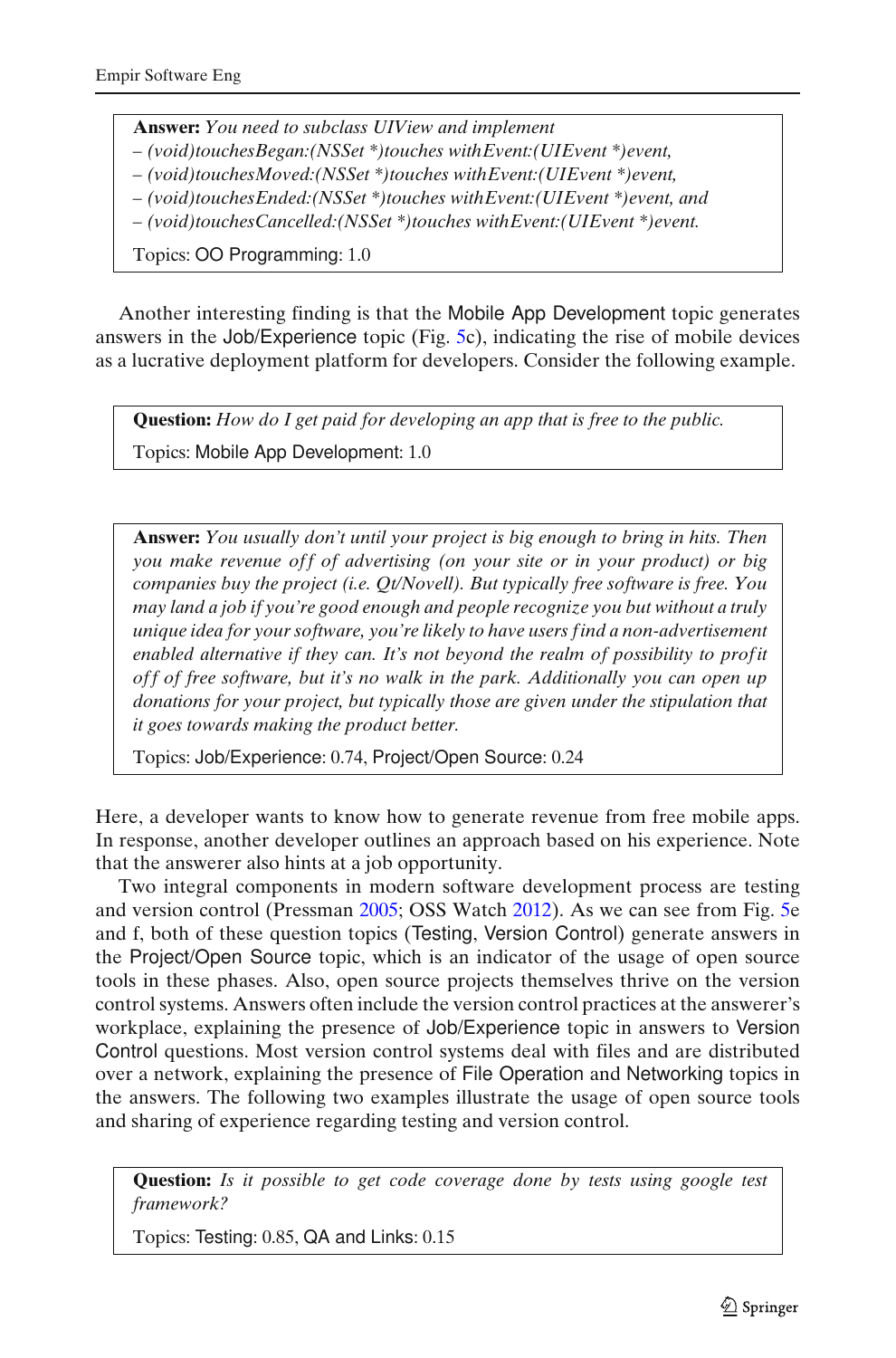**Answer:** *Yes, I've successfully used both free (gcov) and commercial (CTC*++*) tools. No special steps are needed, just follow the documentation.*

Topics: Project/Open Source: 1.0

**Question:** *When using Subversion, should developers be working of f the trunk or should the trunk be only used for merges from each individual developer's branch and watched by a continuous integration service?*

Topics: Version Control: 0.91

**Answer:** *I've almost always worked on teams that developed on the trunk– works f ine. I'm not saying it's the best idea or anything, just not something* that's worth opposing if it's going to get you fired. However, our system is *always buildble and often uses CI as well. Each developer must be aware of the update/rebuild/retest/commit cycle (not that it's foolproof, but it works well enough). Hmph, it hurts when I think of how many of our software practices work "Well Enough".*

Topics: Job/Experience: 0.75, Problem/Solution: 0.17

Authentication/Security is a diverse topic, which finds applications to many fields of computer science. From Fig. [5g](#page-14-0) we can see the top answer topics related to Authentication/Security are Networking, Web Development, Jobs/Experience and Database Platform. This highlights the need for experienced security experts across multiple domains as the frequency and severity of attacks such as SQL Injection and Cross Site Scripting (XSS) are on the rise (Neuhaus and Zimmerman[n](#page-34-0) [2010\)](#page-34-0). The following example illustrates the concern among Stack Overflow developers about security breaches and the need of qualified personnels.

**Question:** *I know several people who were in a situation like this. Let's say, you were trying out random sites for basic XSS/SQL Injection vulnerabilities, and you've found one that could be easily compromised. You email the admin/webmaster, but they don't reply. What would you do?*

Topics: Authentication/Security: 0.81, Coding Style/Practice: 0.15

**Answer:** *I usually look for a way to contact developers or QA personnel and tell them instead. This is easier done when you're active in the developer community. Sometimes admins/webmasters/whatever are actually helpdesk/marketing people who have little or no understanding of the vulnerability, or are otherwise loaded with so much work that they don't realize the gravity of such bugs.*

Topics: Job/Experience: 0.84

The Database Platform topic features answers from the SQL topic (Fig. [5h](#page-14-0)). More interestingly, we also see that the Object-Relational Mapping topic is related to the Database Platform topic, which is a sign of the rising popularity of object oriented databases. We can also see that Database Platform gives rise to answers in the Performance/Optimization topic. This outcome can be due to the large impact of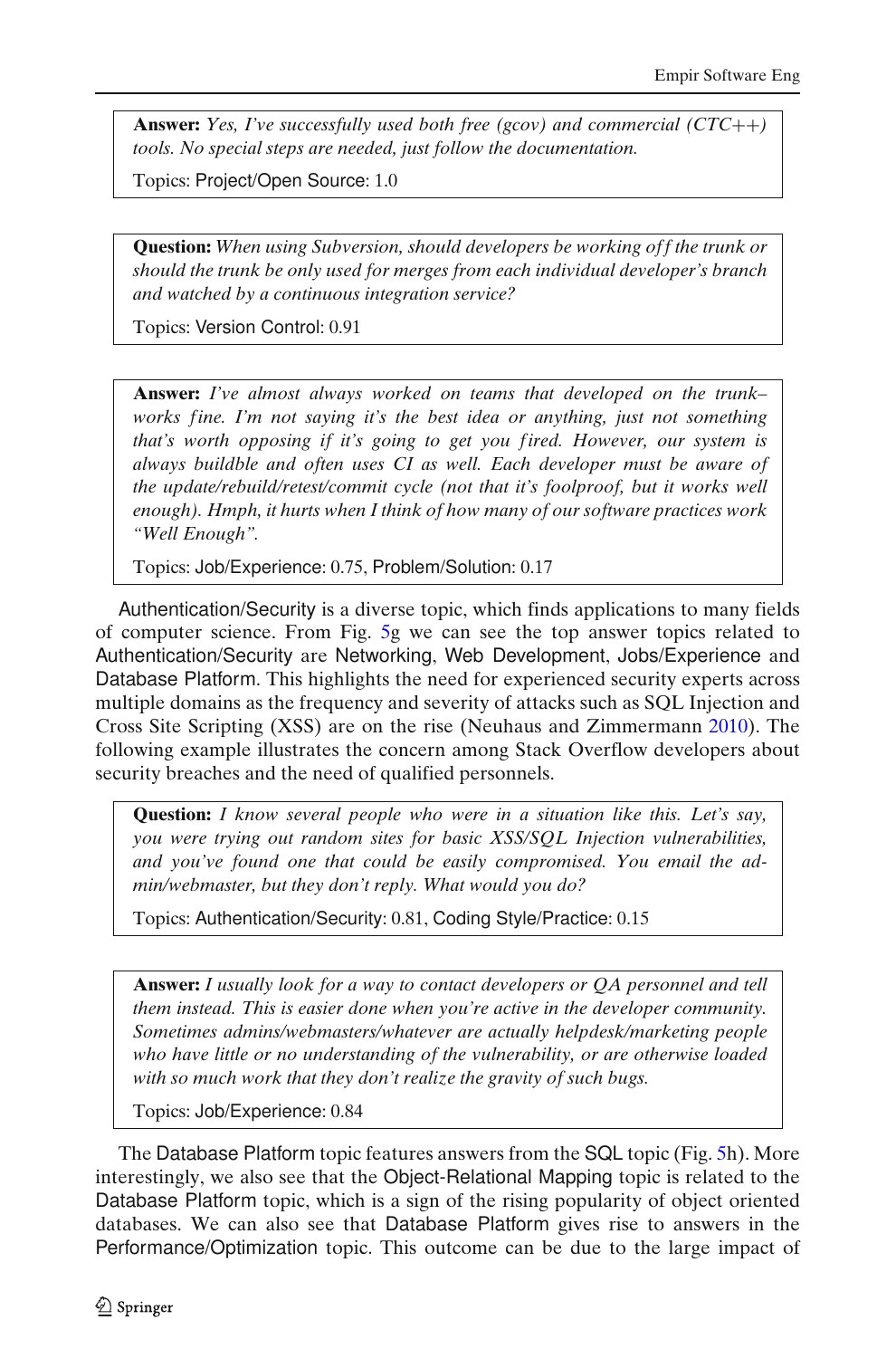query processing performance on the efficiency of modern data intensive applications. For example, consider the following question-asnwer pair regarding database performance:

**Question:** *MySQL has special table type MyISAM that does not support transactions. Does Oracle has something like this? I'd like to create write-only database(for logging) that needs to be very fast(will store a lot of data) and doesnt need transactions.*

Topics: Database Platform: 0.89, Performance/Optimization: 0.11

**Answer:** *Another option if you need extremely high performance is to consider Oracle's TimesTen In-Memory database: <http://www.oracle.com/technology/products/timesten/index.html>*

Topics: Performance/Optimization: 0.65, Database Platform: 0.35

Most of the aforementioned question topics (Mobile App Development, Testing, Version Control, Authentication/Security, Database Platform) feature answers in the Job/Experience topic (Fig. [5c](#page-14-0) and e–h). In fact, Job/Experience related posts themselves are found in a topic of their own (see Fig. [5i](#page-14-0)). We see Performance/ Optimization as another answer topic related to Job/Experience, which might actually indicate posts where developers talk about their performances in the workplace. Interestingly, we see both Project/Open Source and the .NET framework, indicating the varied mix of both open source and commercial tools used in the industry. We also see that Job/Experience questions generate answers in the Learning topic, hinting at the fact that the learning process for software engineers continue even after formal education, as the following example shows:

**Question:** *If you could go back and give yourself one piece of advice at the start of your programming life/career to help you on your way what would it be?*

Topics: Job/Experience: 1.0

**Answer:** *Learn Smalltalk. The earlier you really appreciate and understanded object-oriented design the better!*

Topics: Learning: 1.0

We notice that the converse is also true: Learning questions generate answers in the Job/Experience topic (Fig. [5j](#page-14-0)). One reason for this relationship could be questions coming from novice developers being answered by relatively experienced developers, who share insight into their work experience and practices:

**Question:** *I see a lot of talk on here about functional languages and stuff. Why would you use one over a "traditional" language? What do they do better? What are they worse at? What's the ideal functional programming application?*

Topics: Learning: 0.80, Functions: 0.15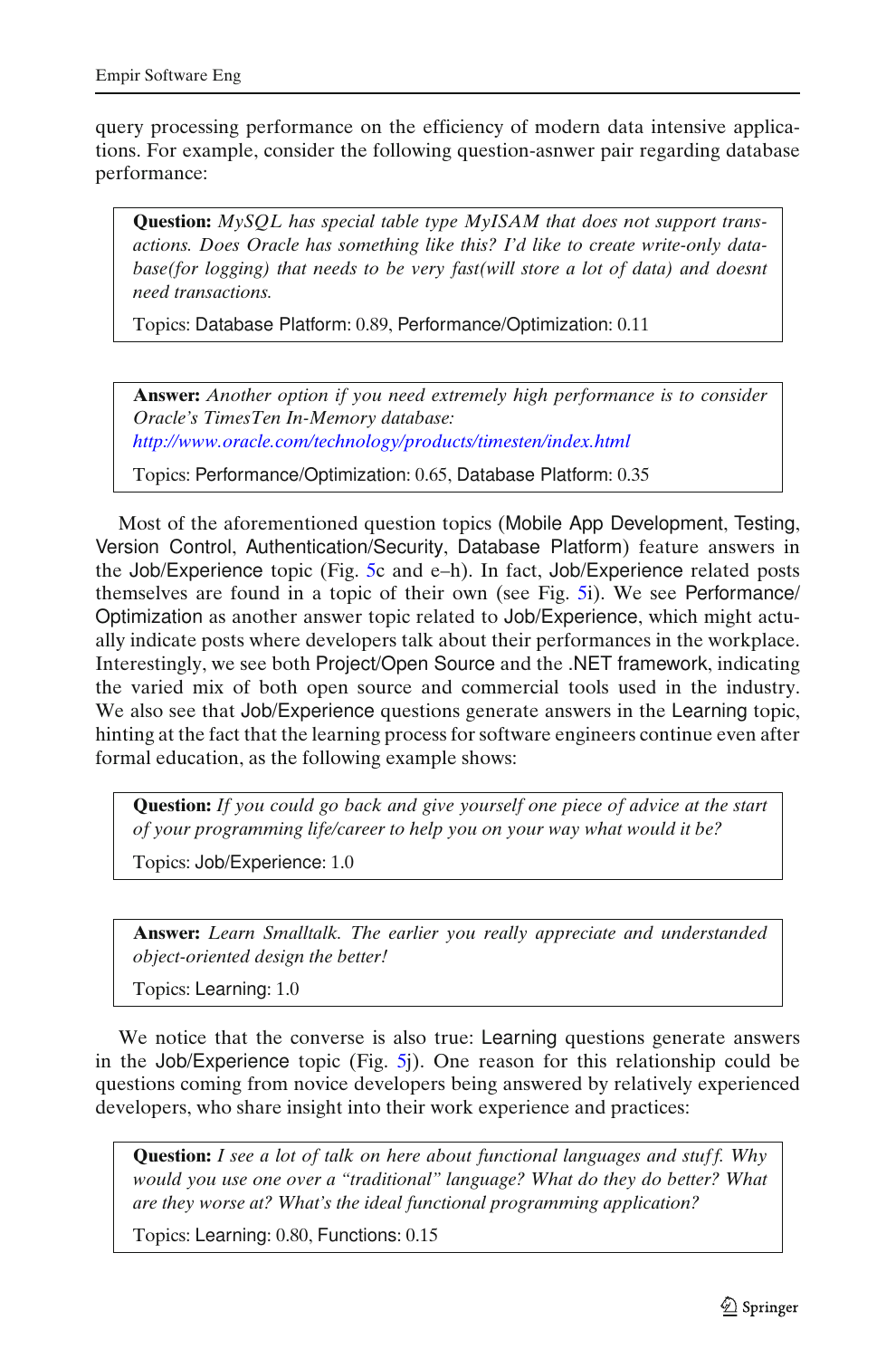<span id="page-19-0"></span>**Answer:** *My view is that it will catch on now that Microsoft have pushed it much further into the mainstream. For me it's attractive because of what it can do for us, because it's a new challenge and because of the job opportunities it resents for the future. Once mastered it will be another tool to further help make us more productive as programmers.*

Topics: Job/Experience: 0.95

This example highlights the knowledge-sharing nature of Stack Overflow.

3.3 RQ3. How does Developer Interest Change over Time?

Computer science is a rapidly changing field, driven by both innovation and consumer demand. Software developers need to be aware of the recent advances in tools and technologies, or risk playing catch-up later. Consequently, we expect developer discussions trends to be symbiotic with the market trends. Table [2](#page-31-0) [\(Appendix\)](#page-30-0) displays the trendlines of each topic, using the *impact* metric [\(3\)](#page-8-0). These trendlines give us an indication of the rise or fall of interest in a particular topic. We now analyze the topics' trends in more detail.

First, we use the Cox Stuart trend test (Cox and Stuar[t](#page-33-0) [1955\)](#page-33-0) to determine if each topic's impact metric is *increasing* or *decreasing* over time, to a statistically significant degree, using the standard 95 % confidence level. Briefly, the Cox Stuart trend test compares the earlier data points against the later data points in a time series to determine whether its trend is increasing or decreasing, and uses the magnitudes of the differences to determine if the trend is significant. The results of the test are shown in Table [2;](#page-31-0) we find that 17 topics have an increasing trend, seven have a constant trend (i.e., neither increasing nor decreasing to a significant degree), and 16 have a decreasing trend.

Figure 6 plots the top five increasing and decreasing trends, measured by the largest and smallest percentage differences in *impact* scores between the first time period and last time period. Figure 6a shows that the topics with the largest increases over time are Tabular Data-related, Mobile App Development, Image/Display, Web



**Fig. 6** The top five increasing and decreasing trends in Stack Overflow, as measured by the percentage change in impact between August 2008 and September 2010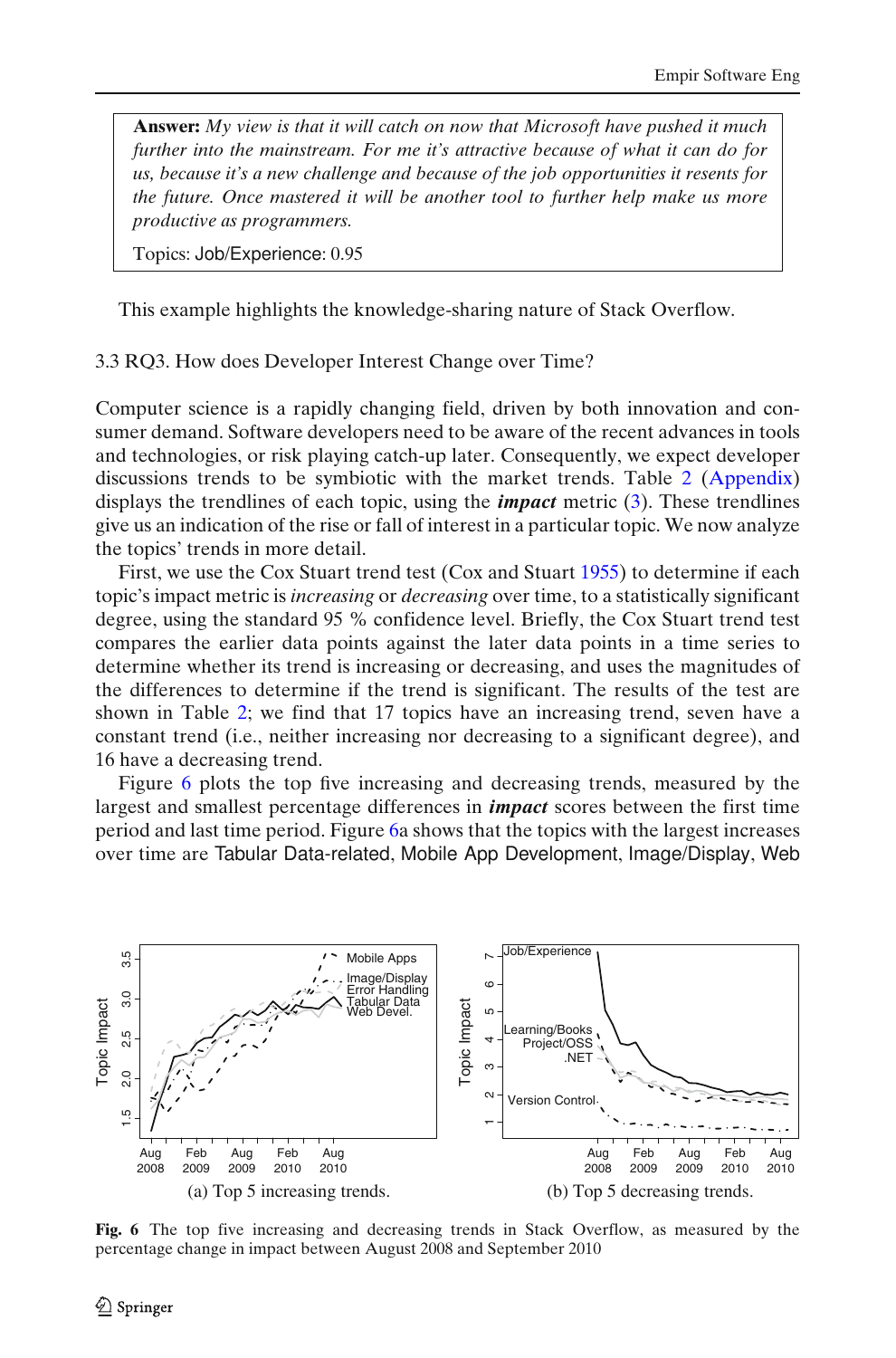<span id="page-20-0"></span>Development, and Error Handling. Each of these topics increased by more than 73 % over the 27 month period, indicating a large increase in developer interest. On the other hand, Fig. [6b](#page-19-0) shows that the topics with the largest decreases over time are Job/Experience, Learning/Books, Version Control, Project/Open Source, and .NET Framework. While these five topics each had a relatively high impact in the beginning of the dataset, they were pushed out by other topics over time, each decreasing in impact by at least 50 %. We further discuss these trends in Section [4.](#page-22-0)

Next, we use the trend data to make a detailed comparison between two major areas of development: development platforms and deployment platforms.

*Development Platform Comparison* Two major development platforms used today are Microsoft .NET and Java (Evans Data Corporatio[n](#page-33-0) [2011](#page-33-0)). We compare these two platforms in Fig. 7a. In the beginning of Stack Overflow, the .NET Frameworkrelated discussions (Windows/Visual Studio Tips and .NET Framework) outnumbered Java related discussions, but over time the trend of .NET related discussions is decreasing.

*Target Platform Comparison* We compare two target platforms, web and mobile devices. As can be seen from Fig. 7b, both platforms have upward trends. However, despite being a newer platform, the Mobile App Development topic surpasses web related topics in April 2010, signaling the rapid rise of developer interest in mobile application development.

3.4 RQ4. How do the Interests in Specific Technologies Change over Time?

Comparing the trends of topics against each other gives us valuable insights about the relative popularity of those topics. However, each topic can also be thought as a cluster of competing technologies. Each of these distinct technologies related to a topic has a trend of its own. Comparing trends of technologies related to a particular



**Fig. 7** Comparative trend analysis of topics. The impact of a topic for a particular month is calculated using the *impact* metric [\(3\)](#page-8-0). **a** The .NET platform shows a negative trend compared to the steady trend of Java. **b** Interest in mobile application development is growing at a faster rate than web development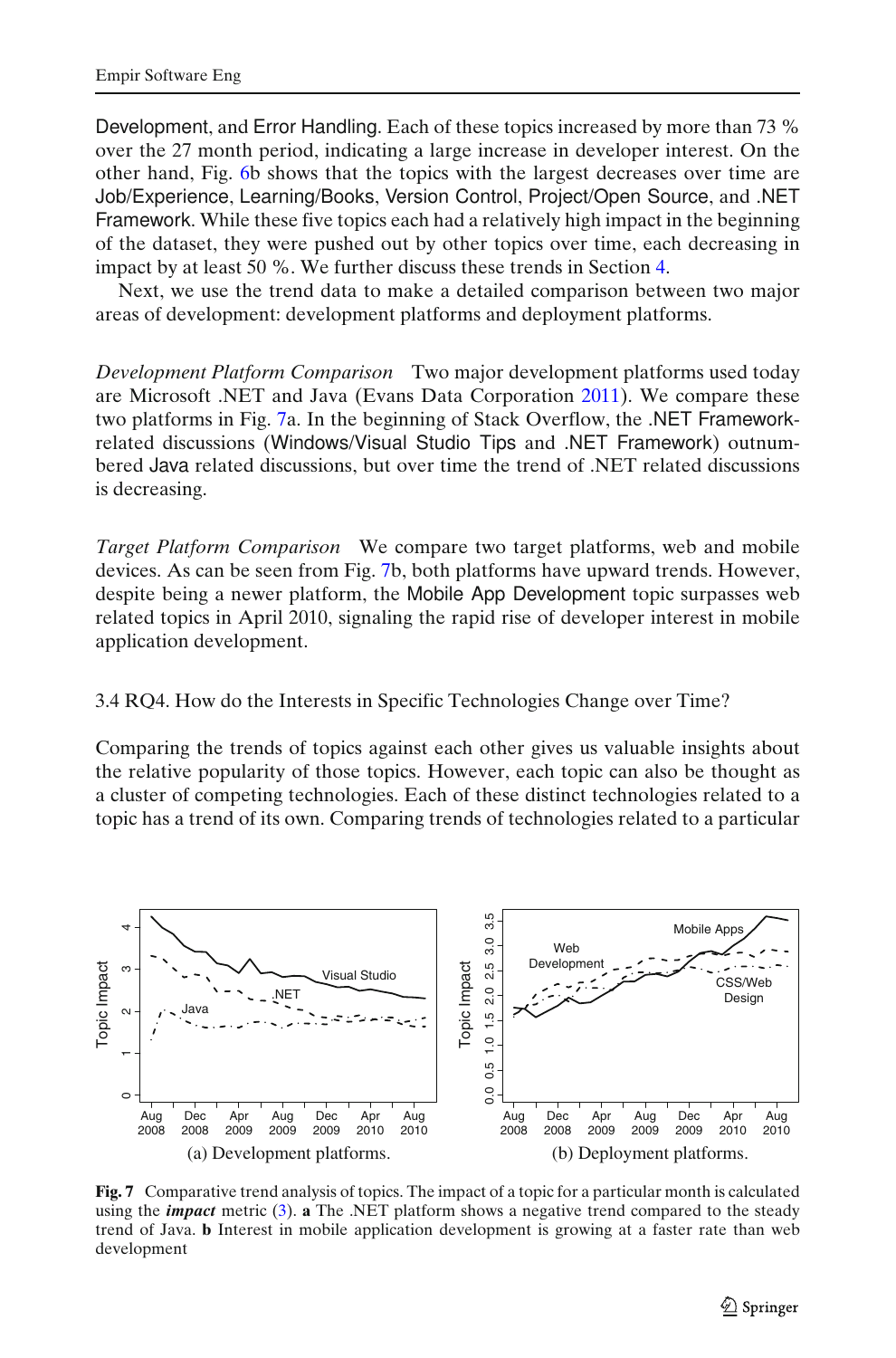<span id="page-21-0"></span>topic gives us insight of developer interests at a finer grain. In order to perform this fine-grained analysis, we employ the *tech\_impact* metric [\(5\)](#page-9-0) to compare the impact of technologies related to a certain topic.

Figure 8 presents a subset of topics to illustrate the results, namely Database Platform, Mobile App Development, Version Control, Learning, Scripting Language and Web Development. We make a few observations below.



**Fig. 8** Focused trend analysis of technologies within specific topics. **a** MySQL has a rising trend and is quickly catching up with SQL Server. **b** Android is rapidly rising. **c** Git has surpassed SVN. **d** Beginners ask more questions about C/C++, C#, and Java than Python, PHP and JavaScript. **e** Python and PHP are the more popular scripting languages. **f** JavaScript has a steady trend, whereas jQuery has a rapidly rising trend in Web Development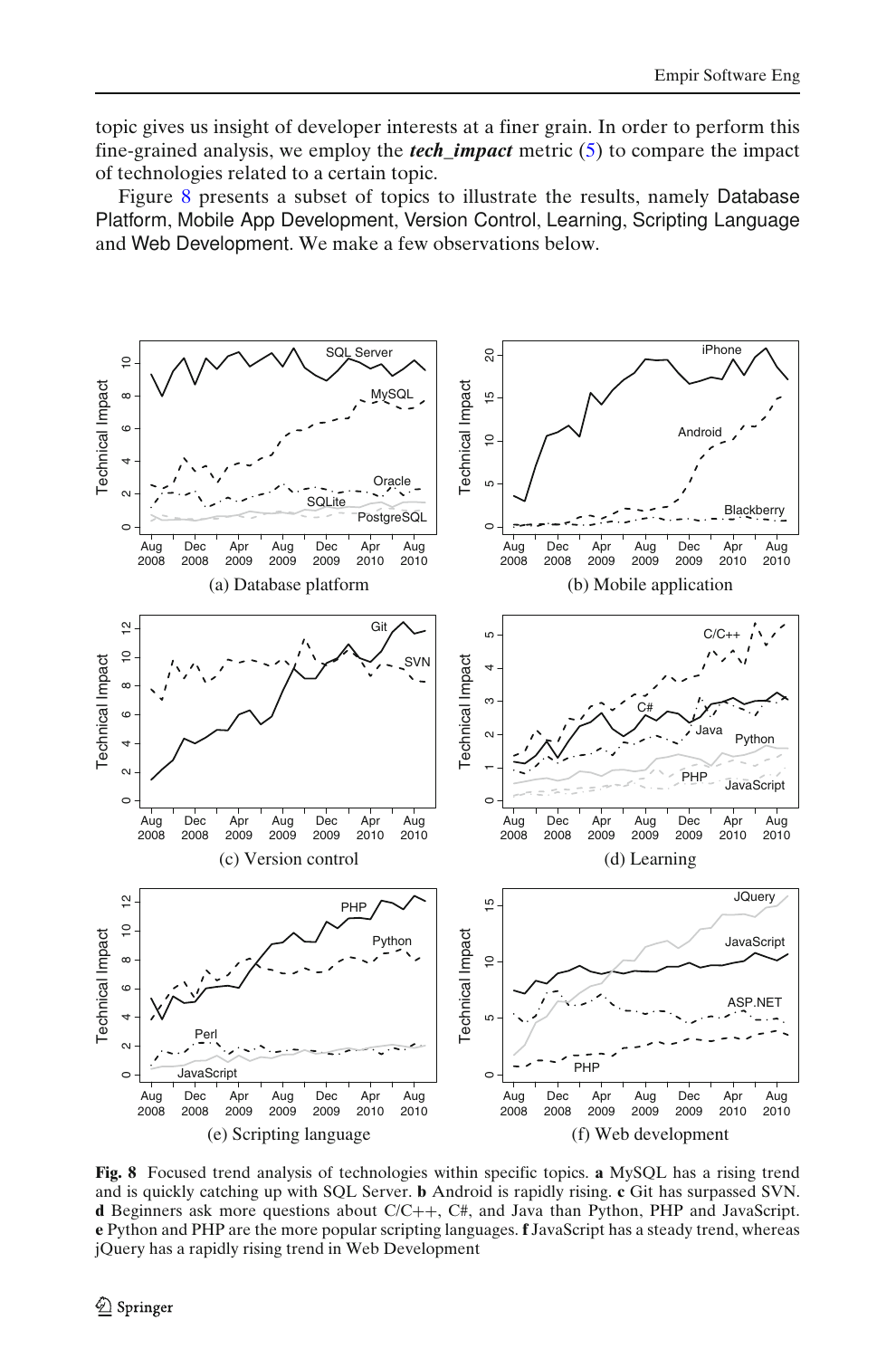<span id="page-22-0"></span>First, we observe that SQL Server and MySQL are the dominant Database Platform technologies (Fig. [8a](#page-21-0)). Moreover, we see an upward trend in the case of MySQL, whereas the trend of SQL Server is relatively constant. Other platforms have relatively steady trends but have lower overall impact.

In the case of Mobile App Development, we can clearly see the rise of the Android platform since September 2009 (Fig. [8b](#page-21-0)). This coincides with the release date of the Android 1.5 platform. The iPhone is an older platform than Android, and has a higher impact before September 2009. However, we can see the impact of both platforms converges around September 2010. From this we can say that in about one year, the Android platform has achieved the same impact as iPhone, which may be attributed to the open source nature of the project. In contrast to these two platforms, the Blackberry platform has a steady but very low impact.

In Fig. [8c](#page-21-0), we plot Git against SVN, two major version control systems. We observe that the impact of Git has steadily increased since 2008, whereas the impact of SVN has been relatively steady. Git surpasses SVN at around January 2010.

Users in Stack Overflow range from novice to professional programmers. Novice programmers often ask questions about learning programming languages. Therefore, we can see which languages novices ask more questions about by plotting the impact of various languages in the Learning topic. We see that  $C/C_{++}$ ,  $C#$ , and Java have higher impact than PHP, Python, and JavaScript (Fig. [8d](#page-21-0)).

We also analyze Scripting Languages (Fig. [8e](#page-21-0)). To be precise, we plot the trends of PHP: a server-side scripting language, Python and Perl: two general-purpose scripting languages and JavaScript: a scripting language for web browsers. Here we see that PHP and Python are the languages of choice. We also note the relative unpopularity of Perl compared to the other general purpose scripting language: Python. However, one surprising result is the relative unpopularity of JavaScript in the Scripting Language topic. This motivates us to further investigate the impact of JavaScript in another topic.

We analyze the different client and server side technologies under the Web Development topic (Fig. [8f](#page-21-0)). Here we can see that JavaScript has higher overall impact than ASP.NET and PHP. It is also interesting to see the rapid rise of jQuery, which is a popular JavaScript library. The added benefits of jQuery over normal JavaScript, such as CSS selectors and ease of adding visual effects to a web page might have contributed to its popularit[y](#page-33-0) (jQuery [2012](#page-33-0)).

#### **4 Discussion**

Our analysis of Stack Overflow allows us to gain some insight into the thought process of developers in current software industry. We find that web and mobile applications are emerging as the target platform for developers, yet tool-support in the mobile platform arena may still need to mature. Some common cross-cutting concerns across different platforms demand further research and analysis of those platforms. Also, the knowledge and experience sharing nature of Stack Overflow should motivate researchers and vendors alike to focus on innovative ways to generate documentation by utilizing the knowledge repository. Finally, Stack Overflow itself might benefit from contextual tagging of posts which would lead to a better categorization of the posts.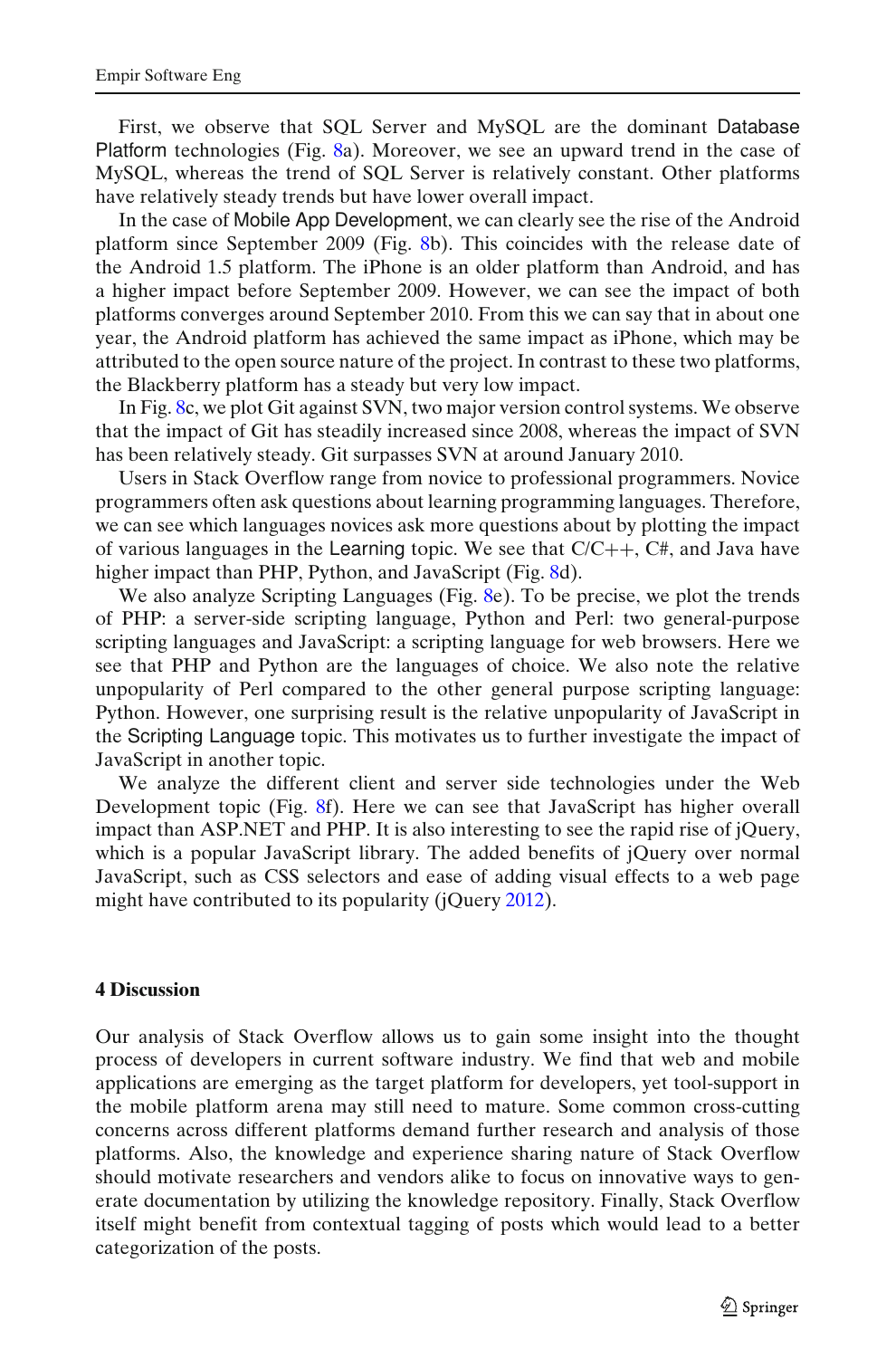### 4.1 The Dominance of the Web

Of all the major themes apparent in technical topics, we find that web-related discussions are the most popular. This is bolstered by the fact that web-related discussions alone are distributed among three topics: Web Development, Website Design/CSS and Web Service/Application, whereas no other theme is spread across more than one topic. We also found web-related keywords in other topics (see Table [1](#page-30-0) in [Appendix\)](#page-30-0). The Authentication/Security topic has posts related to secure login, session management, and website cookies; the Scripting Language topic has PHP-related posts; the Java topic has JSP-related posts. It is also clear that JavaScript is currently the main building tool for modern Web 2.0 websites, as we can see several words related to JavaScript ("javascript", "jqueri" and "ajax" in the Web Development topic. The emergence of the MVC (Model-View-Controller) design pattern (Gamma et al[.](#page-33-0) [1995\)](#page-33-0) in web applications is also apparent, as we find "mvc" as one of the top ten words in the Web Service/Application topic.

# 4.2 Towards Mobile Development

We notice that recent surges (Nielsen Compan[y](#page-34-0) [2012\)](#page-34-0) in the usage of mobile devices, such as iPhone and Android, have created a new deployment platform for the developers, as suggested by the Mobile Application topic. Moreover, we also see the sharp rise of the Mobile Application topic around March 2010, which coincides with the release of iOS 3.2 SDK for the iPad (see Fig. [7b](#page-20-0)). This signifies that developers are increasingly choosing mobile devices as their target platforms over traditional platforms. Together with the three web application topics, this suggests a trend towards deploying software for the "thin client" architecture.

The features of future platforms such as Google Play [\(2012\)](#page-33-0) are also synonymous with our findings. Usually, these applications leverage the computing power of cloud servers and use the user's computer only as an interface. The "apps" in the mobile devices domain also follow a similar design principle, where small, lightweight software is preferred as the computational power of mobile devices are limited. Even though these results show a rapid growth of developer interest in mobile applications, we note the very limited academic research being done today in developer support for mobile applications.

4.3 Insight into the Usage of Development Tools, Platforms and Technologies

Software developers use a variety of tools, including IDEs, version control systems, and testing frameworks, to support their development process. The selection of these tools are guided by their choice of target platforms, which is often determined by the market trends. Below we discuss our viewpoints based on the analysis of Stack Overflow data.

Among the popular IDEs, we find an entire topic dedicated to Microsoft's flagship IDE: Visual Studio. Moreover, the .NET framework is also discussed in a topic of its own. However, we do not find any other IDEs or frameworks in their own topic. We notice Java-based IDEs, such as Eclipse and Netbeans, and Java-based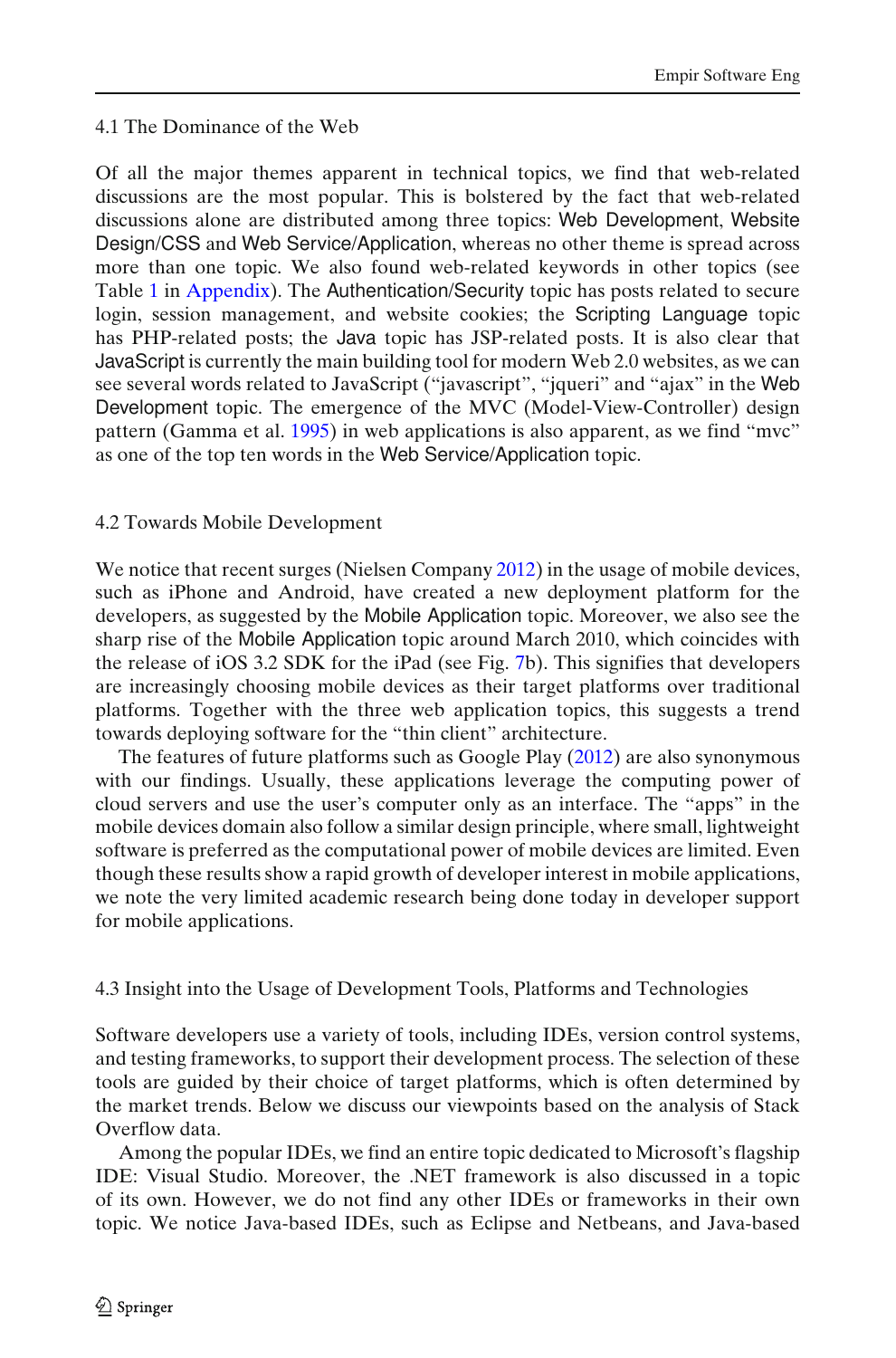frameworks, such as Spring and Hibernate, as the top keywords and tags in the Java topic. However, none of these IDEs and frameworks are discussed as much as Visual Studio or .NET and thus does not have a topic dedicated to themselves. The same is applicable for XCode, Apple's IDE for developing iOS apps, and Android, Google's SDK for developing mobile apps. Although we notice "xcode" and "android" in the top tags and keywords, they are yet to become topics themselves, despite the rise of mobile applications. We expect mobile application development tools would generate more discussions in the near future that would create distinct topics for the tools and frameworks.

Although Windows/Visual Studio and .NET Framework are distinct topics, we see a relatively downward trend for these two topics compared to Java when we investigate our third research question (see Fig. [7a](#page-20-0)). One reason for this might be proliferation of the MSDN network [\(2012\)](#page-33-0), a hub for .NET related documentation, which provides ample resources for a .NET developer. It could be the case that .NET developers do not find satisfactory answers to their problems on Stack Overflow and thus gets redirected elsewhere. On the other hand, perhaps developers are migrating away from .NET because of the commercial, closed-source nature of the framework compared to the free and open source alternatives like Java. In comparison, Java related discussions have maintained a relatively steady trend after their initial spike in September 2008.

# 4.4 Common Developer Concerns Across Multiple Domains

We find a number of developer concerns in Stack Overflow discussions that are common across multiple topics. For example, the user interface of a software is a concern that is spread across both web and mobile application development, as we discovered while investigating our second research question. This potentially indicates that user interface design is a general, cross-cutting concern for developers across various platforms. Tool developers and researchers might want to investigate this issue further, based on both user-centric analysis and developer discussions to come up with better tools for UI development. Another cross-cutting concern is authentication and security. We find that it is a concern across multiple application areas such as networks, web applications and database platforms. However, we see the absence of discussions related to security of mobile devices, although Mobile App Development is itself a topic in Stack Overflow. Researchers have already shown interests in the area of mobile device security (Becher et al[.](#page-33-0) [2011\)](#page-33-0). While developing truly secure software is a research problem in itself (McGra[w](#page-33-0) [2002](#page-33-0)), we believe that specifically tailored support built into IDEs, and augmenting the API documentations with additional measures for security would make the process easier for developers and establish some degree of confidence on the security and reliability of the products.

# 4.5 Embracing Open Source

We find references to open source software across many of the topics that we discovered. For instance, we find that discussions about that the open source Android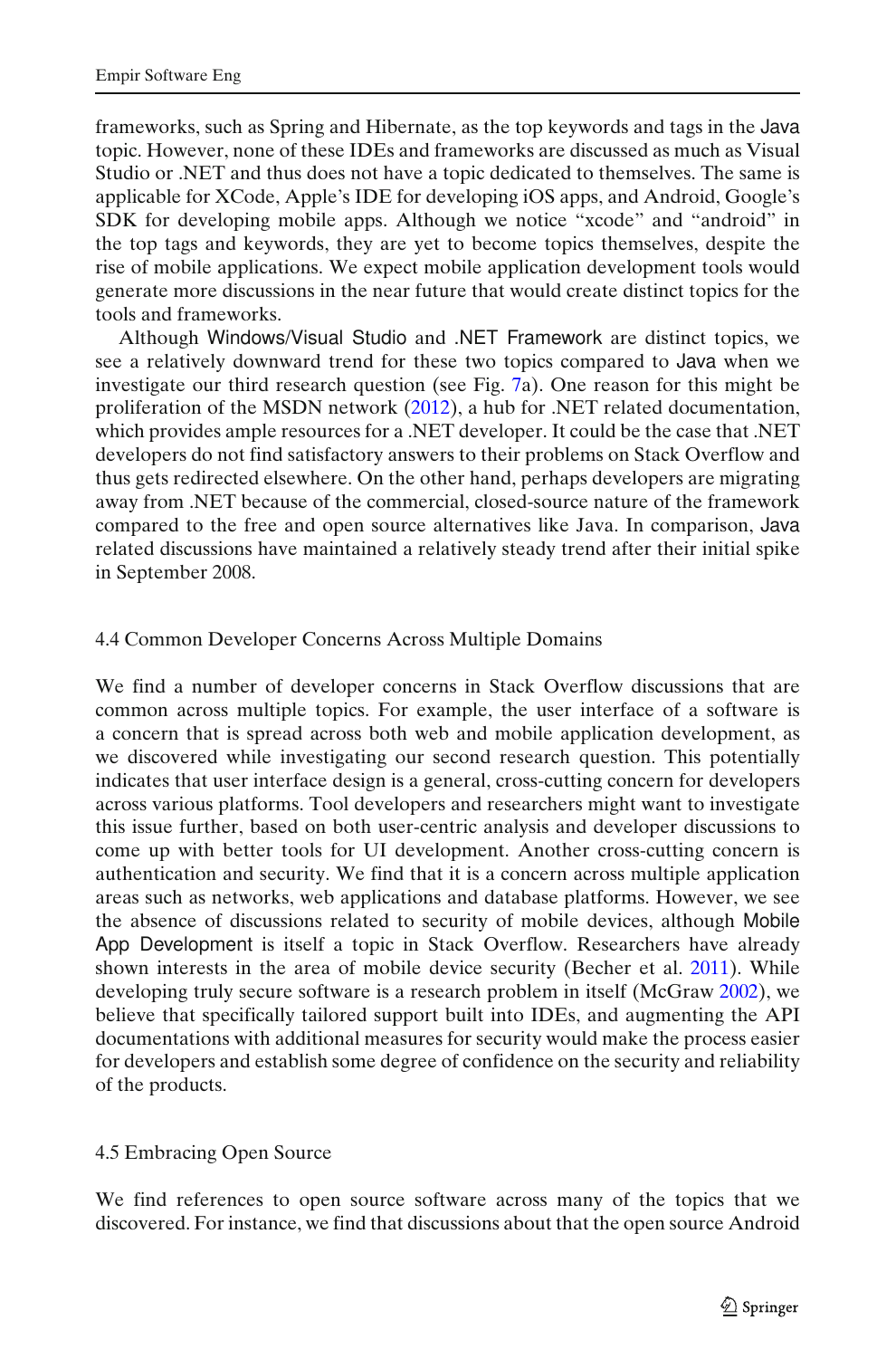platform has rapidly caught up with the commercial iPhone SDK after its release. This suggests that developers are quick to embrace an open source platform over a commercial platform. We find similar results in the case of Java and its related tools, which have a slow upward trend compared to the downward trend of the commercial .NET framework. In the database field, we see the rise of the open source MySQL DBMS. In the Version Control topic, we find keywords related to Git and SVN, two open source version control systems. In contrast, we do not find any keywords related to other commercial alternatives, such as Perforce [\(2012\)](#page-34-0). Moreover, we only find one tag in the top ten tags  $(t \text{fs}, \text{referring to Microsoft's Team Foundation Server})$ , whereas there are five tags related to open source version control systems (svn, git, mercurial, tortoisesvn, git-svn) (see Table [3](#page-32-0) in [Appendix\)](#page-30-0). This is an indicator of the maturation of open source software in some of the related fields of software development, namely: Database, IDEs, Version Control and Mobile Applications.

### 4.6 Platform for Knowledge Sharing and Learning

Although by nature Stack Overflow is dominated by technical topics, we also discover non-technical topics. One of these topics is the Job/Experience topic, where developers discuss about their workplace environment, the current job market and about their career choices. Another topic is the Learning topic, where usually novice developers ask for "beginner's guide" to a particular problem or about certain languages or platform. We began our analysis of Stack Overflow expecting to find solely technical topics. However, these two topics show the diversity and breadth of topics developers talk about. Moreover, in our analysis for the second research question, we found Job/Experience as a secondary answer topic beside the primary answer topic in six out of the ten question topic that we analyzed. This highlights that developers are likely to relate a particular problem to their own experience and try to answer based on that experience.

The topics related to the Learning questions are indicators of the limited availability of knowledge and training for such topics (see Fig. [5j](#page-14-0)). For example, surveys of undergraduate curriculums have shown that there is a dire need for Performance/Optimizations topics (Díaz-Herrera [2005;](#page-33-0) Duga[n](#page-33-0) [2004](#page-33-0)). Through our analysis of Stack Overflow, we are able to see firsthand the impact of such a need on everyday practice. Moreover, we observe the limited availability of knowledge about build systems (i.e., the Compiling topic) with many questions leading to questions about them. This discovered relation shows the need for research in build systems as they are an important part of developer's work practices, even though there is limited research being conducted on them (McIntosh et al[.](#page-33-0) [2011\)](#page-33-0).

### 4.7 Directions for Generating Better Documentation

Developers come to Stack Overflow in order to find answers for particular problems they face. For example, a developer might post a question in Stack Overflow due to struggling with a problem with his Visual Studio installation. This might motivate tool developers to provide clear and comprehensive documentation for their products.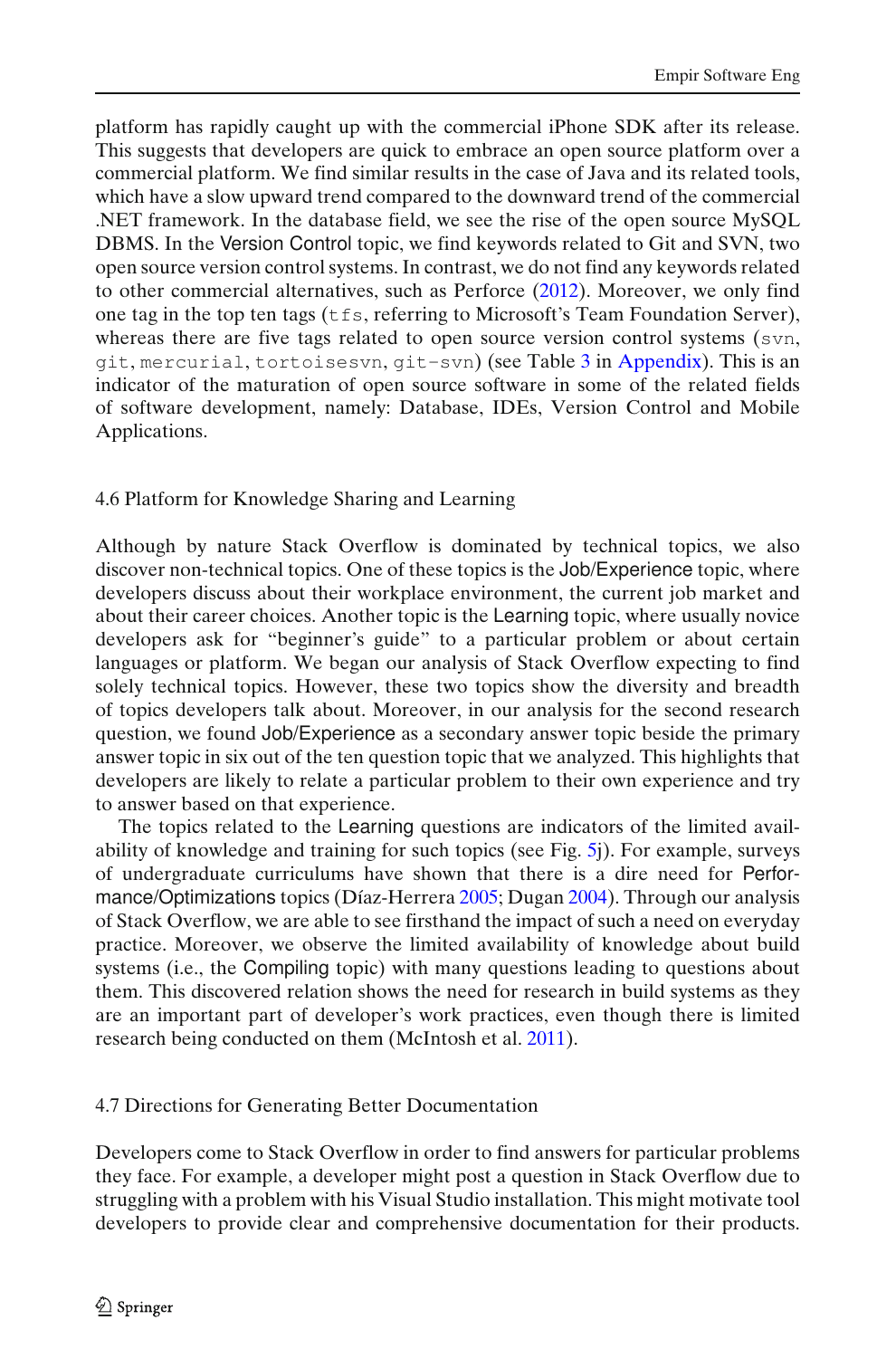<span id="page-26-0"></span>From our analysis of the first research question, we get a bird's-eye view of the areas where developers face problems. For example, the .NET Framework and Windows/Visual Studio are two topics found by our analysis. This indicates that despite a near-comprehensive documentation like MSDN [\(2012\)](#page-33-0), developers still rely on answers from their peers. This is a possible motivator for generating more user-friendly documentation for the .NET framework. We also get a glimpse of the cross-cutting concerns during our investigation of the second research question. These relations help uncover unexpected relations between topics and point out the need for additional research and documentation for aspects such as UI development and security. In the documentation of frameworks and tools, more information on user interface development might be helpful. We also find Job/Experience as one of the secondary topics in answers to Version Control questions. This is an indicator of the need to document best practices of the use of Version Control systems across software organizations so that developers can benefit from such varied experiences across the industry. Finally, from our broad and focused trend analysis of the third and the fourth research questions, we get a view of the relative popularity of platforms and technologies. This information can be further investigated. For example, by further analyzing the questions related to a particular technology (e.g., PHP) in a domain, researchers and tool developers can discover the common problems faced by developers while using the technology in that domain. This information can be used to generate more focused documentation to address those problems.

# 4.8 Contextual Tagging

Stack overflow allows its users to tag a question with keywords in order to categorize the questions. However, user-created tags lead to a large number of tags that is difficult to manage. By using our topic modeling technique, we categorize posts into broad categories. Moreover, this gives us the basis to investigate the impact of certain technologies across multiple topics. The trend analysis of JavaScript in both Scripting Language and Web Development topic strengthens our assumption that tags alone might not be a viable way to identify topics and track changes in a technology as the tags related to a technology might span multiple topics. By using topic modeling, we can thus identify and compare the impact of a technology in different domains. Sites like Stack Overflow can benefit from this approach by using a hierarchical tagging scheme (Heymann and Garcia-Molin[a](#page-33-0) [2006\)](#page-33-0), where the context derived from a question is used to put it in a broader category, and then user-specified tags are used to further categorize that question.

# **5 Threats to Validity**

We now outline the potential internal and external threats to the validity of our results.

*Internal Validity* We attempted to minimize the internal threats to validity by using mature tools for extracting and preprocessing the data (i.e., PHP's built-in XML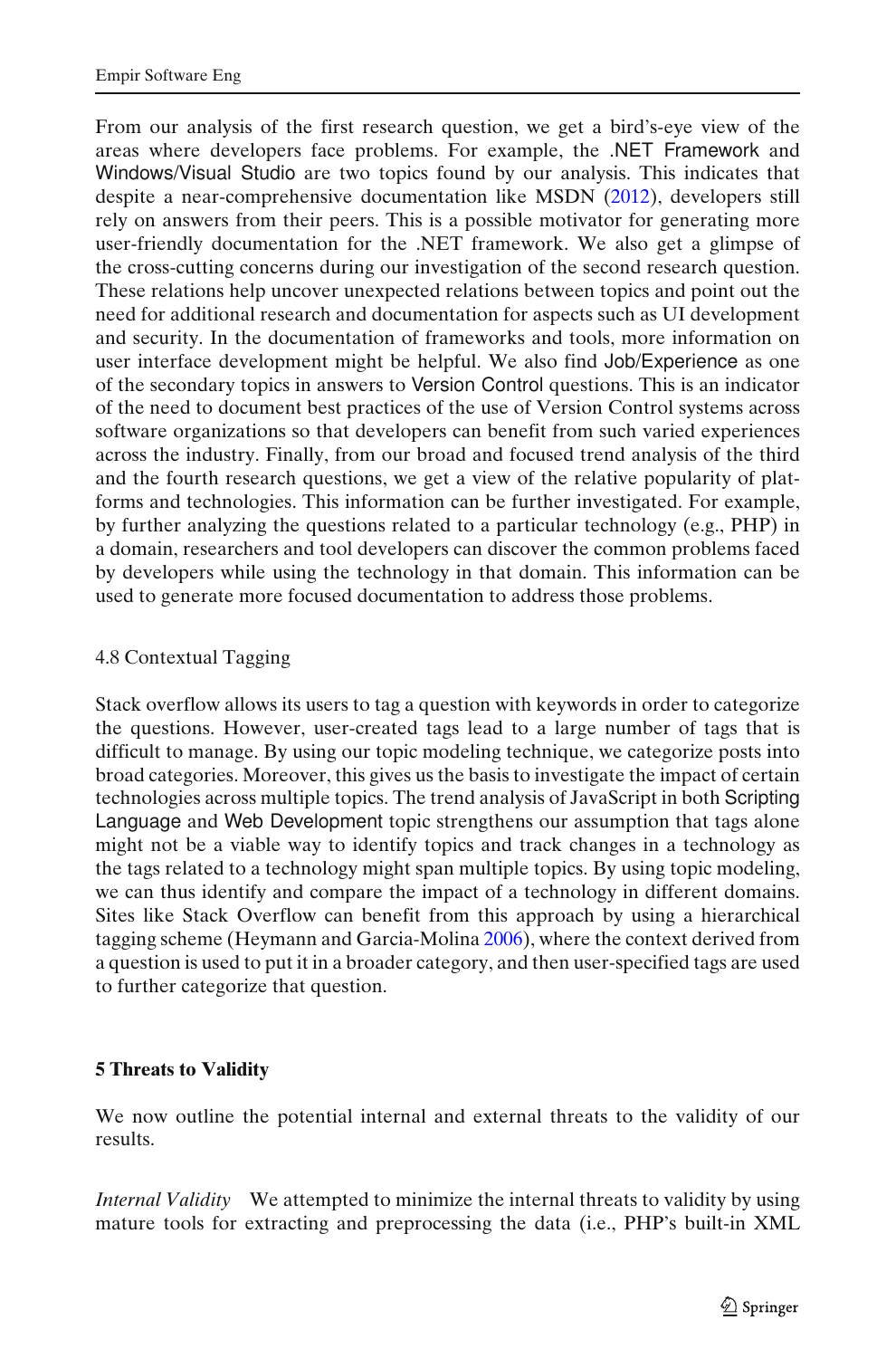<span id="page-27-0"></span>parser, Perl's Lingua:: Stem stemming library), executing LDA (i.e., MALLET (McCallu[m](#page-33-0) [2002\)](#page-33-0)), and computing our metrics of interest (i.e., the R programming environment).

Choosing the optimal parameter settings for LDA is a difficult task with no known general solution (Grant and Cord[y](#page-33-0) [2010;](#page-33-0) Wallach et al[.](#page-34-0) [2009\)](#page-34-0). Although we experimented with different values for the number of topics  $(K)$ , we cannot be sure that our chosen value was optimal for the analysis we performed. Additionally, our cut-off threshold for document membership, δ, affects the results of our study. However, experimentation found that our results are not particularly sensitive to the exact value of  $\delta$ , and we note that all topics are subjected to the same threshold.

*External Validity* One potential threat to the external validity of our results is that our analysis only includes the dataset of Stack Overflow. Although Stack Overflow is one of the top  $O\&\text{A}$  websites for developers, further investigation is required before we can determine whether our findings generalize well for other Q&A websites, programming forums, and different developer populations.

The results of our trend analysis are based only on the timeline of the dataset that we have studied. Our methodology does not incorporate a predictive model, and thus can not be used to make predictions about future data (e.g., changes brought about by radical new technologies or the demise of certain products).

The increase in a topic's activity over time could be caused by a number of different factors: (a) the topic is new/popular and developers enjoy discussing it; and (b) the topic has poor documentation and is difficult to understand, so developers must seek help online. (Note that in the latter case, the topic must still be popular enough for developers to still consider it worth discussing.) Our methodology and results do not distinguish between these two related cases, although it may be useful to some parties to do so.

# **6 Related Work**

We summarize related work in four categories: the general study of Q&A websites; the study of Stack Overflow specifically; the study of other social platforms for developers; and the use of LDA to study trends in software engineering data.

*General Q&A Websites* Previous work has focused on analyzing general Q&A websites based on users' social interactions. Gyöngyi et al[.](#page-33-0) [\(2008\)](#page-33-0) analyze several aspects of user behavior in Yahoo! Answers, a Q&A website for the general public. The authors use the number of questions and answers in each predefined toplevel category to determine the popularity of each category. Adamic et al[.](#page-32-0) [\(2008\)](#page-32-0) also analyze Yahoo! Answers to cluster the top-level categories into three broader categories using both content and user interactions. In contrast to these efforts, instead of using existing tags, we use a statistical topic model, LDA, to automatically discover topics from the textual content of the posts and employ temporal measures to identify a topic's popularity over time.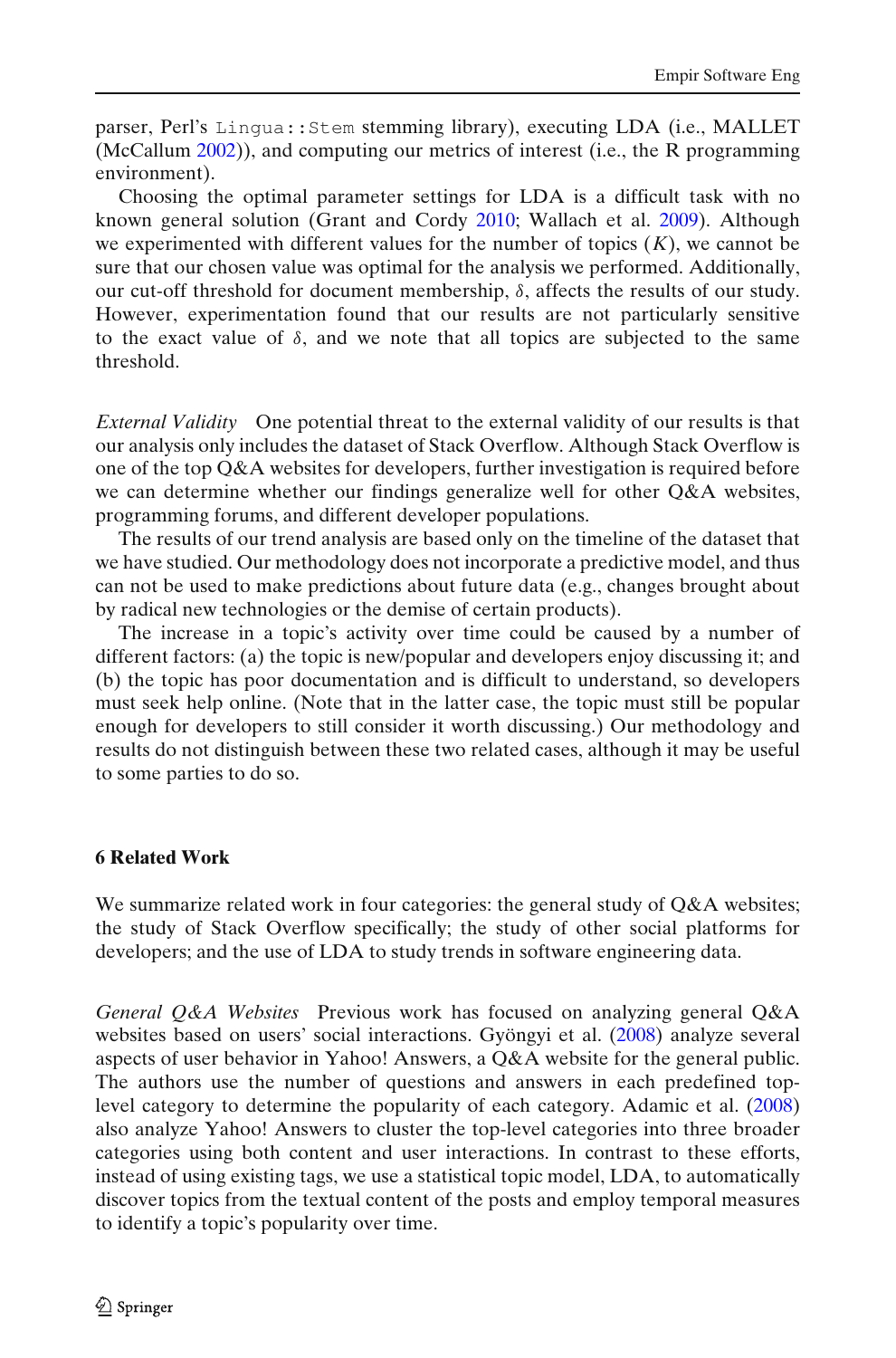*Stack Overf low* Researchers have started to analyze Stack Overflow to categorize its questions (Treude et al[.](#page-34-0) [2011\)](#page-34-0) and identify its design features (Mamykina et al[.](#page-33-0) [2011\)](#page-33-0). Treude et al[.](#page-34-0) [\(2011](#page-34-0)) analyze Stack Overflow to find topics and to categorize the question into distinct types, such as "how-to", "discrepancy", "environment", etc. The authors apply their analysis to 15 days worth of posts, using user-created tags to identify the topics. They manually code the questions based on a random sample of the data. In contrast, we apply our automated method, based on LDA, to 27 month's worth of posts and use tags as a secondary basis to deduce trends of different technologies under broader topic categories. Mamykina et al[.](#page-33-0) [\(2011\)](#page-33-0) identify the core design features that led to the popularity of Stack Overflow: the reputation system based on points, the strong involvement of the design team with the community, and the single-domain focus. Further, the authors categorize users based on their frequency of activity on Stack Overflow (e.g., community activists, low profile users). Instead of user activity, we focus on the textual content generated by the users in order to extract the major topics of discussion.

*Other Social Platforms* Researchers have analyzed other datasets and social platforms, such as code search engine usage logs and developer blogs, to find out the topics in which developers are interested. In particular, Bajracharya and Lope[s](#page-32-0) [\(2012](#page-32-0)) analyze the log of a popular code search engine to discover major code search topics. Similar to our technique, they apply LDA on the usage log of the code search engine. Some of the topics found by their analysis are aligned with our findings (e.g., data structures, files, GUI, networking, parsing/compiling, security, and string). However, their analysis is based on a specific group of developers, namely Java programmers. In contrast, our analysis takes into account developers using a myriad of different programming languages and platforms. Further, we analyze both questions and answers, whereas the aforementioned work analyzes only the question content (i.e., search queries). Moreover, their study is focused on a specific need of developers: finding source code examples for a particular problem. In contrast, our analysis of a community based Q&A website addresses developer needs from a broader perspective.

In another study, Pagano and Maale[j](#page-34-0) [\(2012](#page-34-0)) analyze the blogging activity of developers using topic models to find topics in those blogs. In particular, they analyze blogs written by developers who are active committers to a certain code base (e.g., Eclipse, PostgreSQL, GNOME, and Python). In contrast, our study takes into account developers with diverse backgrounds and varying levels of experience.

*Latent Dirichlet Allocation* LDA has been previously employed to analyze the trends present in software engineering data. Hindle et al[.](#page-33-0) [\(2009\)](#page-33-0) apply LDA to the commit log messages in a version control system in an effort to determine what topics are being worked on by developers at any given time, and to see how development trends are changing. Neuhaus and Zimmerman[n](#page-34-0) [\(2010\)](#page-34-0) apply LDA on a well-known vulnerability database to find the trends in specific security vulnerabilities over time. Thomas et al[.](#page-34-0) [\(2010](#page-34-0)) apply LDA to analyze software evolution, and later propose a variant of LDA that can better detect topic trends in source code [\(2011\)](#page-34-0). Our approach is different from these three aforementioned approaches in that we apply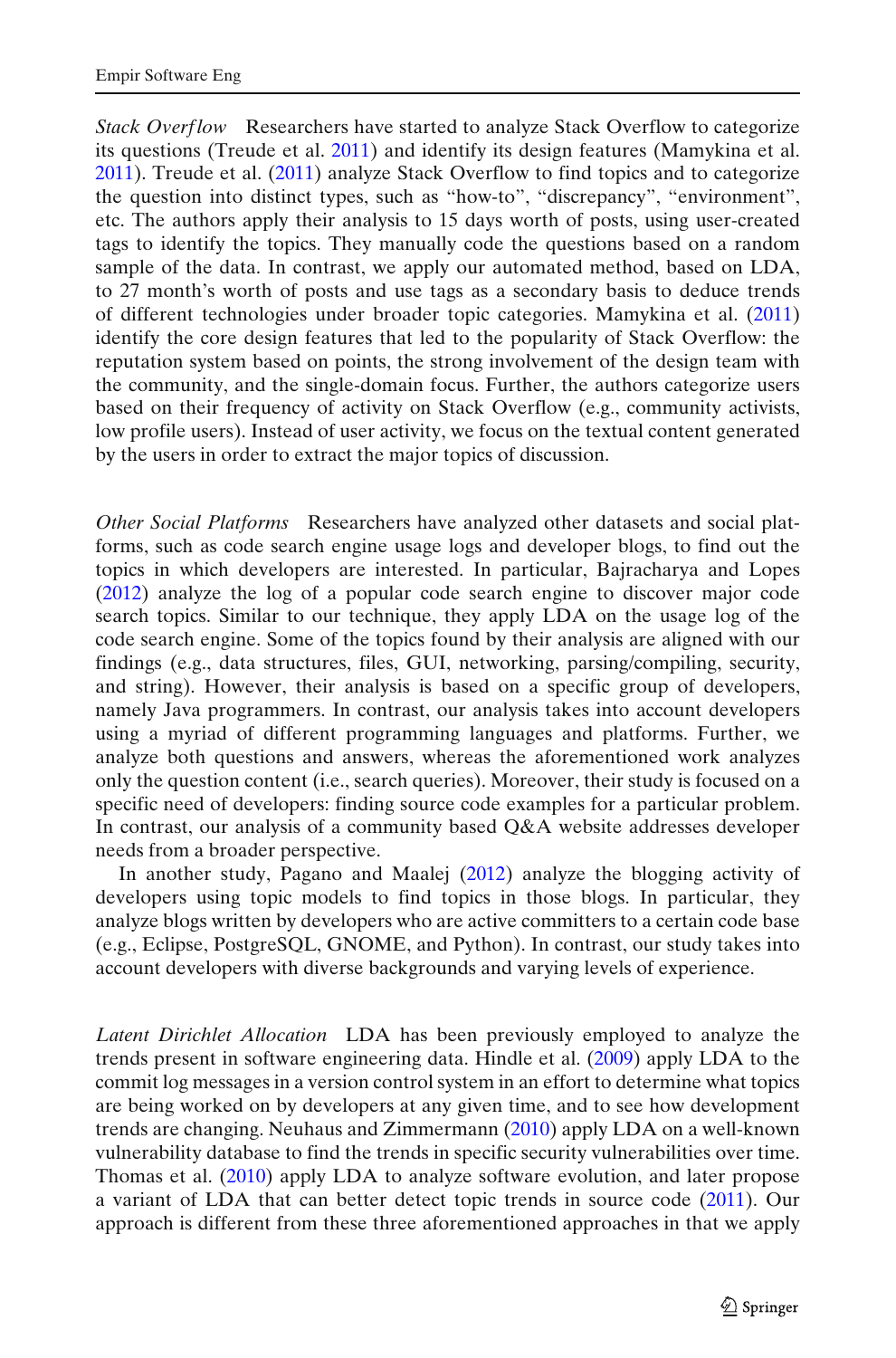<span id="page-29-0"></span>LDA in a totally different domain, that of a developer Q&A website. LDA also helps us to overcome the issues with tags mentioned in Section [2.3.](#page-4-0) In addition, we introduce techniques to find the question/answer relationship between pairs of topics and determine the impact of individual technologies based on their underlying topics.

### **7 Conclusion and Future Work**

In this paper, we proposed a methodology to discover and quantify the topics and trends in Stack Overflow, a popular Q&A website with millions of active users. Our methodology is based on LDA, a widely-applied statistical topic model, which discovers *topics* from the textual content of Stack Overflow. We define various metrics to quantify the topics and their changes over time, which allows us to gain insight into the discussions in Stack Overflow.

Our analysis provides an approximation of the wants and needs of the contemporary developer. We have found, for example, that mobile application development is on the rise, faster than web development. Both Android and iPhone development is much more prevalent than Blackberry development. The PHP scripting language is becoming very popular, much more so than, say, Perl. Java is a constant player in the field of programming languages and APIs, whereas the .NET framework is decreasing slightly. Git has surpassed SVN in the VCS popularity contest, and MySQL is the hottest DBMS of the last few years.

Tool developers can use the results of our analysis to fine-tune their tools, or decide which technologies to support. For example, the increasing popularity of the Git suggests that Git should be supported by modern development environments. Additionally, the recent popularity gains of Android suggests that developers need better tool support for developing applications for Android.

Our analysis can be used by the Stack Overflow team to better understand the content generated by its users. Knowing what topics are present, and which are popular at any given time, could help in the moderation of the website. For example, if 90 % of the current posts are about only two topics, then Stack Overflow can create spin-off Q&A websites specifically for these topics.

We can extend this work in many avenues. We plan to perform topic analysis of the questions and answers separately, so that we might find different topics from the overall analysis. We also plan to apply LDA to a smaller time interval of posts (e.g., 1–3 months), which may help reveal topics that emerge only during these months but later disappear. We plan to experiment with other values of *K*, in an effort to find finer-grained topics, which may reveal additional insight. Our technique can be augmented with statistical models proposed by other researchers (Shah and Pomerant[z](#page-34-0) [2010](#page-34-0)) to determine the quality of an answer. Our methodology can also be applied to other developer resources, such as web portals, blogs, and forums; we can cross-reference these resources with Stack Overflow to determine whether similar trends hold in those mediums.

**Acknowledgements** We would like the thank the anonymous reviewers for their valuable feedback.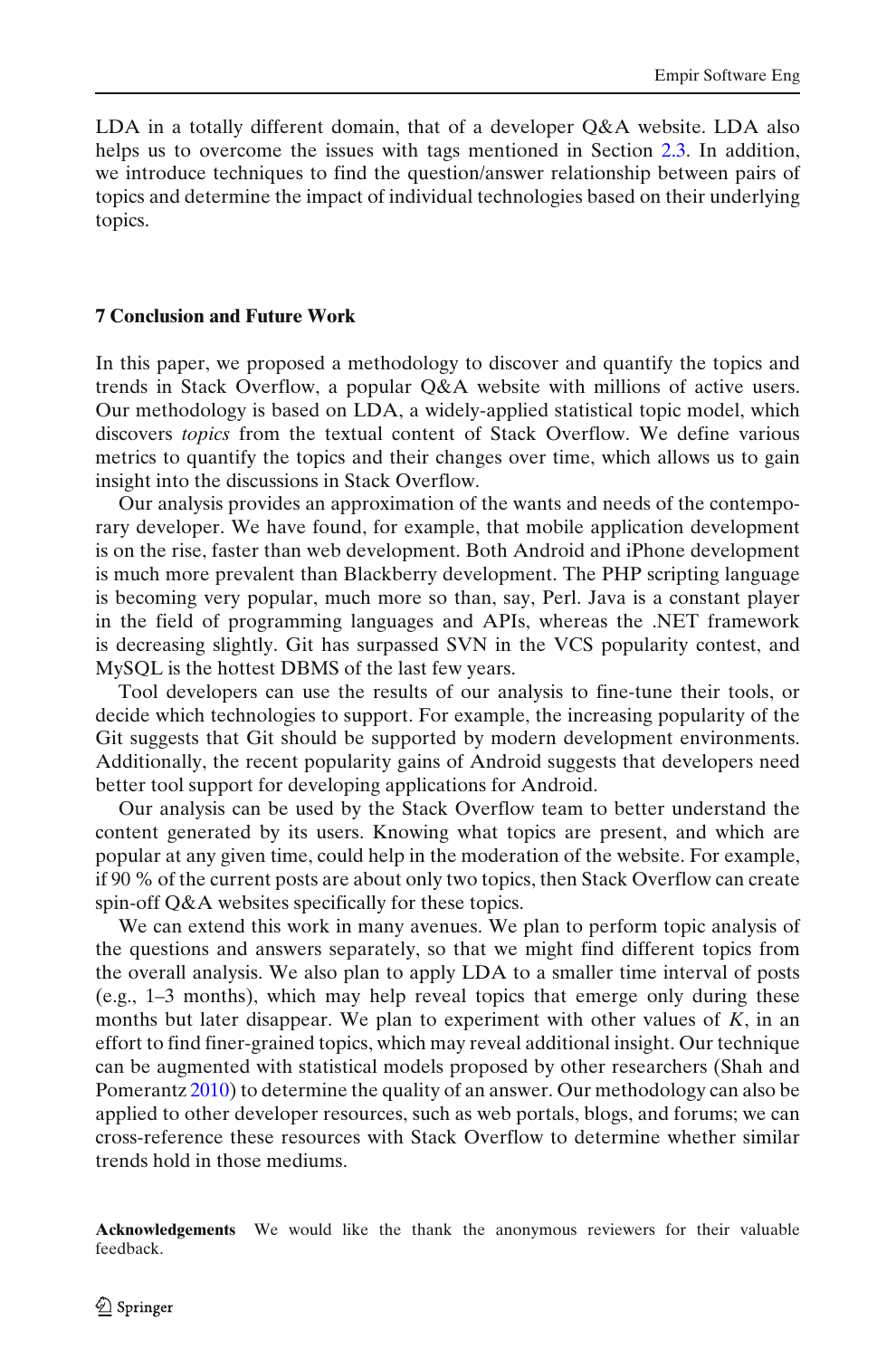# <span id="page-30-0"></span>**Appendix: Topic Listings**

| Topic name                   | Top LDA words                                                       |
|------------------------------|---------------------------------------------------------------------|
| <b>Coding Style/Practice</b> | code case design differ implement approach write depend exampl      |
| Problem/Solution             | work problem code solut fine issu solv work_fine wrong idea         |
| QA and Links                 | question answer post comment articl edit link exampl find read      |
| Function                     | function type variabl valu paramet call pass return argument        |
| Job/Experience               | develop work time peopl softwar year dai compani product job        |
| OO Programming               | class method object call implement instanc interfac creat static    |
| UI Development               | control view event button click set user tab creat add              |
| File Operation               | file directori path folder creat read upload open write copi        |
| Website Design/CSS           | css browser element div style html firefox flash work javascript    |
| <b>String Manipulation</b>   | string charact encod format space convert word quot input text      |
| Learning                     | languag program learn book c++ c# java c write read                 |
| Code Snippet                 | time call code loop second execut block check set befor             |
| Database Platform            | databas tabl sql data server insert db sql_server record updat      |
| <b>Numerical Operation</b>   | valu number arrai integ bit result int calcul time oper             |
| Web Development              | form javascript jqueri ajax valid function submit load post call    |
| Compiling                    | compil command librari c c++ linux code program rail rubi           |
| Image/Display                | imag color draw point size screen anim set background displai       |
| SQL                          | queri tabl sql result row join select return column procedur        |
| Networking                   | server connect client request http send host network respons port   |
| Authentication/Security      | user session site secur access password account authent login cooki |
| Object-Rel. Mapping          | object properti model set entiti valu field map attribut creat      |
| Performance/Optimization     | perform time optim faster larg memori size speed slow cach          |
| Text-related                 | text document tag html content templat search link pdf editor       |
| Windows/VS Tips              | window instal visual studio applic visual_studio dll debug set      |
| Data Structure/Alg.          | list item element sort arrai node order iter collect tree           |
| Mobile App Development       | app applic iphon devic video android api develop plai phone         |
| Project/Open Source          | project sourc build tool code open product sourc_code open_sourc    |
| .NET Framework               | version net support framework c# assembl compon featur librari      |
| Scripting Language           | script php python modul packag perl instal django import function   |
| <b>Tabular Data-related</b>  | select row column valu tabl field cell displai excel box            |
| Thread/Process               | thread process messag lock email send task queue call wait          |
| Web Service/Application      | servic web applic mvc app web_servic wcf site web_applic client     |
| Memory/Pointer               | memori pointer object alloc arrai stack address refer copi buffer   |
| Error/Exception              | error log messag code throw fail warn error_messag catch debug      |
| Regular Expression           | url match express regex regular rout regular_express rule pattern   |
| Java                         | java eclips plugin applic jar spring configur class servlet maven   |
| Cryptography                 | data kei store hash structur encrypt dictionari valu read gener     |
| XML                          | xml cach serial pars namespac json xml_file attribut element        |
| <b>Version Control</b>       | chang repositori branch svn commit version git merg work control    |
| Testing                      | test unit code unit_test write mock work case test_code fail        |

**Table 1** The 40 topics discovered by LDA

In addition to the top words in the topic as discovered by LDA, we provide a manually-created topic name to briefly describe each topic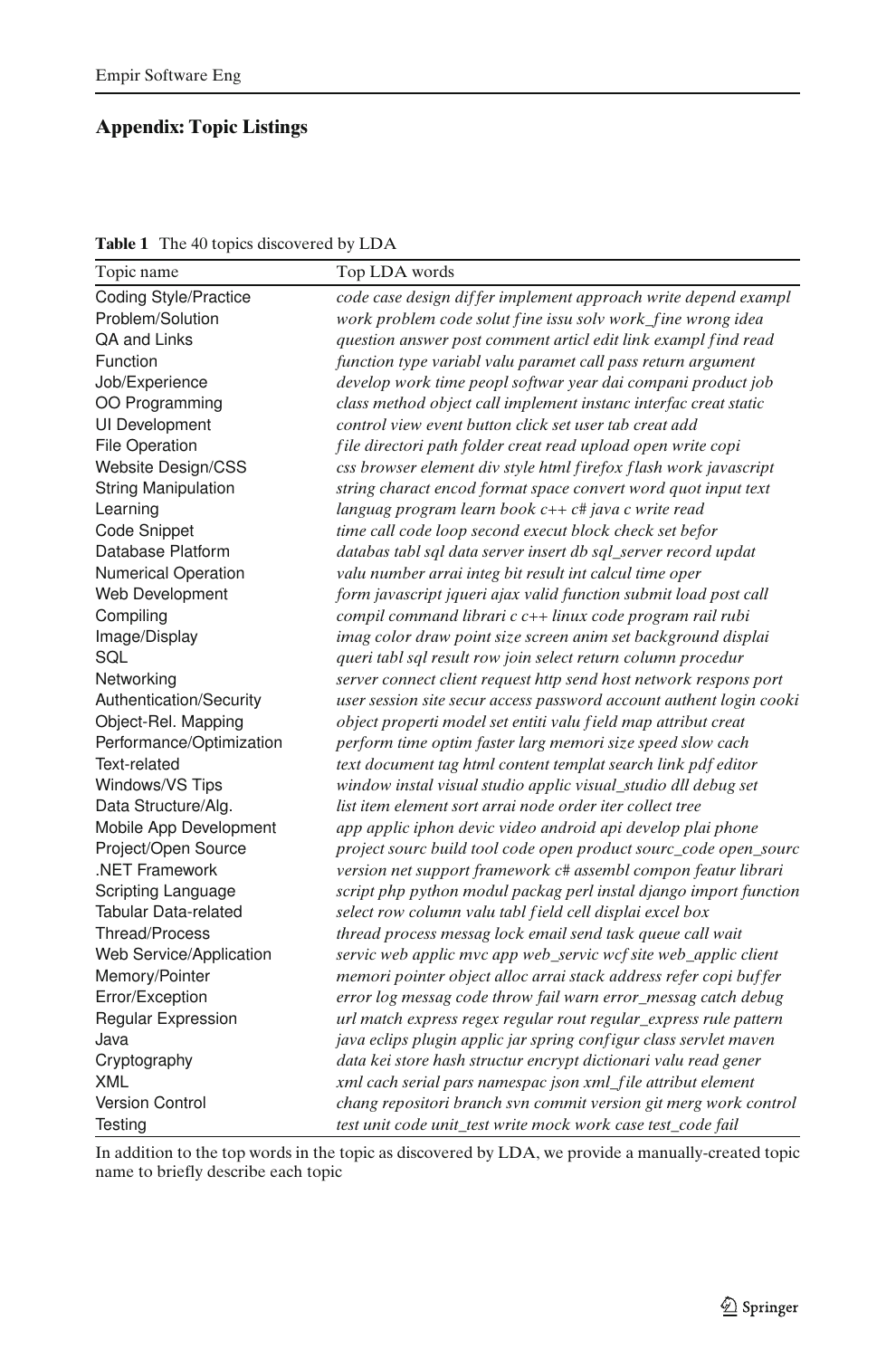| Topic name                  | share $(\%)$ | $Q(\%)$ | $A(^{\%})$ | Trend                    | Trendline                                                                          |
|-----------------------------|--------------|---------|------------|--------------------------|------------------------------------------------------------------------------------|
| Coding Style/Practice       | 4.5          | 14.3    | 85.7       | $\Downarrow$             |                                                                                    |
| Problem/Solution            | 4.5          | 36.5    | 63.5       | ⇑                        |                                                                                    |
| QA and Links                | 3.8          | 17.3    | 82.7       | ⇓                        |                                                                                    |
| Function                    | 3.4          | 19.7    | 80.3       | ⇑                        |                                                                                    |
| Job/Experience              | 3.3          | 17.6    | 82.4       | ⇓                        |                                                                                    |
| OO Programming              | 3.2          | 21.7    | 78.3       | ⇓                        |                                                                                    |
| UI Development              | 3.1          | 36.9    | 63.1       | ⇑                        |                                                                                    |
| <b>File Operation</b>       | 2.8          | 31.4    | 68.6       | $\overline{a}$           |                                                                                    |
| Website Design/CSS          | 2.6          | 30.5    | 69.5       | ⇑                        | $\begin{matrix} 1 \\ 1 \\ 2 \\ 3 \\ 4 \end{matrix}$                                |
| <b>String Manipulation</b>  | 2.5          | 23.0    | 77.0       |                          |                                                                                    |
| Learning                    | 2.5          | 19.8    | 80.2       | ⇓                        |                                                                                    |
| Code Snippet                | 2.4          | 22.8    | 77.2       | ⇑                        |                                                                                    |
| Database Platform           | 2.4          | 32.4    | 67.6       | ⇓                        |                                                                                    |
| <b>Numerical Operation</b>  | 2.4          | 24.2    | 75.8       | ⇑                        | $\left  \begin{array}{c} \uparrow \\ \downarrow \\ \downarrow \end{array} \right $ |
| Web Development             | 2.3          | 31.8    | 68.2       | ⇑                        |                                                                                    |
| Compiling                   | 2.3          | 24.5    | 75.5       | ⇓                        |                                                                                    |
| Image/Display               | 2.3          | 39.1    | 60.9       | ⇑                        |                                                                                    |
| SQL                         | 2.2          | 30.1    | 69.9       | $\overline{\phantom{0}}$ |                                                                                    |
| Networking                  | 2.2          | 30.1    | 69.9       | ⇓                        |                                                                                    |
| Authentication/Security     | 2.1          | 28.2    | 71.8       | ⇑                        |                                                                                    |
| Object-Rel. Mapping         | 2.1          | 32.7    | 67.3       |                          |                                                                                    |
| Performance/Optimization    | 2.1          | 18.9    | 81.1       | ⇓                        |                                                                                    |
| Text-related                | 2.1          | 32.9    | 67.1       | ⇑                        |                                                                                    |
| Windows/VS Tips             | 2.1          | 32.7    | 67.3       | ⇓                        |                                                                                    |
| Data Structure/Alg.         | 2.0          | 25.2    | 74.8       | ⇑                        |                                                                                    |
| Mobile App Development      | 1.9          | 41.1    | 58.9       | ⇑                        | $\{ \} \}$                                                                         |
| Project/Open Source         | 1.9          | 23.6    | 76.4       | ⇓                        |                                                                                    |
| .NET Framework              | 1.9          | 22.5    | 77.5       | ⇓                        |                                                                                    |
| Scripting Language          | 1.8          | 27.9    | 72.1       | ⇑                        |                                                                                    |
| <b>Tabular Data-related</b> | 1.8          | 45.4    | 54.6       | ⇑                        |                                                                                    |
| <b>Thread/Process</b>       | 1.6          | 25.3    | 74.7       | ⇓                        |                                                                                    |
| Web Service/Application     | 1.6          | 36.3    | 63.7       | $\downarrow$             |                                                                                    |
| Memory/Pointer              | 1.6          | 17.5    | 82.5       |                          |                                                                                    |
| Error/Exception             | 1.6          | 40.7    | 59.3       | ⇑                        |                                                                                    |
| Regular Expression          | 1.6          | 23.3    | 76.7       | ⇑                        |                                                                                    |
| Java                        | 1.5          | 28.8    | 71.2       |                          |                                                                                    |
| Cryptography                | 1.3          | 24.6    | 75.4       | ⇑                        |                                                                                    |
| XML                         | 1.1          | 27.0    | 73.0       | -                        |                                                                                    |
| <b>Version Control</b>      | 1.1          | 24.1    | 75.9       | $\Downarrow$             |                                                                                    |
| Testing                     | 0.9          | 21.5    | 78.5       | ⇓                        |                                                                                    |

<span id="page-31-0"></span>**Table 2** Topic shares and trends

We show the *share* metric [\(1\)](#page-8-0), the percentage of posts related to the topic which are questions (Q) or answers (A), the trend (using the Cox Stuart trend test with  $\alpha = 0.05$ ) and the trendline of the topic's impact over time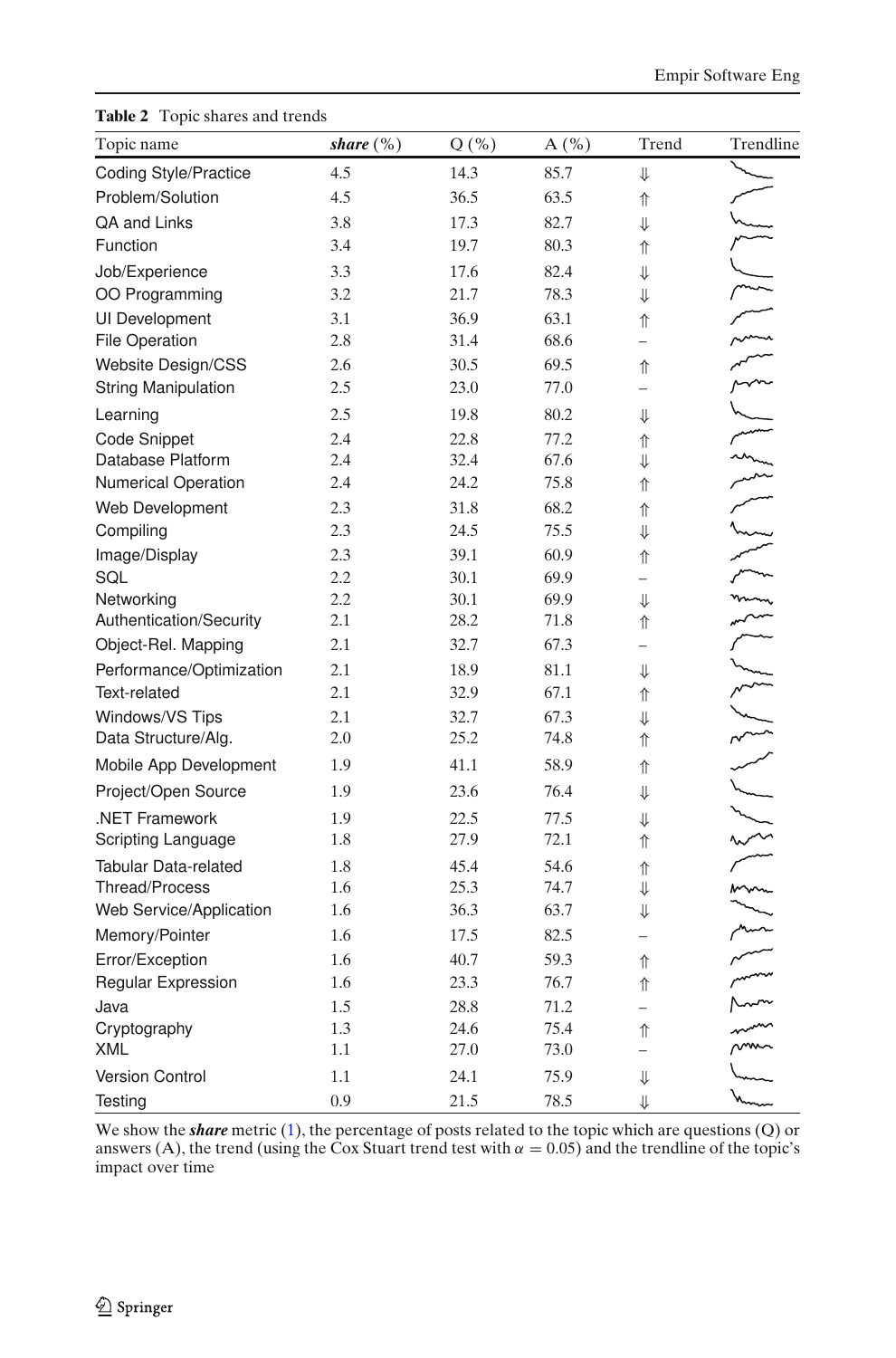<span id="page-32-0"></span>

|  |  |  |  | <b>Table 3</b> The top Stack Overflow tags related to each topic |  |  |
|--|--|--|--|------------------------------------------------------------------|--|--|
|--|--|--|--|------------------------------------------------------------------|--|--|

| Topic name                   | Top Stack Overflow tags                                          |
|------------------------------|------------------------------------------------------------------|
| <b>Coding Style/Practice</b> | $c$ # java .net $c$ ++ php javascript python                     |
| Problem/Solution             | c# php javascript jquery javaasp.net iphone c++                  |
| QA and Links                 | $c#$ php java .net $c++$ javascript asp.net                      |
| Function                     | c# c++ javascript php java .net c                                |
| Job/Experience               | c# php java .net asp.net sqlcareer-development mysql             |
| OO Programming               | $c$ # java .net $c$ ++ objective-c php python                    |
| UI Development               | c# iphone wpf asp.net jquery javascript .net                     |
| File Operation               | $c#$ php java asp.net .net python $c++$                          |
| Website Design/CSS           | css jquery javascript html flash internet-explorer asp.net       |
| <b>String Manipulation</b>   | c# php java regex string python                                  |
| Learning                     | $c# c++$ java c python books .net                                |
| Code Snippet                 | $c$ # java php javascript .net jquery $c$ ++                     |
| Database Platform            | sql-server sql mysql database c#php sql-server-2005 oracle       |
| <b>Numerical Operation</b>   | c# php java c++ c arrays python                                  |
| Web Development              | jquery javascript ajax asp.net php html c#                       |
| Compiling                    | c++ c linux ruby-on-rails ruby java gcc                          |
| Image/Display                | iphone c# android image java javascript wpf                      |
| SQL                          | sql mysql sql-server c# php tsql linq                            |
| Networking                   | c# java php asp.net .net sockets http                            |
| Authentication/Security      | php asp.net c# security ruby-on-railsjava authentication .net    |
| Object-Rel. Mapping          | c# net java nhibernate ruby-on-rails asp.net-mvc                 |
| Performance/Optimization     | $c#$ performance java .net $c++$ php algorithm                   |
| <b>Text-related</b>          | html php c# javascript asp.net java jquery                       |
| Windows/VS Tips              | $c#$ .net windows visual-studio $c++$ visual-studio-2008 asp.net |
| Data Structure/Alg.          | $c$ # java python php jquery $c$ ++                              |
| Mobile App Development       | iphone android objective-c iphone-sdk java c# xcode              |
| Project/Open Source          | c# .net java visual-studio asp.netc++ visual-studio-2008 msbuild |
| .NET Framework               | c# .net asp.net delphi java vb.net reporting-services            |
| Scripting Language           | php python perl django mysqljavascript apache linux              |
| <b>Tabular Data-related</b>  | c# asp.net jquery javascript iphone excel php                    |
| <b>Thread/Process</b>        | multithreading c# java .net c++ email php                        |
| Web Service/Application      | c# asp.net wcf .net web-services asp.net-mvc java                |
| Memory/Pointer               | $c++c$ e# iphone objective-c java memory-management              |
| Error/Exception              | $c$ # java php asp.net $c$ ++ .net python                        |
| Regular Expression           | regex php c# javascript asp.net mod-rewrite java                 |
| Java                         | java eclipse spring maven-2 tomcatisp hibernate netbeans         |
| Cryptography                 | c# java php .net python iphone encryption                        |
| XML                          | xml c# java xslt .net php                                        |
| <b>Version Control</b>       | svn git version-control mercurial tortoisesvn branch merge       |
| Testing                      | unit-testing c# testing java .net ruby-on-rails tdd              |

For each topic, tags are ordered by the *tag\_score* metric in descending order

### **References**

Adamic LA, Zhang J, Bakshy E, Ackerman MS (2008) Knowledge sharing and Yahoo answers: everyone knows something. In: Proceedings of the 17th international conference on World Wide Web, pp 665–674

Apache Subversion (2012) [http://subversion.apache.org/.](http://subversion.apache.org/) Accessed 29 Sept 2012

Bajracharya S, Lopes C (2012) Analyzing and mining a code search engine usage log. Empir Software Eng 17:424–466

Barnard K, Duygulu P, Forsyth D, De Freitas N, Blei DM, Jordan MI (2003) Matching words and pictures. J Mach Learn Res 3:1107–1135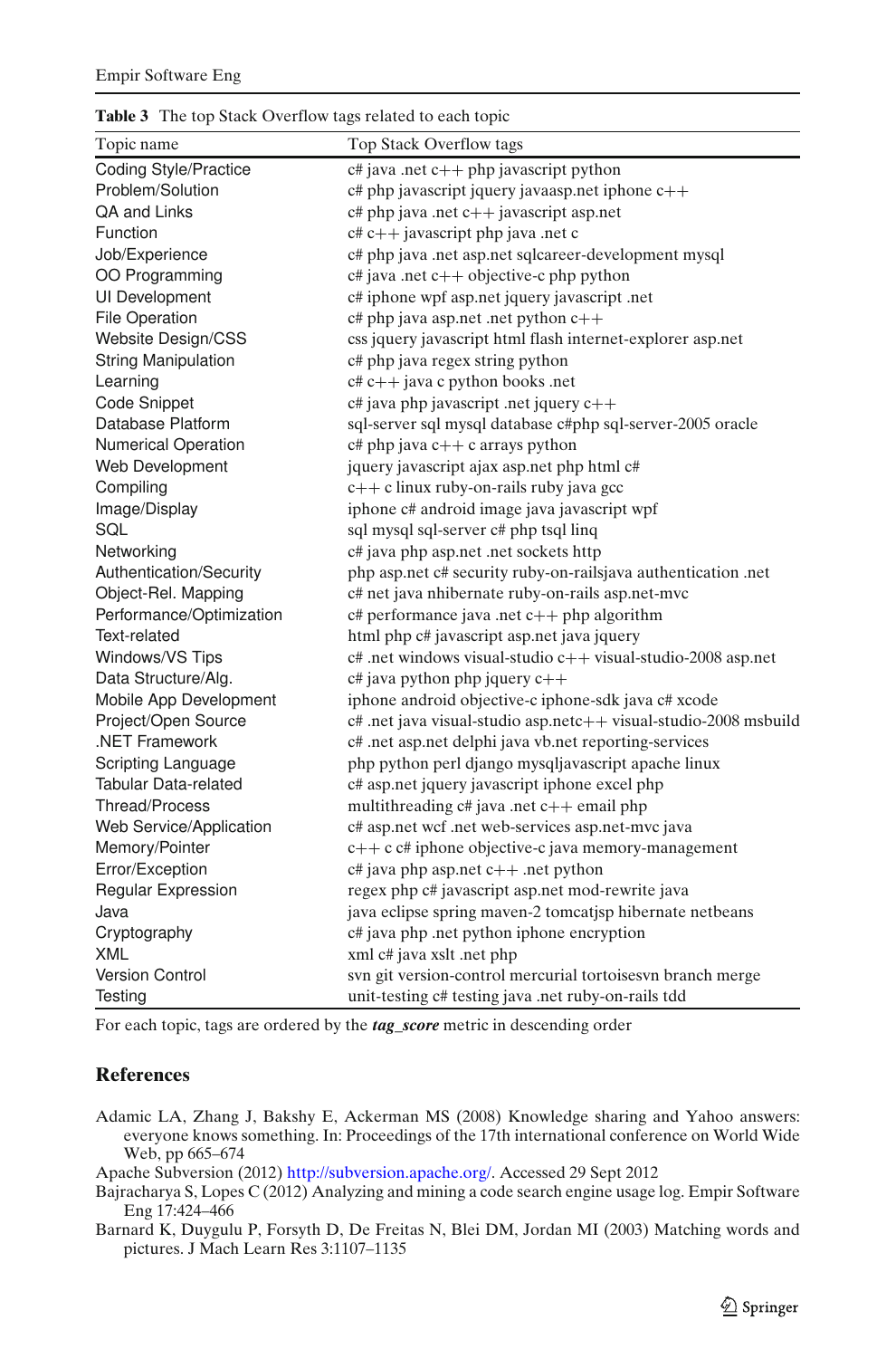- <span id="page-33-0"></span>Barua A, Thomas SW, Hassan AE (2012) Replication package. [http://sailhome.cs.queensu.ca/](http://sailhome.cs.queensu.ca/replication/stackoverflow) [replication/stackoverflow.](http://sailhome.cs.queensu.ca/replication/stackoverflow) Accessed 29 Sept 2012
- Becher M, Freiling FC, Hoffmann J, Holz T, Uellenbeck S, Wolf C (2011) Mobile security catching up? Revealing the nuts and bolts of the security of mobile devices. In: IEEE symposium on security and privacy, pp 96–111
- Blei DM, Lafferty J (2009) Topic models. Text mining: theory and applications. Taylor and Francis, London
- Blei DM, Ng AY, Jordan MI (2003) Latent Dirichlet allocation. J Mach Learn Res 3:993–1022
- Cox D, Stuart A (1955) Some quick sign tests for trend in location and dispersion. Biometrika 42(1–2):80–95
- Díaz-Herrera JL (2005) Computing & information sciences: the discipline, careers, and future directions. In: ACM southeast regional conference
- Dugan RF (2004) Performance lies my professor told me: the case for teaching software performance engineering to undergraduates. In: Proceedings of the 4th international workshop on software and performance, pp 37–48
- Evans Data Corporation (2011) Software development platforms—2011 rankings. [http://www.](http://www.evansdata.com/reports/viewRelease_download.php?reportID=19) [evansdata.com/reports/viewRelease\\_download.php?reportID](http://www.evansdata.com/reports/viewRelease_download.php?reportID=19)=19. Accessed 29 Sept 2012
- Gamma E, Helm R, Johnson R, Vlissides J (1995) Design patterns: elements of reusable objectoriented software. Addison-Wesley, Boston
- Geman S, Geman D (1984) Stochastic relaxation, Gibbs distributions, and the Bayesian restoration of images. IEEE Trans Pattern Anal Mach Intelli PAMI-6(6):721–741
- Git SCM (2012) [http://git-scm.com/.](http://git-scm.com/) Accessed 29 Sept 2012
- Google Play (2012) [https://play.google.com/about/features.](https://play.google.com/about/features) Accessed 29 Sept 2012
- Grant S, Cordy JR (2010) Estimating the optimal number of latent concepts in source code analysis. In: Proceedings of the 10th international working conference on source code analysis and manipulation, pp 65–74
- Griffiths TL, Steyvers M (2004) Finding scientific topics. Proc Natl Acad Sci 101:5228–5235
- Griffiths TL, Steyvers M, Tenenbaum JB (2007) Topics in semantic representation. Psychol Rev 114(2):211–244
- Gyöngyi Z, Koutrika G, Pedersen J, Garcia-Molina H (2008) Questioning Yahoo! Answers. In: Proceedings of the 1st workshop on question answering on the Web
- Hall D, Jurafsky D, Manning CD (2008) Studying the history of ideas using topic models. In: Proceedings of the conference on empirical methods in natural language processing, pp 363–371
- Hassan AE (2008) The road ahead for mining software repositories. In: Frontiers of software maintenance, pp 48–57
- Heymann P, Garcia-Molina H (2006) Collaborative creation of communal hierarchical taxonomies in social tagging systems. Technical Report 2006-10, Stanford InfoLab. [http://ilpubs.](http://ilpubs.stanford.edu:8090/775/) [stanford.edu:8090/775/.](http://ilpubs.stanford.edu:8090/775/) Accessed 29 Sept 2012
- Hindle A, Godfrey MW, Holt RC (2009) What's hot and what's not: windowed developer topic analysis. In: Proceedings of the 25th international conference on software maintenance, pp 339–348 jQuery (2012) [http://docs.jquery.com/How\\_jQuery\\_Works.](http://docs.jquery.com/How_jQuery_Works) Accessed 29 Sept 2012
- Kuhn A, Ducasse S, Girba T (2007) Semantic clustering: identifying topics in source code. Inf Softw Technol 49(3):230–243
- Linstead E, Lopes C, Baldi P (2008) An application of latent Dirichlet allocation to analyzing software evolution. In: Proceedings of the 7th international conference on machine learning and applications, pp 813–818
- Mamykina L, Manoim B, Mittal M, Hripcsak G, Hartmann B (2011) Design lessons from the fastest Q&A site in the west. In: Proceedings of the conference on human factors in computing systems, pp 2857–2866
- Manning CD, Raghavan P, Schtze H (2008) Introduction to information retrieval. Cambridge University Press, New York
- McCallum A (2002) MALLET: a machine learning for language toolkit. [http://mallet.cs.umass.edu.](http://mallet.cs.umass.edu) Accessed 29 Sept 2012
- McGraw G (2002) Building secure software: better than protecting bad software. IEEE Softw 19(6):57–58
- McIntosh S, Adams B, Nguyen TH, Kamei Y, Hassan AE (2011) An empirical study of build maintenance effort. In: Proceedings of the 33rd international conference on software engineering, pp 141–150
- Mei Q, Shen X, Zhai C (2007) Automatic labeling of multinomial topic models. In: Proceedings of the 13th international conference on knowledge discovery and data mining, pp 490–499
- Microsoft Developer Network (2012) [http://msdn.microsoft.com/en-us/.](http://msdn.microsoft.com/en-us/) Accessed 29 Sept 2012
- Microsoft SQL Server (2012) [http://www.microsoft.com/sqlserver/en/us/default.aspx.](http://www.microsoft.com/sqlserver/en/us/default.aspx) Accessed 29 Sept 2012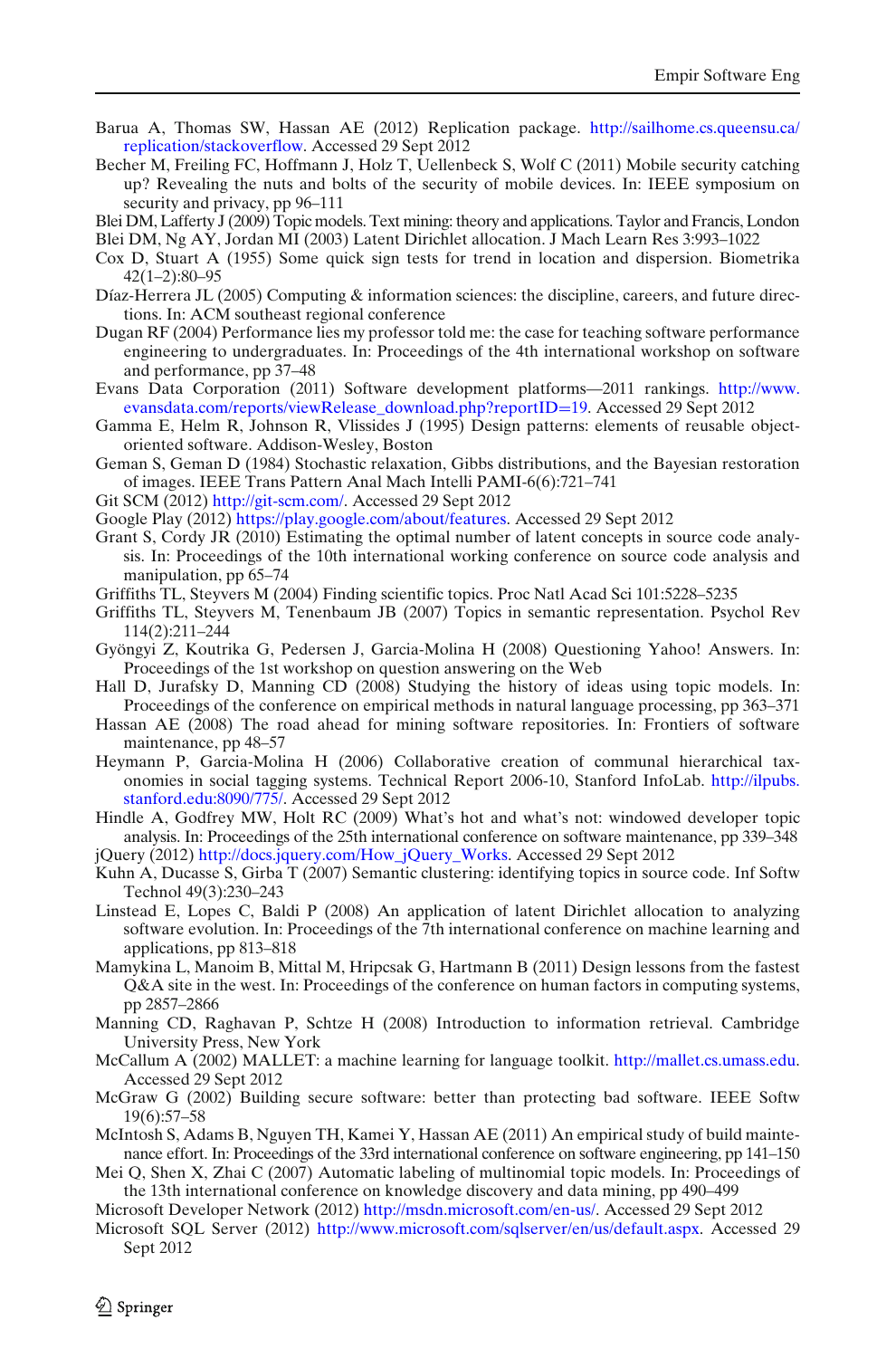<span id="page-34-0"></span>Microsoft Visual Studio (2012) [http://msdn.microsoft.com/en-us/vstudio.](http://msdn.microsoft.com/en-us/vstudio) Accessed 29 Sept 2012 MySQL (2012) [http://www.mysql.com/.](http://www.mysql.com/) Accessed 29 Sept 2012

- Neuhaus S, Zimmermann T (2010) Security trend analysis with CVE topic models. In: Proceedings of the 21st international symposium on software reliability engineering, pp 111–120
- Nielsen Company (2012) The mobile media report: state of the media. [http://www.nielsen.com/content/](http://www.nielsen.com/content/dam/corporate/us/en/reports-downloads/2011-Reports/state-of-mobile-Q3-2011.pdf) [dam/corporate/us/en/reports-downloads/2011-Reports/state-of-mobile-Q3-2011.pdf.](http://www.nielsen.com/content/dam/corporate/us/en/reports-downloads/2011-Reports/state-of-mobile-Q3-2011.pdf) Accessed 29 Sept 2012

Oracle Java (2012) [http://www.java.com/en/.](http://www.java.com/en/) Accessed 29 Sept 2012

- OSS Watch (2012) Essential tools for running a community-led project. [http://www.oss-watch.ac.uk/](http://www.oss-watch.ac.uk/resources/communitytools.xml) [resources/communitytools.xml.](http://www.oss-watch.ac.uk/resources/communitytools.xml) Accessed 29 Sept 2012
- Pagano D, Maalej W (2012) How do open source communities blog? Empirical Software Engineering, Springer Netherlands, pp 1–35
- Perforce (2012) [http://www.perforce.com/.](http://www.perforce.com/) Accessed 29 Sept 2012
- Porter MF (1997) An algorithm for suffix stripping. In: Readings in information retrieval. Morgan Kaufmann, San Francisco, pp 313–316
- Pressman RS (2005) Software engineering: a practitioner's approach. McGraw-Hill
- Shah C, Pomerantz J (2010) Evaluating and predicting answer quality in community QA. In: Proceedings of the 33rd international conference on research and development in information retrieval, pp 411–418

Stack Overflow (2012a) <http://www.stackoverflow.com>

- Stack Overflow (2012b) Stack overflow creative commons license data dump. [http://blog.stackoverflow.](http://blog.stackoverflow.com/2009/06/stack-overflow-creative-commons-data-dump/) [com/2009/06/stack-overflow-creative-commons-data-dump/.](http://blog.stackoverflow.com/2009/06/stack-overflow-creative-commons-data-dump/) Accessed 29 Sept 2012
- Tan C, Wang Y, Lee C (2002) The use of bigrams to enhance text categorization. Inf Process Manag 38:529–546
- Thomas SW (2012) Mining software repositories with topic models. Tech. Rep. 2012-586, School of Computing, Queen's University
- Thomas SW, Adams B, Hassan AE, Blostein D (2010) Validating the use of topic models for software evolution. In: Proceedings of the 10th international working conference on source code analysis and manipulation, pp 55–64
- Thomas SW, Adams B, Hassan AE, Blostein D (2011) Modeling the evolution of topics in source code histories. In: Proceedings of the 8th working conference on mining software repositories, pp 173–182
- Thomas SW, Adams B, Hassan AE, Blostein D (2012) Studying software evolution using topic models. Sci. Comput. Programming. doi[:10.1016/j.scico.2012.08.003](http://dx.doi.org/10.1016/j.scico.2012.08.003)
- Treude C, Barzilay O, Storey M (2011) How do programmers ask and answer questions on the web? In: Proceedings of the 33rd international conference on software engineering, pp 804–807
- Wallach HM, Murray I, Salakhutdinov R, Mimno D (2009) Evaluation methods for topic models. In: Proceedings of the 26th international conference on machine learning, pp 1105–1112
- Yahoo! Answers (2012) [http://answers.yahoo.com.](http://answers.yahoo.com) Accessed 29 Sept 2012



**Anton Barua** received BSc. Eng. degree in Computer Science and Engineering from Bangladesh University of Engineering and Technology (BUET) in 2009. He is currently pursuing his MSc. degree